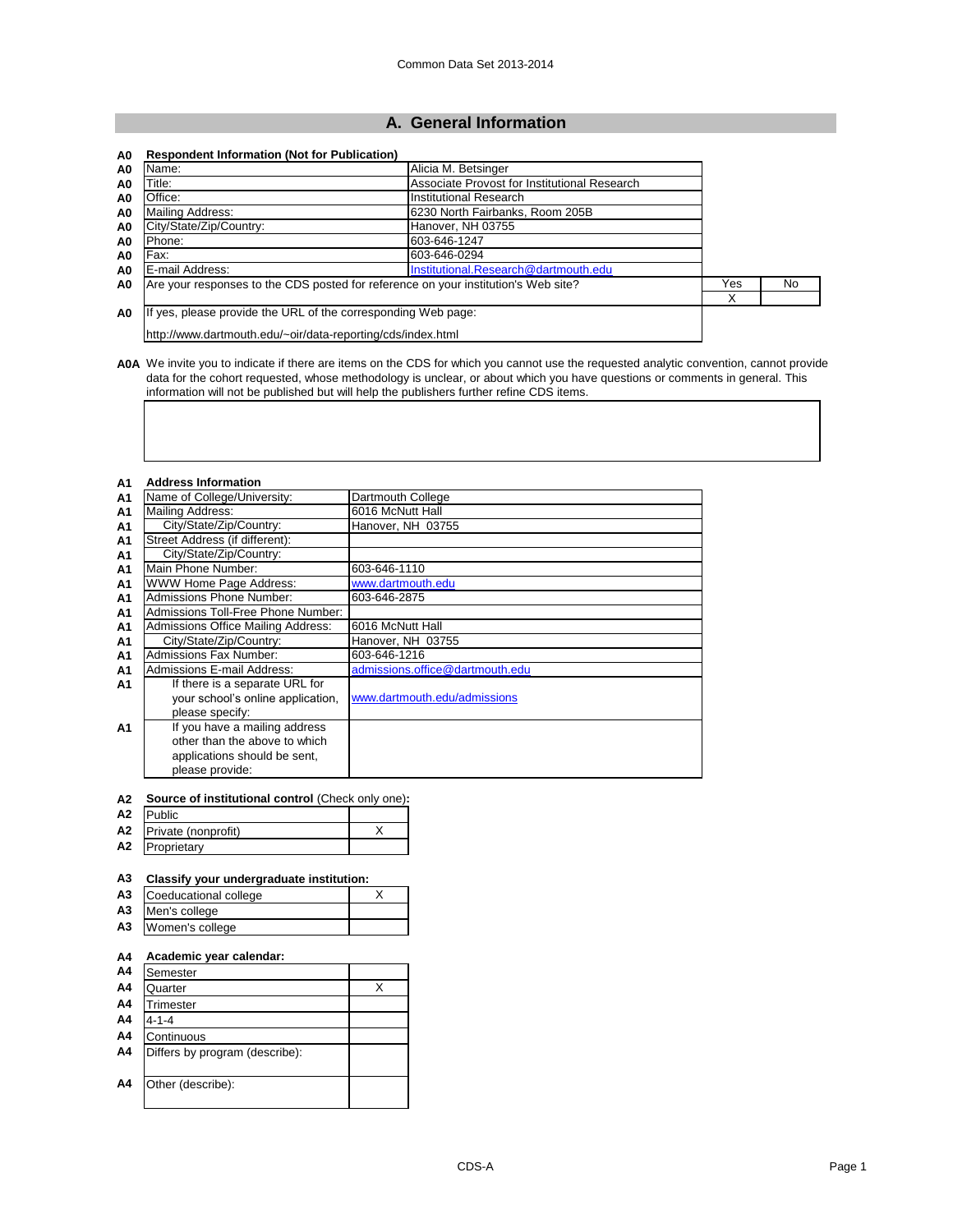## **A5 Degrees offered by your institution:**

| A5             | Certificate                |   |
|----------------|----------------------------|---|
| A5             | Diploma                    |   |
| A <sub>5</sub> | Associate                  |   |
| A5             | Transfer Associate         |   |
| A5             | <b>Terminal Associate</b>  |   |
| A5             | Bachelor's                 | х |
| A5             | Postbachelor's certificate |   |
| А5             | Master's                   | x |
| A5             | Post-master's certificate  |   |
| A5             | Doctoral degree            | x |
|                | research/scholarship       |   |
| A5             | Doctoral degree -          | x |
|                | professional practice      |   |
| А5             | Doctoral degree -- other   |   |
|                |                            |   |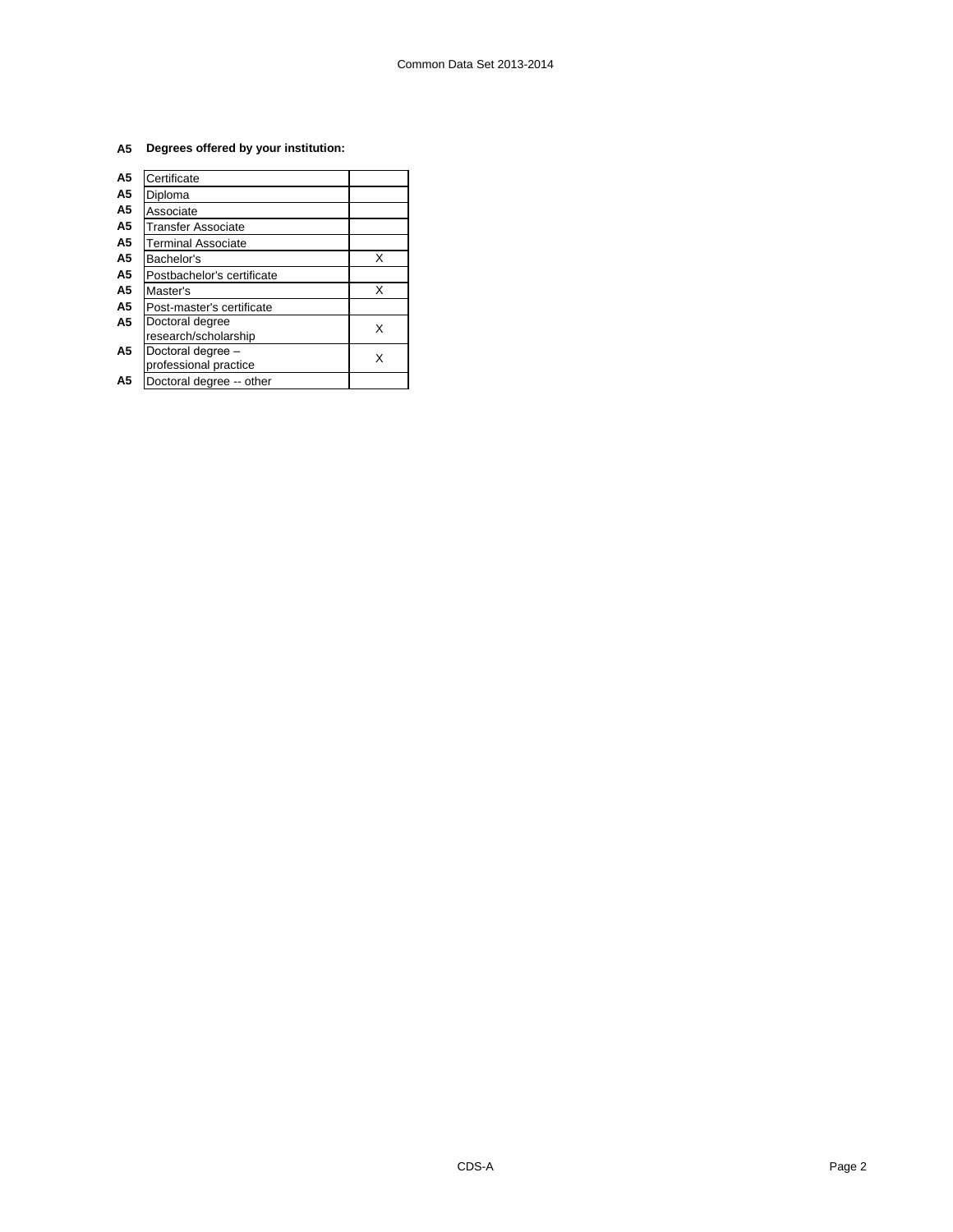## **B. ENROLLMENT AND PERSISTENCE**

**B1 Institutional Enrollment - Men and Women Provide numbers of students for each of the following categories as of the institution's official fall reporting date or as of October 15, 2013. Note: Report students formerly designated as "first professional" in the graduate cells.**

| <b>B1</b> |                                        | <b>FULL-TIME</b> |       | <b>PART-TIME</b> |          |
|-----------|----------------------------------------|------------------|-------|------------------|----------|
| <b>B1</b> |                                        | Men              | Women | Men              | Women    |
| <b>B1</b> | <b>Undergraduates</b>                  |                  |       |                  |          |
| <b>B1</b> | Degree-seeking, first-time freshmen    | 546              | 566   | 0                | 0        |
| <b>B1</b> | Other first-year, degree-seeking       | $\Omega$         | 0     | 0                | 0        |
| <b>B1</b> | All other degree-seeking               | 1,569            | 1,473 | 0                | 0        |
| <b>B1</b> | Total degree-seeking                   | 2,115            | 2,039 | 0                | $\bf{0}$ |
| <b>B1</b> | All other undergraduates enrolled in   | 25               | 21    | 39               | 37       |
|           | credit courses                         |                  |       |                  |          |
| <b>B1</b> | Total undergraduates                   | 2,140            | 2.060 | 39               | 37       |
|           |                                        |                  |       |                  |          |
| <b>B1</b> | <b>Graduates</b>                       |                  |       |                  |          |
| <b>B1</b> | Degree-seeking, first-time             | 453              | 304   | 14               | 15       |
| <b>B1</b> | All other degree-seeking               | 680              | 496   | 14               | 31       |
| <b>B1</b> | All other graduates enrolled in credit | 35               | 17    | 3                | 4        |
|           | courses                                |                  |       |                  |          |
| <b>B1</b> | Total graduate                         | 1168             | 817   | 31               | 50       |
| <b>B1</b> | Total all undergraduates               |                  |       |                  | 4,276    |
| <b>B1</b> | Total all graduate                     |                  |       |                  | 2,066    |
| <b>B1</b> | <b>GRAND TOTAL ALL STUDENTS</b>        |                  |       |                  | 6,342    |

**Enrollment by Racial/Ethnic Category. Provide numbers of undergraduate students for each of the following categories as of the institution's official fall reporting date or as of October 15, 2013. Include international students only in the category "Nonresident aliens." Complete the "Total Undergraduates" column only if you** 

**B2 cannot provide data for the first two columns. Report as your institution reports to IPEDS: persons who are Hispanic should be reported only on the Hispanic line, not under any race, and persons who are non-Hispanic multi-racial should be reported only under "Two or more races."** 

| <b>B2</b> |                                                         | Degree-Seeking<br>First-Time<br><b>First Year</b> | Degree-Seeking<br>Undergraduates<br>(include first-time<br>first-year) | Total<br>Undergraduates<br>(both degree- and<br>non-degree-<br>seeking) |
|-----------|---------------------------------------------------------|---------------------------------------------------|------------------------------------------------------------------------|-------------------------------------------------------------------------|
| <b>B2</b> | Nonresident aliens                                      | 95                                                | 349                                                                    | 380                                                                     |
| <b>B2</b> | Hispanic/Latino                                         | 82                                                | 317                                                                    | 317                                                                     |
| <b>B2</b> | Black or African American, non-Hispanic                 | 73                                                | 272                                                                    | 272                                                                     |
| <b>B2</b> | White, non-Hispanic                                     | 519                                               | 1.946                                                                  | 1.949                                                                   |
| <b>B2</b> | American Indian or Alaska Native, non-Hispanic          | 29                                                | 82                                                                     | 82                                                                      |
| <b>B2</b> | Asian, non-Hispanic                                     | 171                                               | 581                                                                    | 581                                                                     |
| <b>B2</b> | Native Hawaiian or other Pacific Islander, non-Hispanic | 4                                                 | 2                                                                      | 2                                                                       |
| <b>B2</b> | Two or more races, non-Hispanic                         | 64                                                | 227                                                                    | 228                                                                     |
| <b>B2</b> | Race and/or ethnicity unknown                           | 78                                                | 378                                                                    | 465                                                                     |
| <b>B2</b> | <b>TOTAL</b>                                            | 1,112                                             | 4,154                                                                  | 4,276                                                                   |

#### **Persistence**

**B3 Number of degrees awarded from July 1, 2012 to June 30, 2013**

| <b>B3</b>      | Certificate/diploma                         |       |
|----------------|---------------------------------------------|-------|
| <b>B3</b>      | Associate degrees                           |       |
| <b>B3</b>      | Bachelor's degrees                          | 1,058 |
| <b>B3</b>      | Postbachelor's certificates                 |       |
| <b>B3</b>      | Master's degrees                            | 643   |
| <b>B3</b>      | Post-Master's certificates                  |       |
| B <sub>3</sub> | Doctoral degrees -<br>research/scholarship  | 91    |
| B <sub>3</sub> | Doctoral degrees - professional<br>practice | 103   |
| <b>B3</b>      | Doctoral degrees - other                    |       |
|                |                                             |       |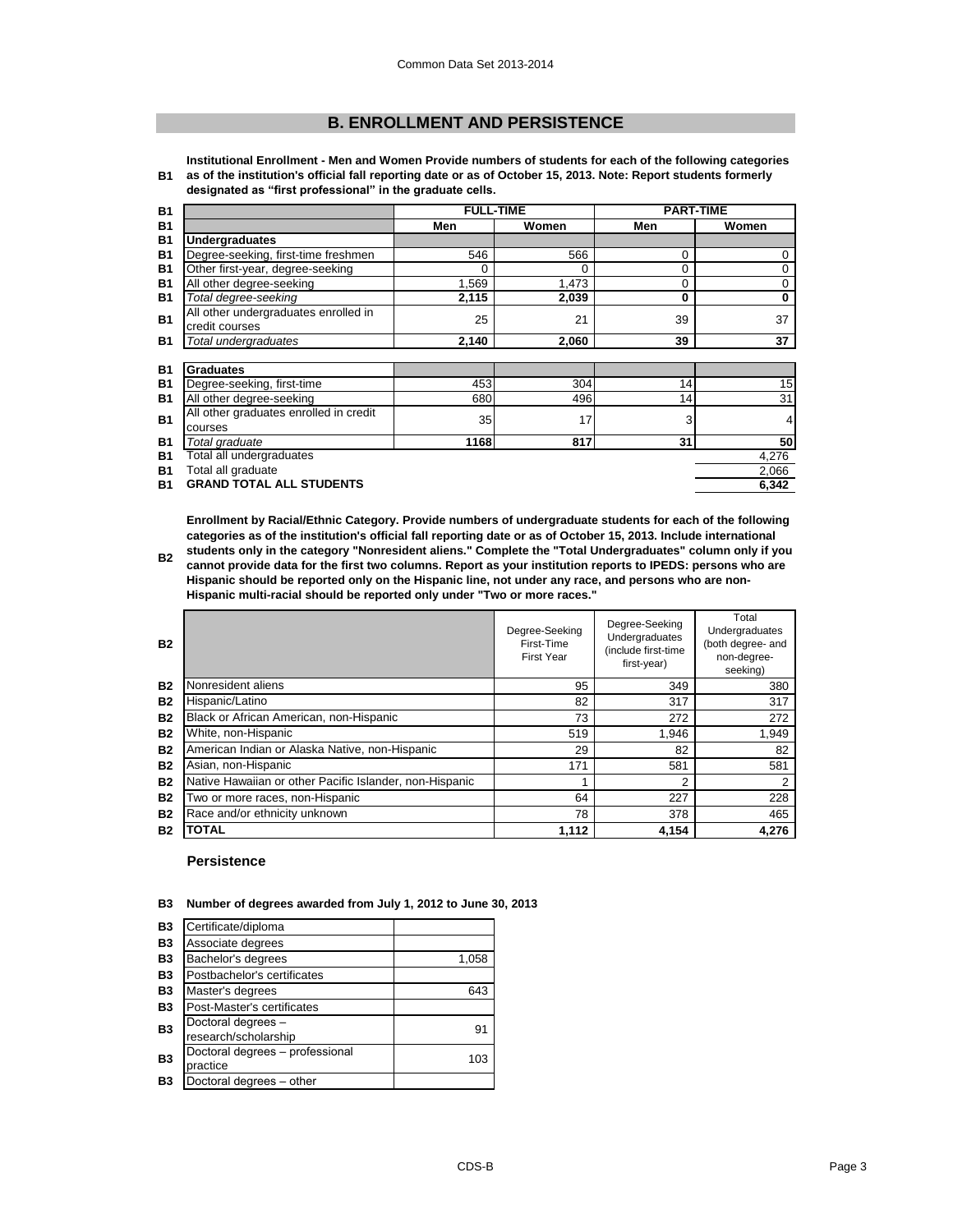## **Graduation Rates**

The items in this section correspond to data elements collected by the IPEDS Web-based Data Collection System's

## **For Bachelor's or Equivalent Programs**

Please provide data for the Fall 2007 cohort if available. If Fall 2007 cohort data are not available, provide data for the Fall 2006 cohort.

#### **B4** *Fall 2007 Cohort*

**B5** Report for the cohort of full-time first-time bachelor's (or equivalent) degree-seeking undergraduate students who entered in Fall 2007. Include in the cohort those who entered your institution during the summer term preceding Fall 2007.

| <b>B6</b>  | Initial 2007 cohort of first-time, full-time bachelor's (or equivalent) degree-seeking undergraduate<br>students; total all students:                                                                                                                                        | 1,115 |
|------------|------------------------------------------------------------------------------------------------------------------------------------------------------------------------------------------------------------------------------------------------------------------------------|-------|
| <b>B7</b>  | Of the initial 2007 cohort, how many did not persist and did not graduate for the following<br>reasons: death, permanent disability, service in the armed forces, foreign aid service of the<br>federal government, or official church missions; total allowable exclusions: |       |
| <b>B8</b>  | Final 2007 cohort, after adjusting for allowable exclusions: (subtract question B5 from question<br>B4)                                                                                                                                                                      | 1,114 |
| <b>B</b> 9 | Of the initial 2007 cohort, how many completed the program in four years or less (by August 31,<br>$2011$ :                                                                                                                                                                  | 965   |
| <b>B10</b> | Of the initial 2007 cohort, how many completed the program in more than four years but in five<br>years or less (after August 31, 2011 and by August 31, 2012):                                                                                                              | 71    |
| <b>B11</b> | Of the initial 2007 cohort, how many completed the program in more than five years but in six<br>years or less (after August 31, 2012 and by August 31, 2013):                                                                                                               | 19    |
|            | Total graduating within six years (sum of questions B7, B8, and B9):                                                                                                                                                                                                         | 1,055 |
|            | Six-year graduation rate for 2007 cohort (question B10 divided by question B6):                                                                                                                                                                                              | 95%   |

## **B4** *Fall 2006 Cohort*

Report for the cohort of full-time first-time bachelor's (or equivalent) degree-seeking undergraduate students who

**B5** entered in Fall 2006. Include in the cohort those who entered your institution during the summer term preceding Fall 2006.

| <b>B6</b>      | Initial 2006 cohort of first-time, full-time bachelor's (or equivalent) degree-seeking undergraduate<br>students; total all students:                                                                                                                                        | 1.081 |
|----------------|------------------------------------------------------------------------------------------------------------------------------------------------------------------------------------------------------------------------------------------------------------------------------|-------|
| <b>B7</b>      | Of the initial 2006 cohort, how many did not persist and did not graduate for the following<br>reasons: death, permanent disability, service in the armed forces, foreign aid service of the<br>federal government, or official church missions; total allowable exclusions: |       |
| B <sub>8</sub> | Final 2006 cohort, after adjusting for allowable exclusions: (subtract question B5 from question<br>B4)                                                                                                                                                                      | 1.079 |
| <b>B9</b>      | Of the initial 2006 cohort, how many completed the program in four years or less (by August 31,<br>$2010$ :                                                                                                                                                                  | 948   |
| <b>B10</b>     | Of the initial 2006 cohort, how many completed the program in more than four years but in five<br>years or less (after August 31, 2010 and by August 31, 2011):                                                                                                              | 65    |
| <b>B11</b>     | Of the initial 2006 cohort, how many completed the program in more than five years but in six years or less (after August 31, 2011 and by August 31, 2012):                                                                                                                  | 22    |
|                | Total graduating within six years (sum of questions B7, B8, and B9):                                                                                                                                                                                                         | 1,035 |
|                | Six-year graduation rate for 2006 cohort (question B10 divided by question B6):                                                                                                                                                                                              | 96%   |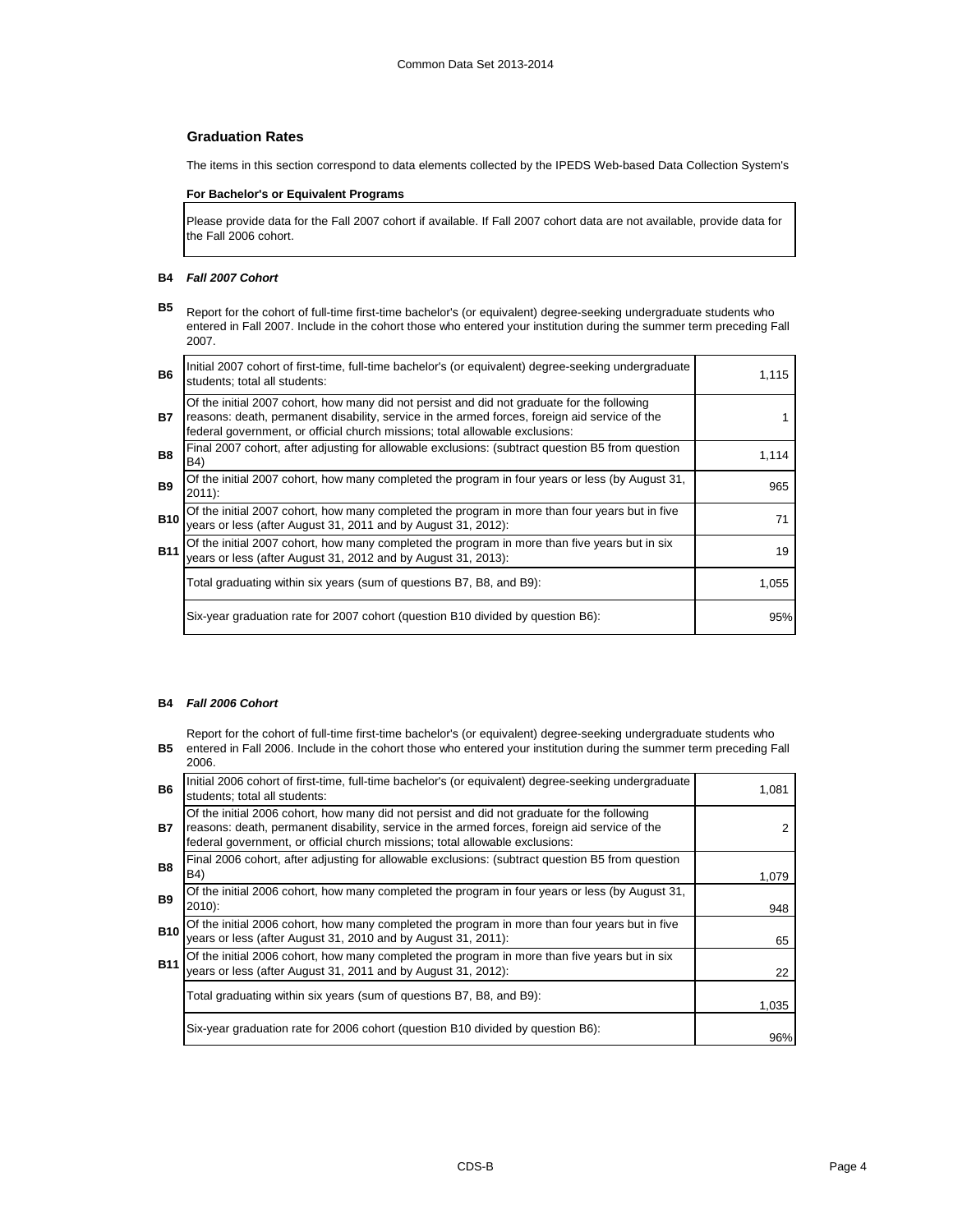## **For Two-Year Institutions**

**B12** Please provide data for the 2010 cohort if available. If 2010 cohort data are not available,<br>**B12** arough data for the 2000 sebert provide data for the 2009 cohort.

## **B13** *2010 Cohort*

|            | <b>B14</b> Initial 2010 cohort, total of first-time, full-time degree/certificate-seeking students:                                                                                                                                                                                     |   |
|------------|-----------------------------------------------------------------------------------------------------------------------------------------------------------------------------------------------------------------------------------------------------------------------------------------|---|
|            | Of the initial 2010 cohort, how many did not persist and did not graduate for the following<br><b>B15</b> reasons: death, permanent disability, service in the armed forces, foreign aid service of the<br>federal government, or official church missions; total allowable exclusions: |   |
| <b>B16</b> | Final 2010 cohort, after adjusting for allowable exclusions (Subtract question B13 from question<br>B12):                                                                                                                                                                               | 0 |
|            | <b>B17</b> Completers of programs of less than two years duration (total):                                                                                                                                                                                                              |   |
|            | <b>B18</b> Completers of programs of less than two years within 150 percent of normal time:                                                                                                                                                                                             |   |
|            | <b>B19</b> Completers of programs of at least two but less than four years (total):                                                                                                                                                                                                     |   |
| <b>B20</b> | Completers of programs of at least two but less than four-years within 150 percent of normal<br>time:                                                                                                                                                                                   |   |
| <b>B21</b> | Total transfers-out (within three years) to other institutions:                                                                                                                                                                                                                         |   |
|            | Total transfers to two-year institutions:                                                                                                                                                                                                                                               |   |
|            | Total transfers to four-year institutions:                                                                                                                                                                                                                                              |   |

## *2009 Cohort*

|            | <b>B14</b> Initial 2009 cohort, total of first-time, full-time degree/certificate-seeking students:                                                                                                                                                                                     |   |
|------------|-----------------------------------------------------------------------------------------------------------------------------------------------------------------------------------------------------------------------------------------------------------------------------------------|---|
|            | Of the initial 2009 cohort, how many did not persist and did not graduate for the following<br><b>B15</b> reasons: death, permanent disability, service in the armed forces, foreign aid service of the<br>federal government, or official church missions; total allowable exclusions: |   |
| <b>B16</b> | Final 2009 cohort, after adjusting for allowable exclusions (Subtract question B13 from question<br>B12):                                                                                                                                                                               | 0 |
|            | <b>B17</b> Completers of programs of less than two years duration (total):                                                                                                                                                                                                              |   |
|            | <b>B18</b> Completers of programs of less than two years within 150 percent of normal time:                                                                                                                                                                                             |   |
|            | <b>B19</b> Completers of programs of at least two but less than four years (total):                                                                                                                                                                                                     |   |
| <b>B20</b> | Completers of programs of at least two but less than four-years within 150 percent of normal<br>time:                                                                                                                                                                                   |   |
|            | <b>B21</b> Total transfers-out (within three years) to other institutions:                                                                                                                                                                                                              |   |
|            | Total transfers to two-year institutions:                                                                                                                                                                                                                                               |   |
|            | Total transfers to four-year institutions:                                                                                                                                                                                                                                              |   |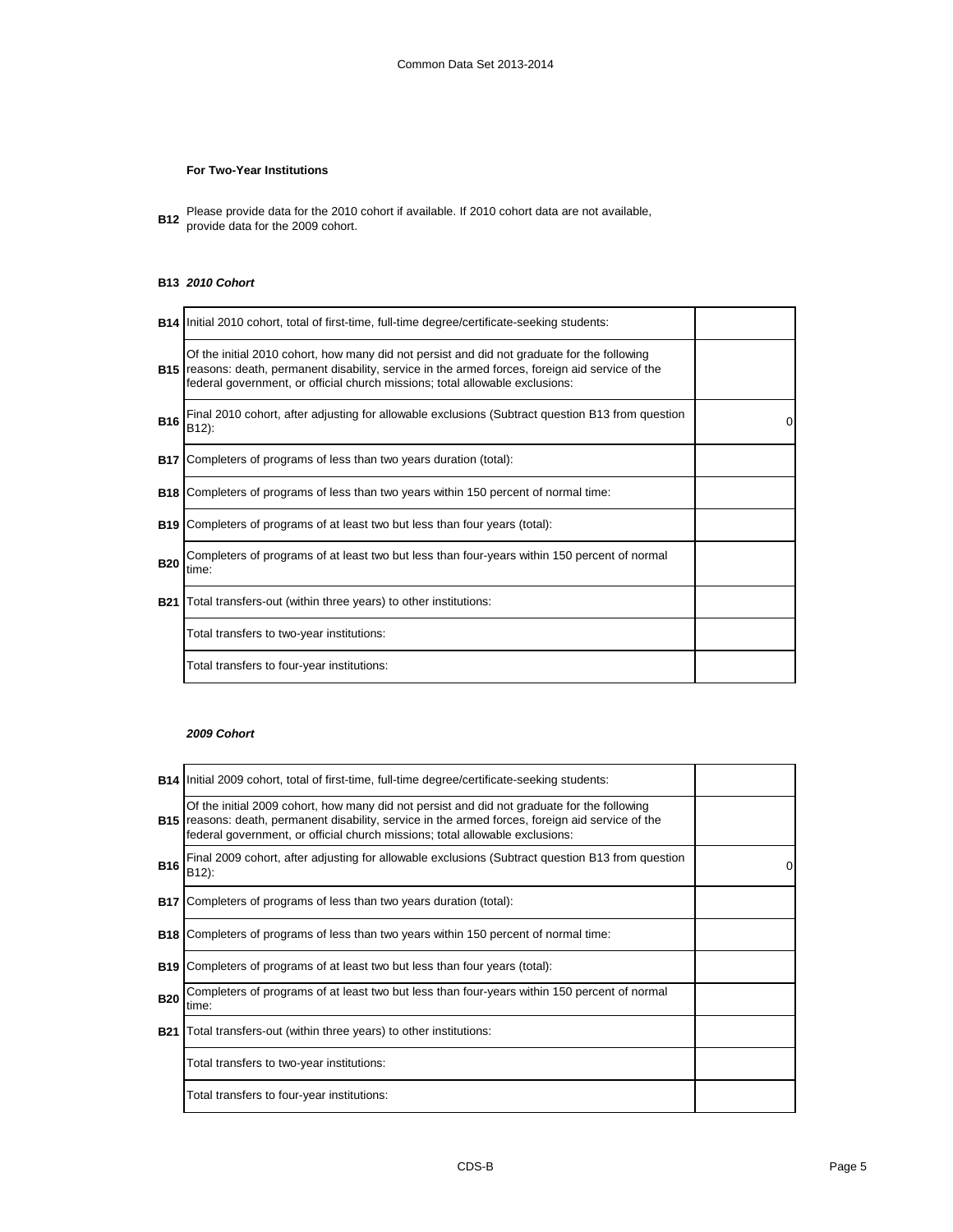## **B22 Retention Rates**

Report for the cohort of all full-time, first-time bachelor's (or equivalent) degree-seeking undergraduate students who entered in Fall 2012 (or the preceding summer term). The initial cohort may be adjusted for students who departed for the following reasons: death, permanent disability, service in the armed forces, foreign aid service of the federal government or official church missions. No other adjustments to the initial cohort should be made.

| For the cohort of all full-time bachelor's (or equivalent) degree-seeking undergraduate students<br>who entered your institution as freshmen in Fall 2012 (or the preceding summer term), what |     |
|------------------------------------------------------------------------------------------------------------------------------------------------------------------------------------------------|-----|
| percentage was enrolled at your institution as of the date your institution calculates its official                                                                                            | 98% |
| lenrollment in Fall 2013?                                                                                                                                                                      |     |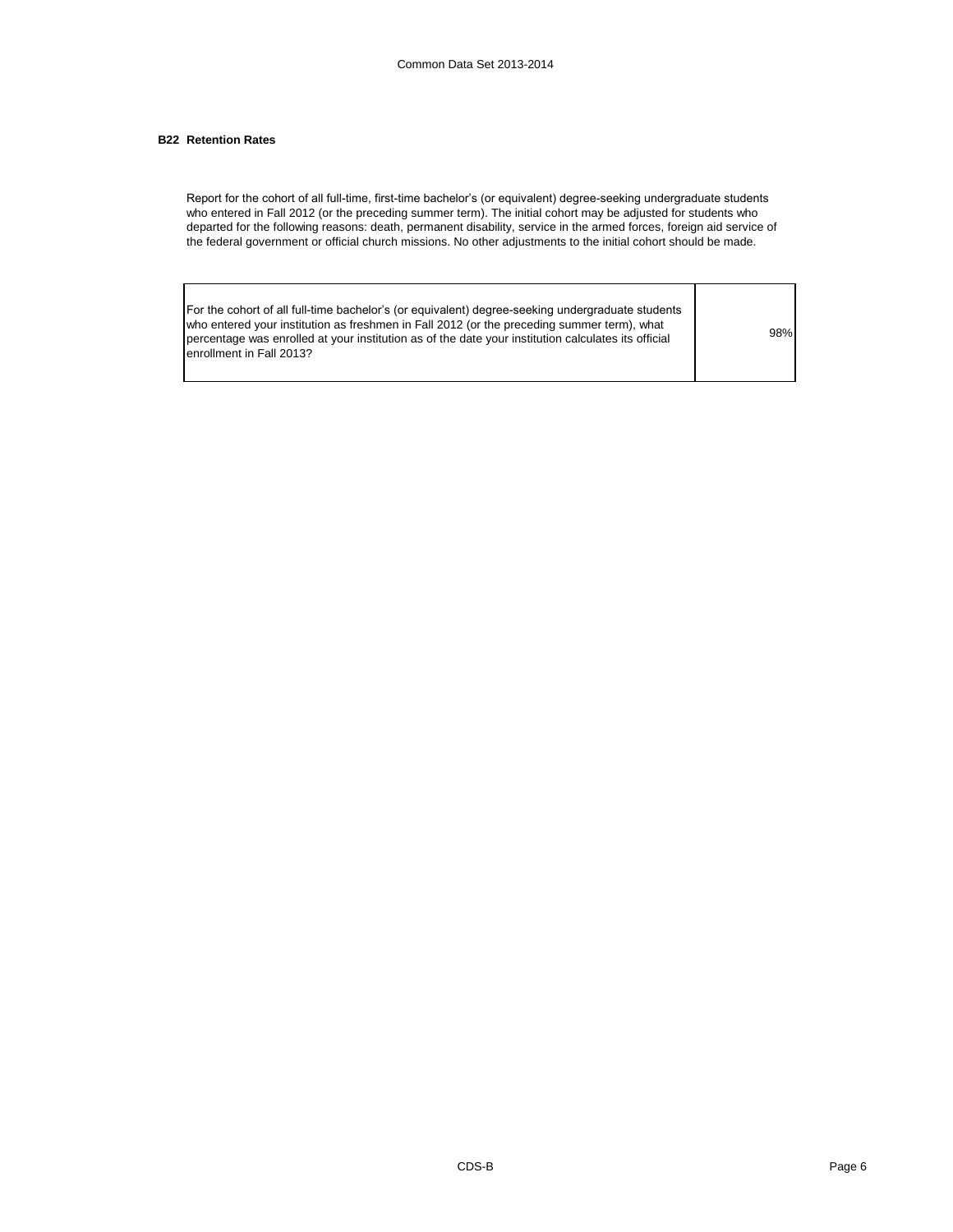## **C. FIRST-TIME, FIRST-YEAR (FRESHMAN) ADMISSION**

## **Applications**

**First-time, first-year, (freshmen) students: Provide the number of degree-seeking, first-time, first-year students who applied, were admitted, and enrolled (full- or part-time) in Fall 2013. Include early decision, early action, and students who began studies during summer in this cohort. Applicants should include only** 

**C1 those students who fulfilled the requirements for consideration for admission (i.e., who completed actionable applications) and who have been notified of one of the following actions: admission, nonadmission, placement on waiting list, or application withdrawn (by applicant or institution). Admitted applicants should include wait-listed students who were subsequently offered admission.**

| C <sub>1</sub> | Total first-time, first-year (freshman) men who applied               | 11,293 |
|----------------|-----------------------------------------------------------------------|--------|
| C <sub>1</sub> | Total first-time, first-year (freshman) women who applied             | 11,135 |
|                |                                                                       |        |
| C <sub>1</sub> | Total first-time, first-year (freshman) men who were admitted         | 1,163  |
| C <sub>1</sub> | Total first-time, first-year (freshman) women who were admitted       | 1,174  |
|                |                                                                       |        |
| C <sub>1</sub> | Total full-time, first-time, first-year (freshman) men who enrolled   | 550    |
| C <sub>1</sub> | Total part-time, first-time, first-year (freshman) men who enrolled   | 0      |
|                |                                                                       |        |
| C <sub>1</sub> | Total full-time, first-time, first-year (freshman) women who enrolled | 567    |
| C <sub>1</sub> | Total part-time, first-time, first-year (freshman) women who enrolled |        |

#### **C2 Freshman wait-listed students (students who met admission requirements but whose final admission was contingent on space availability)**

|                                                                 | es | NC |
|-----------------------------------------------------------------|----|----|
| C2  Do you have a policy of placing students on a waiting list? |    |    |

#### **C2** If yes, please answer the questions below for Fall 2013 admissions:

| C <sub>2</sub> | Number of qualified applicants offered a placed on waiting list | 1,691     |
|----------------|-----------------------------------------------------------------|-----------|
| C <sub>2</sub> | Number accepting a place on the waiting list                    | 970       |
| C <sub>2</sub> | Number of wait-listed students admitted                         | 87        |
| C <sub>2</sub> | Is your waiting list ranked?                                    | <b>No</b> |
| C <sub>2</sub> | If yes, do you release that information to students'            | No        |
| C <sub>2</sub> | Do you release that information to school counsel               | No        |
|                |                                                                 |           |

### **Admission Requirements**

#### **C3 High school completion requirement**

| C <sub>3</sub> | High school diploma is required and GED is<br>accepted     |  |
|----------------|------------------------------------------------------------|--|
| C <sub>3</sub> | High school diploma is required and GED is not<br>accepted |  |
| C <sub>3</sub> | High school diploma or equivalent is not required          |  |

#### **C4 Does your institution require or recommend a general college-preparatory program for degree-seeking students?**

| C4 Require                              |  |
|-----------------------------------------|--|
| C4 Recommend                            |  |
| <b>C4</b> Neither require nor recommend |  |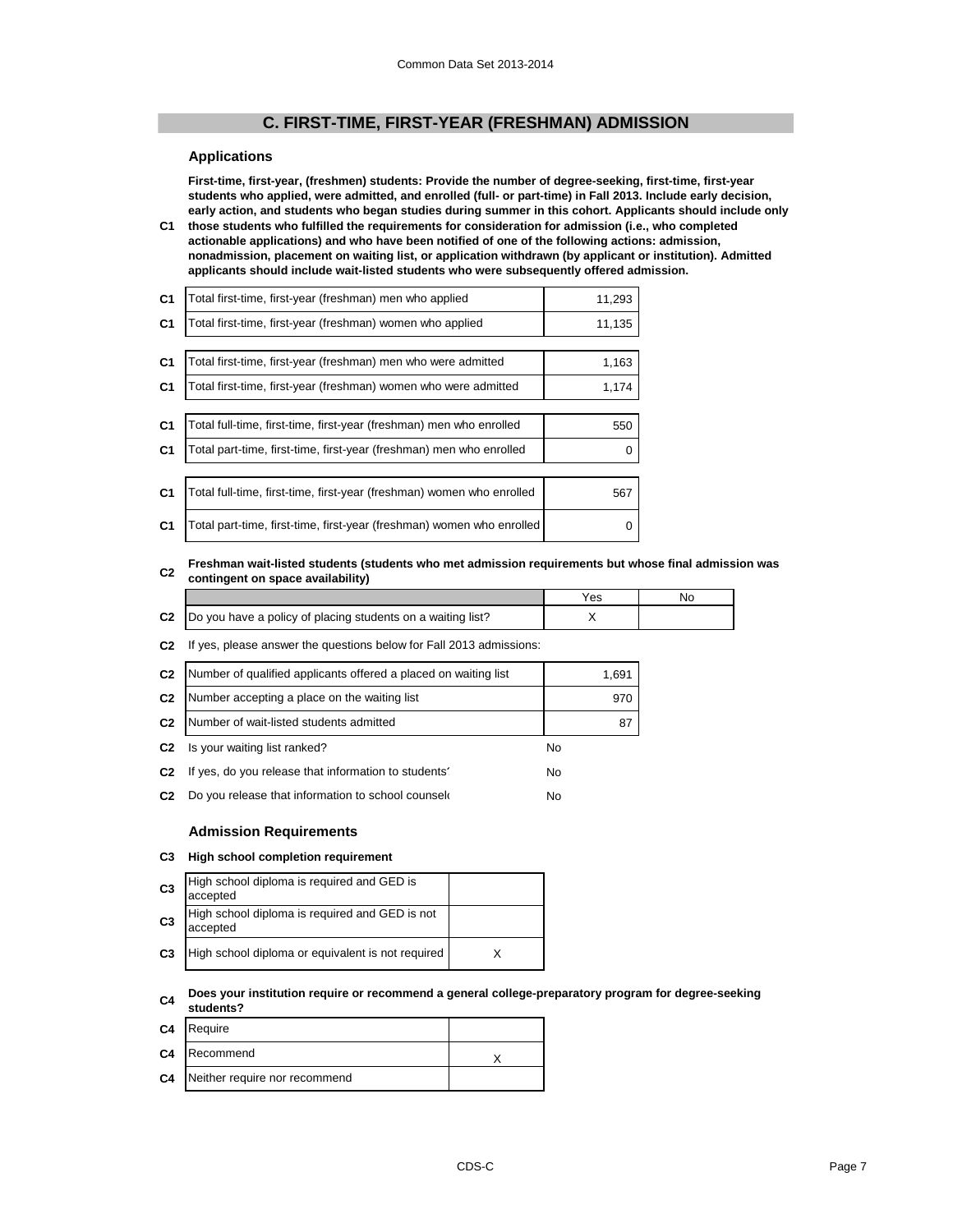**C5** school course units required and/or recommended of all or most degree-seeking students using Carnegie units and the study or its equivalent). If you use a different pusher for equivalent a place **Distribution of high school units required and/or recommended.** Specify the distribution of academic high (one unit equals one year of study or its equivalent). If you use a different system for calculating units, please convert.

| C <sub>5</sub> |                                     | <b>Units</b><br>Required | <b>Units</b><br>Recommended |
|----------------|-------------------------------------|--------------------------|-----------------------------|
| C <sub>5</sub> | Total academic units                |                          |                             |
| C5             | English                             |                          | 4                           |
| C <sub>5</sub> | <b>Mathematics</b>                  |                          | 4                           |
| C <sub>5</sub> | Science                             |                          | 4                           |
| C <sub>5</sub> | Of these, units that must be<br>lab |                          |                             |
| C <sub>5</sub> | Foreign language                    |                          | 4                           |
| C <sub>5</sub> | Social studies                      |                          | 4                           |
| C <sub>5</sub> | History                             |                          |                             |
| C5             | Academic electives                  |                          |                             |
| C <sub>5</sub> | <b>Computer Science</b>             |                          |                             |
| C <sub>5</sub> | Visual/Performing Arts              |                          |                             |
| C5             | Other (specify)                     |                          |                             |

## **Basis for Selection**

**C6** Do you have an open admission policy, under which virtually all secondary school graduates or students with GED equivalency diplomas are admitted without regard to academic record, test scores, or other qualifications? If so, check which applies:

| C6 | Open admission policy as described above for all students         |  |
|----|-------------------------------------------------------------------|--|
| C6 | Open admission policy as described above for most students, but-- |  |
| C6 | selective admission for out-of-state students                     |  |
| C6 | selective admission to some programs                              |  |
| C6 | Other (explain)                                                   |  |

#### **C7 Relative importance of each of the following academic and nonacademic factors in first-time, first-year, degree-seeking (freshman) admission decisions.**

| C7 |                                     | <b>Very Important</b> | Important | <b>Considered</b> | <b>Not Considered</b> |
|----|-------------------------------------|-----------------------|-----------|-------------------|-----------------------|
| C7 | Academic                            |                       |           |                   |                       |
| C7 | Rigor of secondary school<br>record | X                     |           |                   |                       |
| C7 | Class rank                          | X                     |           |                   |                       |
| C7 | Academic GPA                        | X                     |           |                   |                       |
| C7 | Standardized test scores            | X                     |           |                   |                       |
| C7 | <b>Application Essay</b>            | X                     |           |                   |                       |
| C7 | Recommendation(s)                   | X                     |           |                   |                       |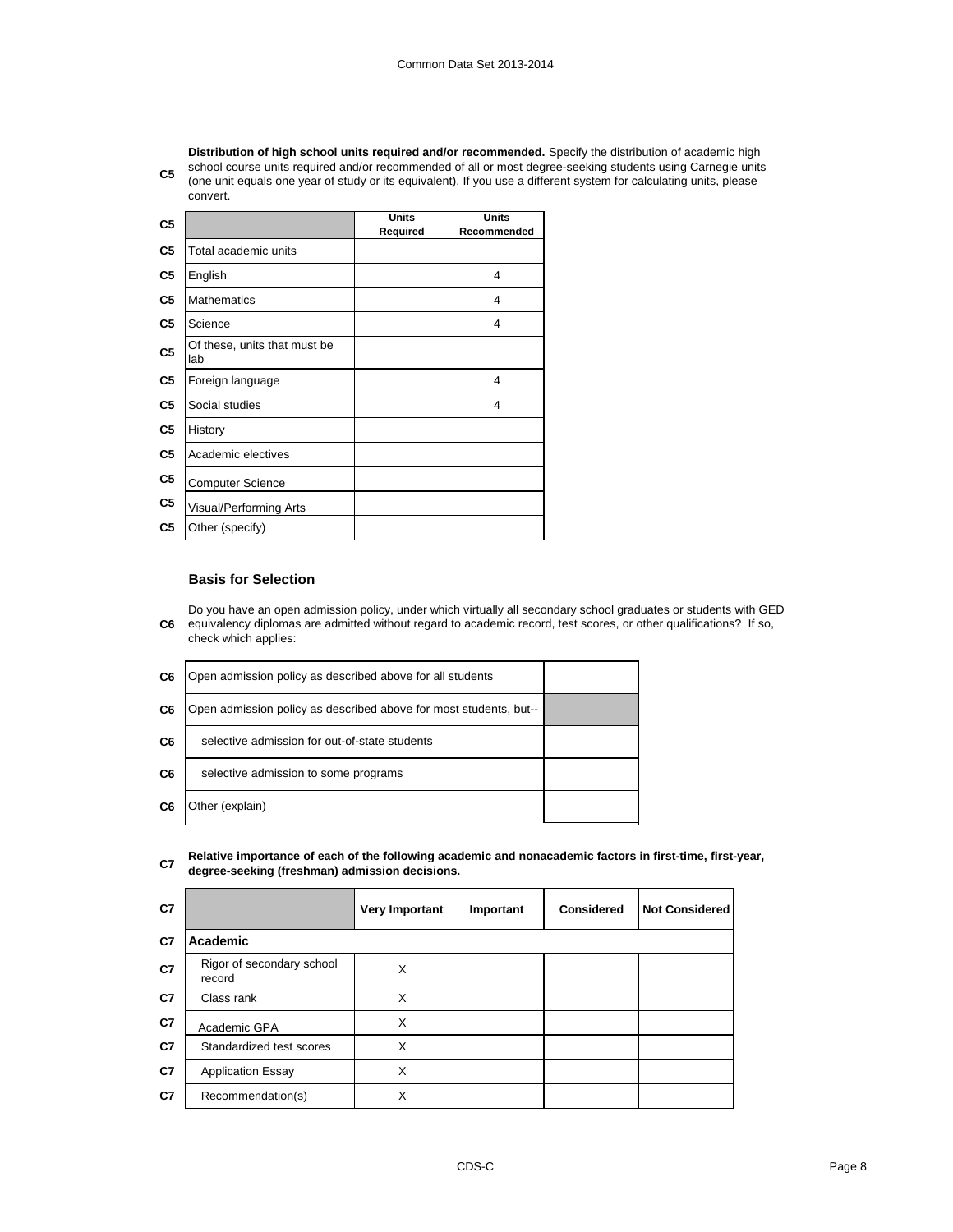| C7 | Nonacademic                         |   |   |   |   |
|----|-------------------------------------|---|---|---|---|
| C7 | Interview                           |   |   | X |   |
| C7 | <b>Extracurricular activities</b>   | X |   |   |   |
| C7 | Talent/ability                      |   | X |   |   |
| C7 | Character/personal qualities        | X |   |   |   |
| C7 | First generation                    |   |   | X |   |
| C7 | Alumni/ae relation                  |   |   | X |   |
| C7 | Geographical residence              |   |   | X |   |
| C7 | State residency                     |   |   |   | X |
| C7 | Religious<br>affiliation/commitment |   |   |   | X |
| C7 | Racial/ethnic status                |   |   | X |   |
| C7 | Volunteer work                      |   | X |   |   |
| C7 | Work experience                     |   |   |   | X |
| C7 | Level of applicant's interest       |   |   |   | X |

## **SAT and ACT Policies**

#### **C8 Entrance exams**

|                                                                                                                                                                        | Yes | No. |
|------------------------------------------------------------------------------------------------------------------------------------------------------------------------|-----|-----|
| Does your institution make use of SAT, ACT, or SAT Subject Test<br><b>C8A</b> scores in admission decisions for first-time, first-year, degree-<br>seeking applicants? |     |     |

**C8A** If yes, place check marks in the appropriate boxes below to reflect your institution's policies for use in admission C8A for Enll 2015 for Fall 2015.

| C8A |                                   |         | <b>ADMISSION</b> |                            |                                        |                    |
|-----|-----------------------------------|---------|------------------|----------------------------|----------------------------------------|--------------------|
| C8A |                                   | Require | Recommend        | <b>Require for</b><br>Some | <b>Consider if</b><br><b>Submitted</b> | <b>Not</b><br>Used |
|     | <b>C8A SAT or ACT</b>             | X       |                  |                            |                                        |                    |
|     | <b>C8A ACT only</b>               |         |                  |                            |                                        |                    |
|     | C8A SAT only                      |         |                  |                            |                                        |                    |
|     | C8A SAT and SAT Subject Tests or  | X       |                  |                            |                                        |                    |
|     | <b>C8A SAT Subject Tests only</b> |         |                  |                            |                                        |                    |

**C8B** applicants for Fall 2015, please indicate which ONE of the following applies: (regardless of whether the writing If your institution will make use of the ACT in admission decisions for first-time, first-year, degree-seeking score will be used in the admissions process):

| <b>C8B</b> ACT with Writing Component required            |  |
|-----------------------------------------------------------|--|
| <b>C8B</b> ACT with Writing component recommended         |  |
| <b>C8B</b> ACT with or without Writing component accepted |  |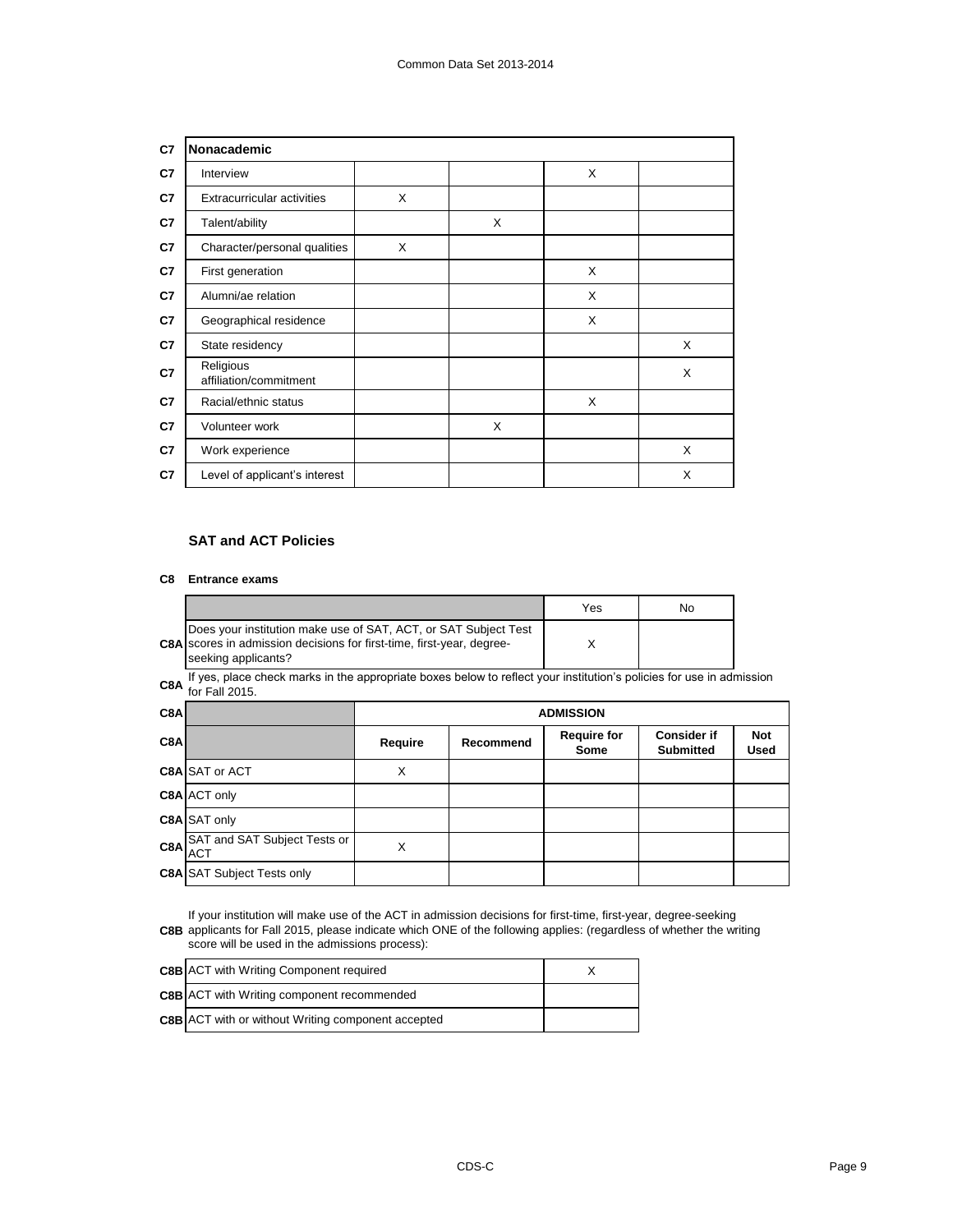| C8C Please indicate how your institution will use the SAT or ACT writing component; check all that apply: |  |  |
|-----------------------------------------------------------------------------------------------------------|--|--|
|                                                                                                           |  |  |

| C8C |                                                         | <b>SAT essay</b> | <b>ACT essay</b> |
|-----|---------------------------------------------------------|------------------|------------------|
|     | <b>C8C</b> For admission                                | X                |                  |
|     | <b>C8C</b> For placement                                | X                | X                |
|     | <b>C8C</b> For advising                                 | X                | X                |
|     | <b>C8C</b> In place of an application essay             |                  |                  |
|     | <b>C8C</b> As a validity check on the application essay |                  |                  |
|     | <b>C8C</b> No college policy as of now                  |                  |                  |
|     | <b>C8C</b> Not using essay component                    |                  |                  |

**C8D In addition**, does your institution use applicants' test scores for academic advising?

| C8E Latest date by which SAT or ACT scores must be received for fall-<br>term admission | 1 JAN |
|-----------------------------------------------------------------------------------------|-------|
| C8E Latest date by which SAT Subject Test scores must be received for                   | 1 JAN |

| C8F | If necessary, use this space to clarify your test policies (e.g., if tests are recommended for some<br>students, or if tests are not required of some students): |
|-----|------------------------------------------------------------------------------------------------------------------------------------------------------------------|
|-----|------------------------------------------------------------------------------------------------------------------------------------------------------------------|

**C8F** Any 2 SAT subject tests

**C8G** Please indicate which tests your institution uses for placement (e.g., state tests):

| C8G SAT |                                  |  |  |
|---------|----------------------------------|--|--|
| C8G ACT |                                  |  |  |
|         | <b>C8G</b> SAT Subject Tests     |  |  |
| C8G AP  |                                  |  |  |
|         | C8G CLEP                         |  |  |
|         | <b>C8G</b> Institutional Exam    |  |  |
|         | <b>C8G</b> State Exam (specify): |  |  |

## **Freshman Profile**

Provide percentages for ALL enrolled, degree-seeking, full-time and part-time, first-time, first-year (freshman) students enrolled in Fall 2013, including students who began studies during summer, international students/nonresident aliens, and students admitted under special arrangements.

**Percent and number of first-time, first-year (freshman) students enrolled in Fall 2013 who submitted national standardized (SAT/ACT) test scores. Include information for ALL enrolled, degree-seeking, first-time, first-year (freshman) students who submitted test scores. Do not** 

**C9 include partial test scores (e.g., mathematics scores but not critical reading for a category of students) or combine other standardized test results (such as TOEFL) in this item. Do not convert SAT scores to ACT scores and vice versa. The 25th percentile is the score that 25 percent scored at or below; the 75th percentile score is the one that 25 percent scored at or above.**

| <b>C9</b> Percent submitting SAT scores | 70% Number submitting SAT scores | 777 |
|-----------------------------------------|----------------------------------|-----|
| <b>C9</b> Percent submitting ACT scores | 30% Number submitting ACT scores | 339 |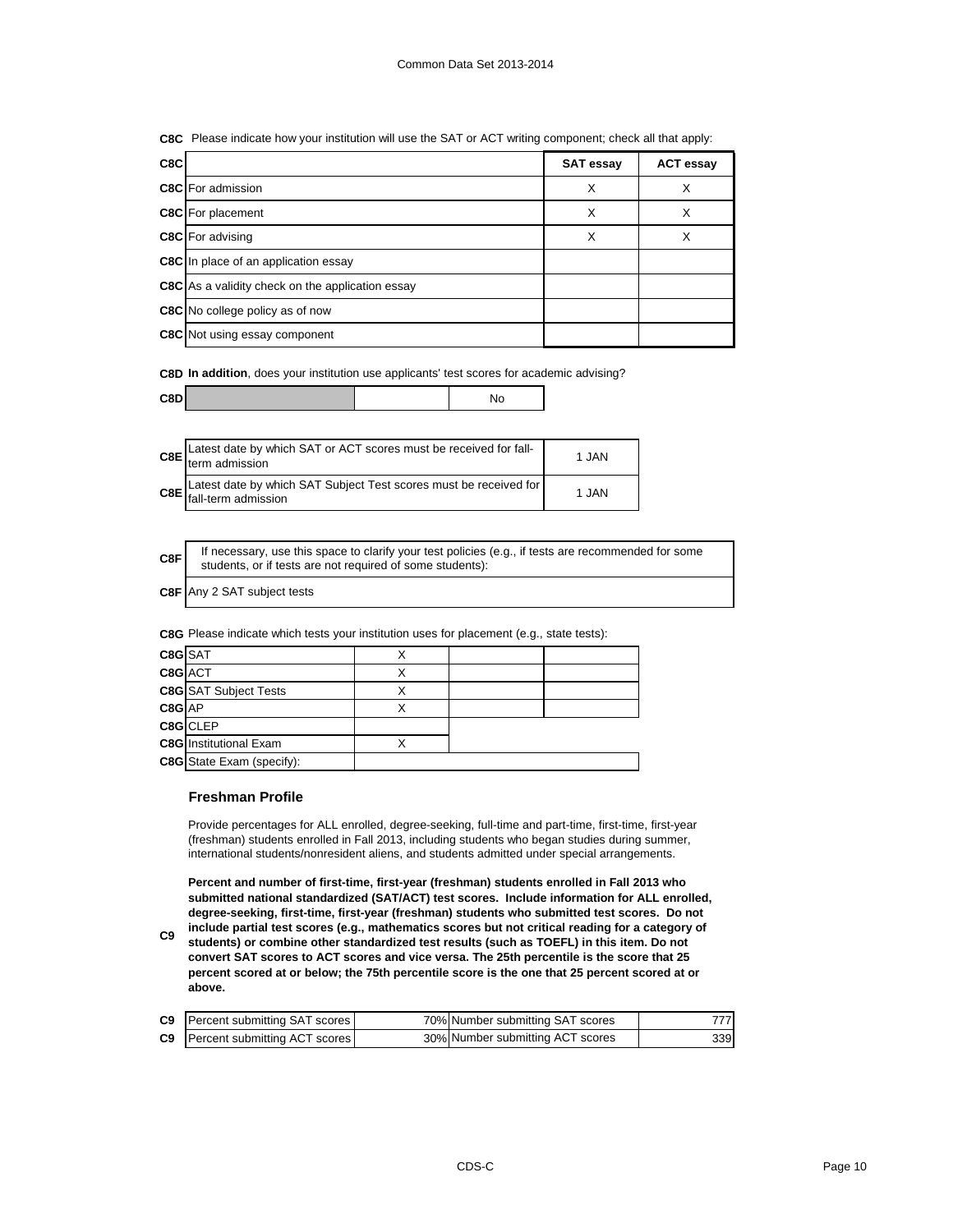| C <sub>9</sub> |                             | 25th Percentile | 75th Percentile |
|----------------|-----------------------------|-----------------|-----------------|
| C <sub>9</sub> | <b>SAT Critical Reading</b> | 680             | 780             |
| C <sub>9</sub> | <b>SAT Math</b>             | 680             | 780             |
|                | <b>SAT Writing</b>          | 680             | 780             |
|                | <b>SAT Essay</b>            |                 |                 |
| C <sub>9</sub> | <b>ACT Composite</b>        | 30              | 34              |
| C <sub>9</sub> | <b>ACT Math</b>             |                 |                 |
| C <sub>9</sub> | <b>ACT English</b>          |                 |                 |
| C <sub>9</sub> | <b>ACT Writing</b>          |                 |                 |

**C9** Percent of first-time, first-year (freshman) students with scores in each range:

| C <sub>9</sub>  |                         | <b>SAT Critical</b><br>Reading | <b>SAT Math</b>    | <b>SAT Writing</b> |
|-----------------|-------------------------|--------------------------------|--------------------|--------------------|
| C <sub>9</sub>  | 700-800                 | 71%                            | 70%                | 71%                |
|                 | 600-699                 | 21%                            | 25%                | 22%                |
| C <sub>9</sub>  | 500-599                 | 8%                             | 5%                 | 6%                 |
| C <sub>9</sub>  | 400-499                 |                                | $0\%$              | $0\%$              |
| C <sub>9</sub>  | 300-399                 |                                |                    |                    |
| C <sub>9</sub>  | 200-299                 |                                |                    |                    |
| C <sub>9</sub>  | Totals should = $100\%$ | 100.00%                        | 100.00%            | 100.00%            |
| C <sub>9</sub>  |                         | <b>ACT Composite</b>           | <b>ACT English</b> | <b>ACT Math</b>    |
| C <sub>9</sub>  | 30-36                   |                                |                    |                    |
|                 | 24-29                   |                                |                    |                    |
| C10             | 18-23                   |                                |                    |                    |
| C10             | $12 - 17$               |                                |                    |                    |
| C10             | $6 - 11$                |                                |                    |                    |
| C <sub>10</sub> | Below 6                 |                                |                    |                    |
| C10             | Totals should = 100%    | 0.00%                          | 0.00%              | 0.00%              |

**C10** within each of the following ranges (report information for those students from whom you collected high Percent of all degree-seeking, first-time, first-year (freshman) students who had high school class rank school rank information).

|                 | C10 Percent in top tenth of high school graduating class                                             | 90% |                       |
|-----------------|------------------------------------------------------------------------------------------------------|-----|-----------------------|
|                 | Percent in top quarter of high school graduating class                                               | 98% |                       |
|                 | C11 Percent in top half of high school graduating class                                              |     | 100% Top half $+$     |
|                 | C11 Percent in bottom half of high school graduating class                                           |     | bottom half = $100\%$ |
|                 | C11   Percent in bottom quarter of high school graduating class                                      |     |                       |
| C <sub>11</sub> | Percent of total first-time, first-year (freshmen) students who submitted high school<br>class rank: |     | 40%                   |

**C11** Percentage of all enrolled, degree-seeking, first-time, first-year (freshman) students who had high school grade-point averages within each of the following ranges (using 4.0 scale). Report information only for those students from whom you collected high school GPA.

| C <sub>11</sub> | Percent who had GPA of 3.75 and higher                   |       |
|-----------------|----------------------------------------------------------|-------|
| C <sub>11</sub> | Percent who had GPA between 3.50 and 3.74                |       |
| C <sub>11</sub> | Percent who had GPA between 3.25 and 3.49                |       |
|                 | Percent who had GPA between 3.00 and 3.24                |       |
|                 | Percent who had GPA between 2.50 and 2.99                |       |
|                 | C <sub>12</sub> Percent who had GPA between 2.0 and 2.49 |       |
| C <sub>12</sub> | Percent who had GPA between 1.0 and 1.99                 |       |
|                 | Percent who had GPA below 1.0                            |       |
|                 | Totals should = $100\%$                                  | 0.00% |
|                 |                                                          |       |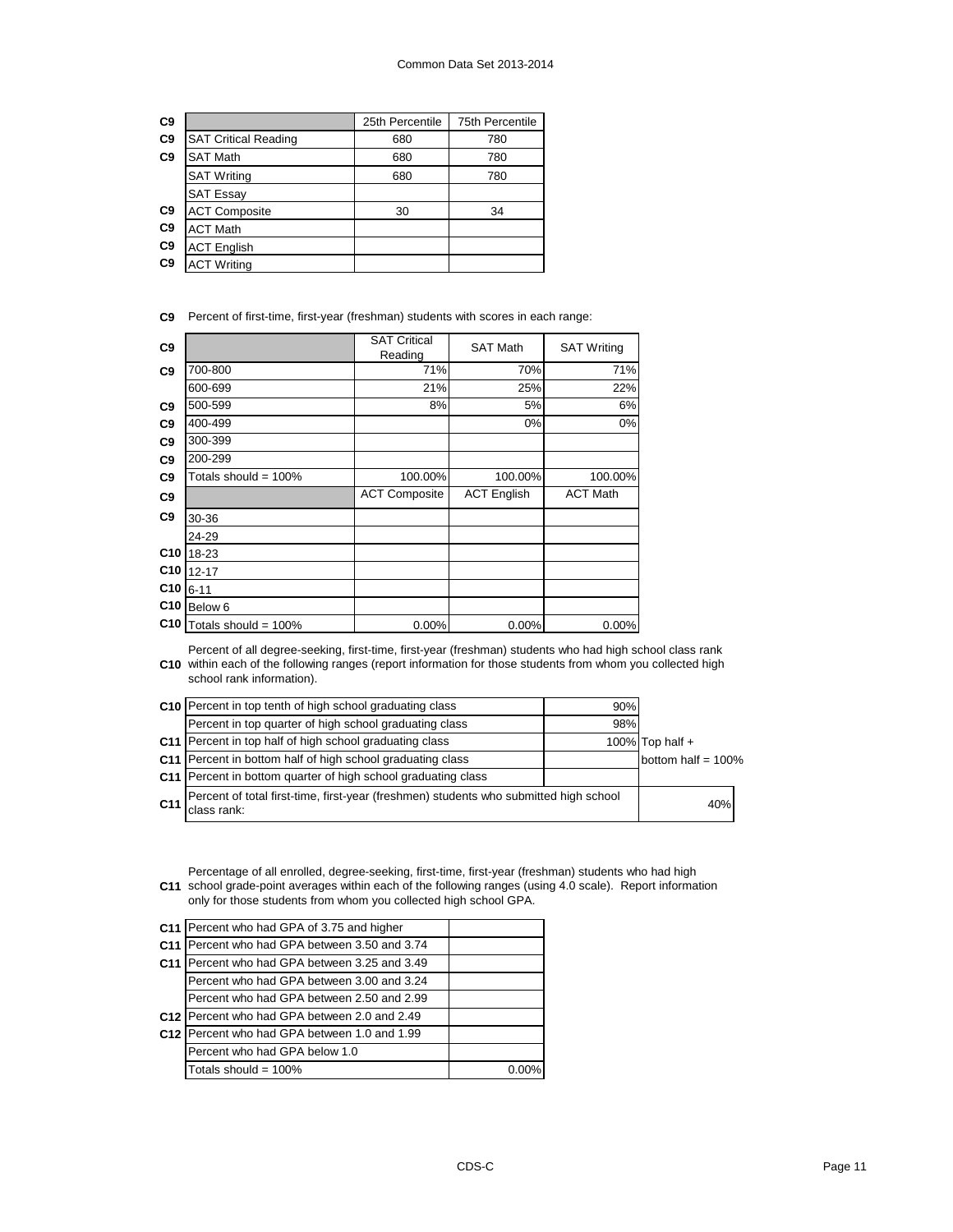| C <sub>13</sub> |                                                                                                                 |  |
|-----------------|-----------------------------------------------------------------------------------------------------------------|--|
|                 | Average high school GPA of all degree-seeking, first-time, first-year<br>(freshman) students who submitted GPA: |  |
|                 | Percent of total first-time, first-year (freshman) students who<br>Submitted high school GPA:                   |  |
| C <sub>13</sub> |                                                                                                                 |  |

## **C13 Admission Policies**

## **C13 Application Fee**

|                 | .                                                       |         |    |  |  |
|-----------------|---------------------------------------------------------|---------|----|--|--|
|                 |                                                         | Yes     | No |  |  |
|                 | C13 Does your institution have an<br>application fee?   |         |    |  |  |
|                 | C13   Amount of application fee:                        | \$80.00 |    |  |  |
| C <sub>13</sub> |                                                         | Yes     | N٥ |  |  |
| C13             | Can it be waived for applicants<br>with financial need? |         |    |  |  |

**C13** If you have an application fee and an on-line application option,

please indicate policy for students who apply on-line:

C13 Same fee: Free:

**C14** Reduced:

| nio who apply on |  |  |  |
|------------------|--|--|--|
|                  |  |  |  |
|                  |  |  |  |
|                  |  |  |  |

| C <sub>14</sub> |                                                                                     | Yes | No |
|-----------------|-------------------------------------------------------------------------------------|-----|----|
|                 | Can on-line application fee be<br>C14 waived for applicants with<br>financial need? |     |    |

## **Application closing date**

| C <sub>15</sub> |                                                                                | Yes   | No |     |     |
|-----------------|--------------------------------------------------------------------------------|-------|----|-----|-----|
| C <sub>15</sub> | Does your institution have an<br>application closing date?                     | X     |    |     |     |
|                 | Application closing date (fall):                                               | 1 JAN |    |     |     |
|                 | C <sub>16</sub> Priority date:                                                 |       |    |     |     |
| C <sub>16</sub> |                                                                                |       |    |     |     |
| C <sub>16</sub> |                                                                                |       |    | Yes | No. |
| C <sub>16</sub> | Are first-time, first-year students accepted for terms other than<br>the fall? |       |    |     | X   |
|                 | Notification to applicants of admission decision sent (fill in one only)       |       |    |     |     |

| C17             | On a rolling basis beginning<br>(date): |        |
|-----------------|-----------------------------------------|--------|
|                 | $C17$ By (date):                        | 10-APR |
|                 | C17 Other:                              |        |
| C <sub>17</sub> |                                         |        |

**C17**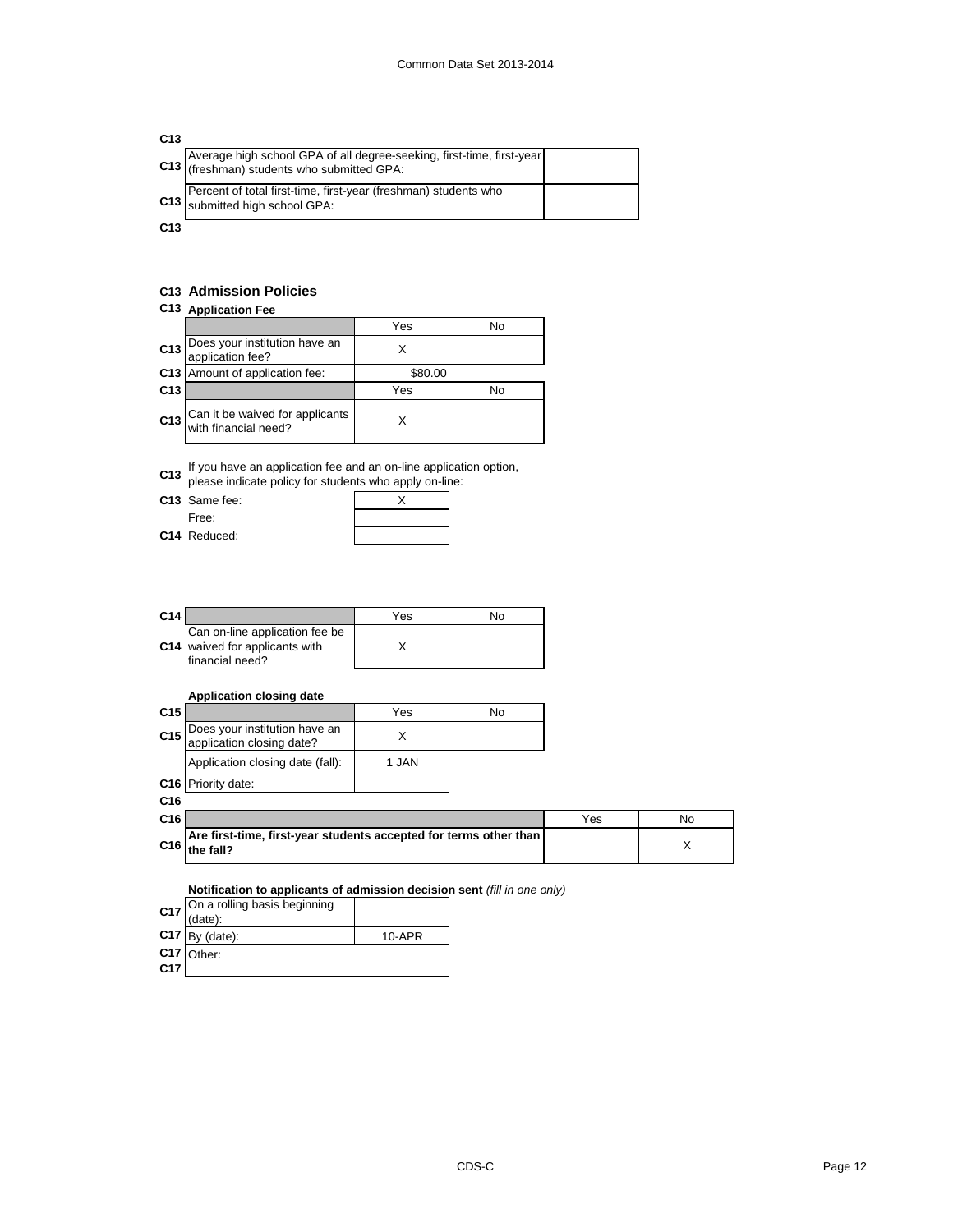## **Reply policy for admitted applicants** *(fill in one only)*

| C <sub>17</sub> | Must reply by (date):                                            | 1-MAY |  |
|-----------------|------------------------------------------------------------------|-------|--|
| C <sub>17</sub> | No set date:                                                     |       |  |
| C <sub>17</sub> | Must reply by May 1 or within<br>weeks if notified<br>thereafter |       |  |
| C <sub>17</sub> | Other:                                                           |       |  |
| C <sub>17</sub> |                                                                  |       |  |
|                 | <b>C17</b> Deadline for housing deposit (MM/DD):                 |       |  |
|                 | Amount of housing deposit:                                       |       |  |
| C <sub>18</sub> | Refundable if student does not enroll?                           |       |  |
| C <sub>18</sub> | Yes, in full                                                     |       |  |
| C <sub>18</sub> | Yes, in part                                                     |       |  |
| C <sub>18</sub> | No                                                               |       |  |

## **C19 Deferred admission**

| C <sub>19</sub> |                                                                                 |         | Yes | No |
|-----------------|---------------------------------------------------------------------------------|---------|-----|----|
| C19             | Does your institution allow students to postpone enrollment after<br>admission? |         |     |    |
|                 | If yes, maximum period of postponement:                                         | 2 years |     |    |

**C20**

## **Early admission of high school students**

|                                                                                                                                                                                            | Yes | No |
|--------------------------------------------------------------------------------------------------------------------------------------------------------------------------------------------|-----|----|
| Does your institution allow high school students to enroll as full-<br>C <sub>21</sub> time, first-time, first-year (freshman) students one year or more<br>before high school graduation? |     |    |

#### **C21 Common Application Question removed from DCS (Initiated during 2006-2007 cycle.**

#### **C21 Early Decision and Early Action Plans**

## **C21 Early Decision**

| C <sub>21</sub> |                                                                                                                                                                                                                                                                                                                                              | Yes    | No |
|-----------------|----------------------------------------------------------------------------------------------------------------------------------------------------------------------------------------------------------------------------------------------------------------------------------------------------------------------------------------------|--------|----|
| C <sub>21</sub> | Does your institution offer an early decision plan (an admission<br>plan that permits students to apply and be notified of an admission<br>decision well in advance of the regular notification date and that<br>asks students to commit to attending if accepted) for first-time, first-<br>year (freshman) applicants for fall enrollment? | X      |    |
|                 | C21 If "yes," please complete the following:                                                                                                                                                                                                                                                                                                 |        |    |
| C <sub>21</sub> | First or only early decision plan closing date                                                                                                                                                                                                                                                                                               | 1-NOV  |    |
|                 | C21 First or only early decision plan notification date                                                                                                                                                                                                                                                                                      | 15-DEC |    |
| C <sub>21</sub> | Other early decision plan closing date                                                                                                                                                                                                                                                                                                       |        |    |
|                 | Other early decision plan notification date                                                                                                                                                                                                                                                                                                  |        |    |
|                 |                                                                                                                                                                                                                                                                                                                                              |        |    |

#### **C22 For the Fall 2013 entering class:**

| C22 Number of early decision applications received by your institution | 1572 |  |
|------------------------------------------------------------------------|------|--|
| C22 Number of applicants admitted under early decision plan            | 463  |  |
| C22 Disaso provide cignificant details about your early decision plan: |      |  |

| UZZ Please provide significant details about your early decision plan:<br>C22 |  |
|-------------------------------------------------------------------------------|--|

## **Early action**

| C <sub>22</sub> |                                                                                                                                                                                                                      | Yes | No |
|-----------------|----------------------------------------------------------------------------------------------------------------------------------------------------------------------------------------------------------------------|-----|----|
|                 | Do you have a nonbinding early action plan whereby students are<br>c22 notified of an admission decision well in advance of the regular<br>notification date but do not have to commit to attending your<br>college? |     |    |
|                 | C22 If "yes," please complete the following:                                                                                                                                                                         |     |    |
|                 | Early action closing date                                                                                                                                                                                            |     |    |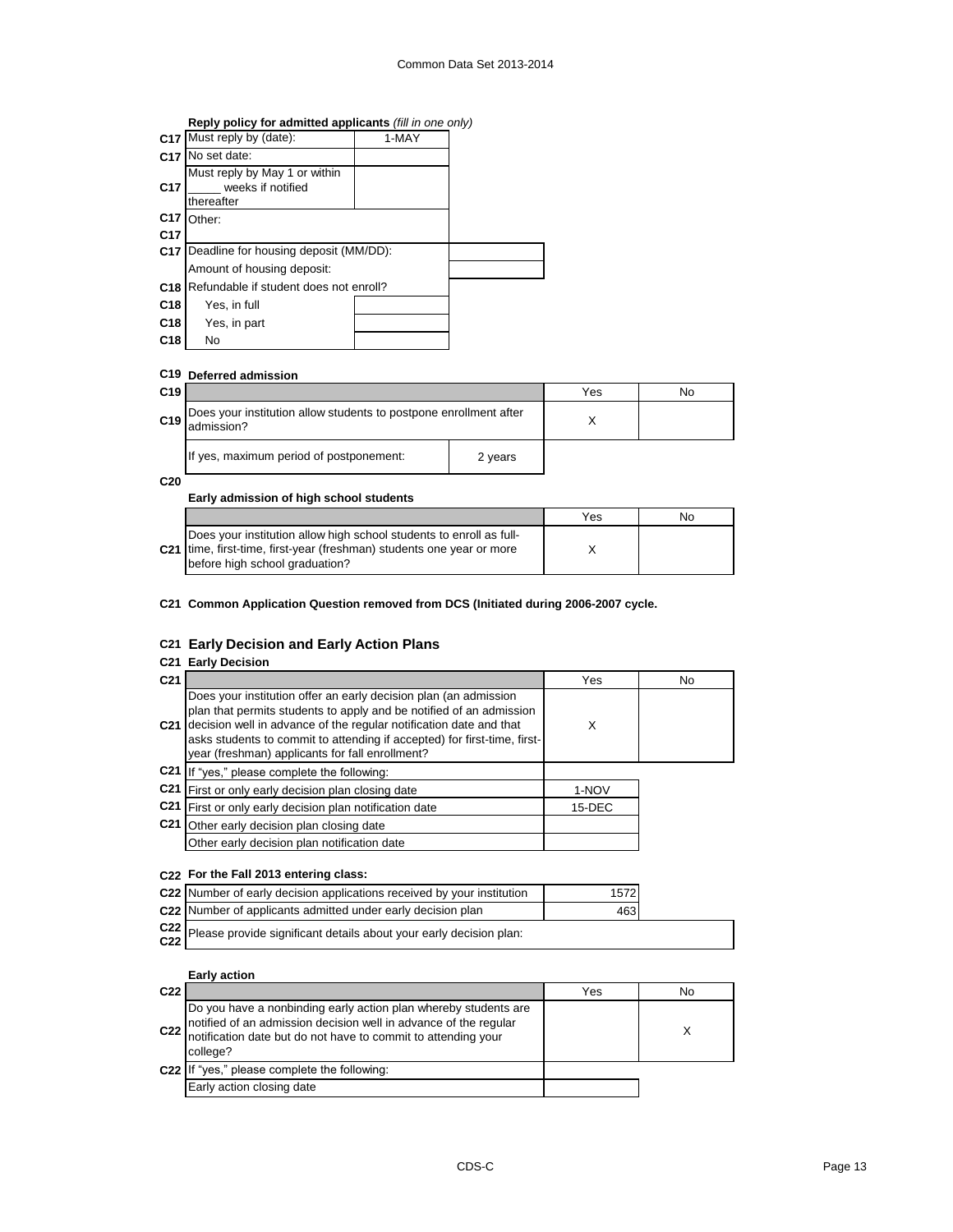## **D. TRANSFER ADMISSION**

## **Fall Applicants**

| D1             |                                                                                                                                                             | Yes | No |
|----------------|-------------------------------------------------------------------------------------------------------------------------------------------------------------|-----|----|
|                | Does your institution enroll transfer students? (If no, please skip to<br>Section E)                                                                        |     |    |
| D <sub>1</sub> | If yes, may transfer students earn advanced standing credit by<br>transferring credits earned from course work completed at other<br>colleges/universities? |     |    |

**D2** Provide the number of students who applied, were admitted, and enrolled as degree-seeking transfer students in Fall 2013.

| D <sub>2</sub> |       | Applicants | Admitted<br>Applicants | Enrolled<br>Applicants |
|----------------|-------|------------|------------------------|------------------------|
| D <sub>2</sub> | Men   | 409        | 33                     | 18                     |
| D <sub>2</sub> | Women | 274        | 24                     |                        |
| D <sub>2</sub> | Total | 683        | 57                     | 27                     |

## **Application for Admission**

**D3** Indicate terms for which transfers may enroll:

| D <sub>3</sub> | <b>Fall</b> |  |
|----------------|-------------|--|
| D <sub>3</sub> | Winter      |  |
| D <sub>3</sub> | Spring      |  |
| D <sub>3</sub> | Summer      |  |

| D4 |                                                                                                                     | Yes       | No |
|----|---------------------------------------------------------------------------------------------------------------------|-----------|----|
| D4 | Must a transfer applicant have a minimum number of credits<br>completed or else must apply as an entering freshman? |           |    |
| D4 | If yes, what is the minimum number of credits and the unit of<br>measure?                                           | 9 courses |    |

#### **D5** Indicate all items required of transfer students to apply for admission:

|                | marcate all lients required or transfer students to apply for admission.                                                                                                                                                   |                      |                       |                          |                   |                          |
|----------------|----------------------------------------------------------------------------------------------------------------------------------------------------------------------------------------------------------------------------|----------------------|-----------------------|--------------------------|-------------------|--------------------------|
| D <sub>5</sub> |                                                                                                                                                                                                                            | Required of All      | Recommended<br>of All | Recommended<br>of Some   | Required of Some  | Not Required             |
| D <sub>5</sub> | High school transcript                                                                                                                                                                                                     | X                    |                       |                          |                   |                          |
| D <sub>5</sub> | College transcript(s)                                                                                                                                                                                                      | X                    |                       |                          |                   |                          |
| D <sub>5</sub> | Essay or personal statement                                                                                                                                                                                                | X                    |                       |                          |                   |                          |
| D <sub>5</sub> | Interview                                                                                                                                                                                                                  |                      |                       |                          |                   | X                        |
| D <sub>5</sub> | Standardized test scores                                                                                                                                                                                                   | X                    |                       |                          |                   |                          |
| D <sub>5</sub> | Statement of good standing<br>from prior institution(s)                                                                                                                                                                    | X                    |                       |                          |                   |                          |
| D <sub>6</sub> | If a minimum high school grade point average is required of transfer<br>applicants, specify (on a 4.0 scale):                                                                                                              |                      |                       |                          |                   |                          |
| D7             | If a minimum college grade point average is required of transfer<br>applicants, specify (on a 4.0 scale):                                                                                                                  |                      |                       |                          |                   |                          |
| D <sub>8</sub> | List any other application requirements specific to transfer applicants:                                                                                                                                                   |                      |                       |                          |                   |                          |
| D <sub>9</sub> | List application priority, closing, notification, and candidate reply dates for transfer students. If applications are reviewed on a<br>continuous or rolling basis, place a check mark in the "Rolling admission" column. |                      |                       |                          |                   |                          |
| D <sub>9</sub> |                                                                                                                                                                                                                            | <b>Priority Date</b> | <b>Closing Date</b>   | <b>Notification Date</b> | <b>Reply Date</b> | <b>Rolling Admission</b> |
| D <sub>9</sub> | Fall                                                                                                                                                                                                                       |                      | 1-MAR                 | 15-MAY                   | 1-JUN             |                          |
| D <sub>9</sub> | Winter                                                                                                                                                                                                                     |                      |                       |                          |                   |                          |
| D <sub>9</sub> | Spring                                                                                                                                                                                                                     |                      |                       |                          |                   |                          |
| D9             | Summer                                                                                                                                                                                                                     |                      |                       |                          |                   |                          |
|                |                                                                                                                                                                                                                            |                      |                       |                          |                   |                          |

| D <sub>10</sub> |                                                                       | 'es | Nc |
|-----------------|-----------------------------------------------------------------------|-----|----|
| <b>D10</b>      | <u>Poes an open admission policy, in reported, apply to transient</u> |     |    |
|                 |                                                                       |     |    |

**D11** Describe additional requirements for transfer admission, if applicable: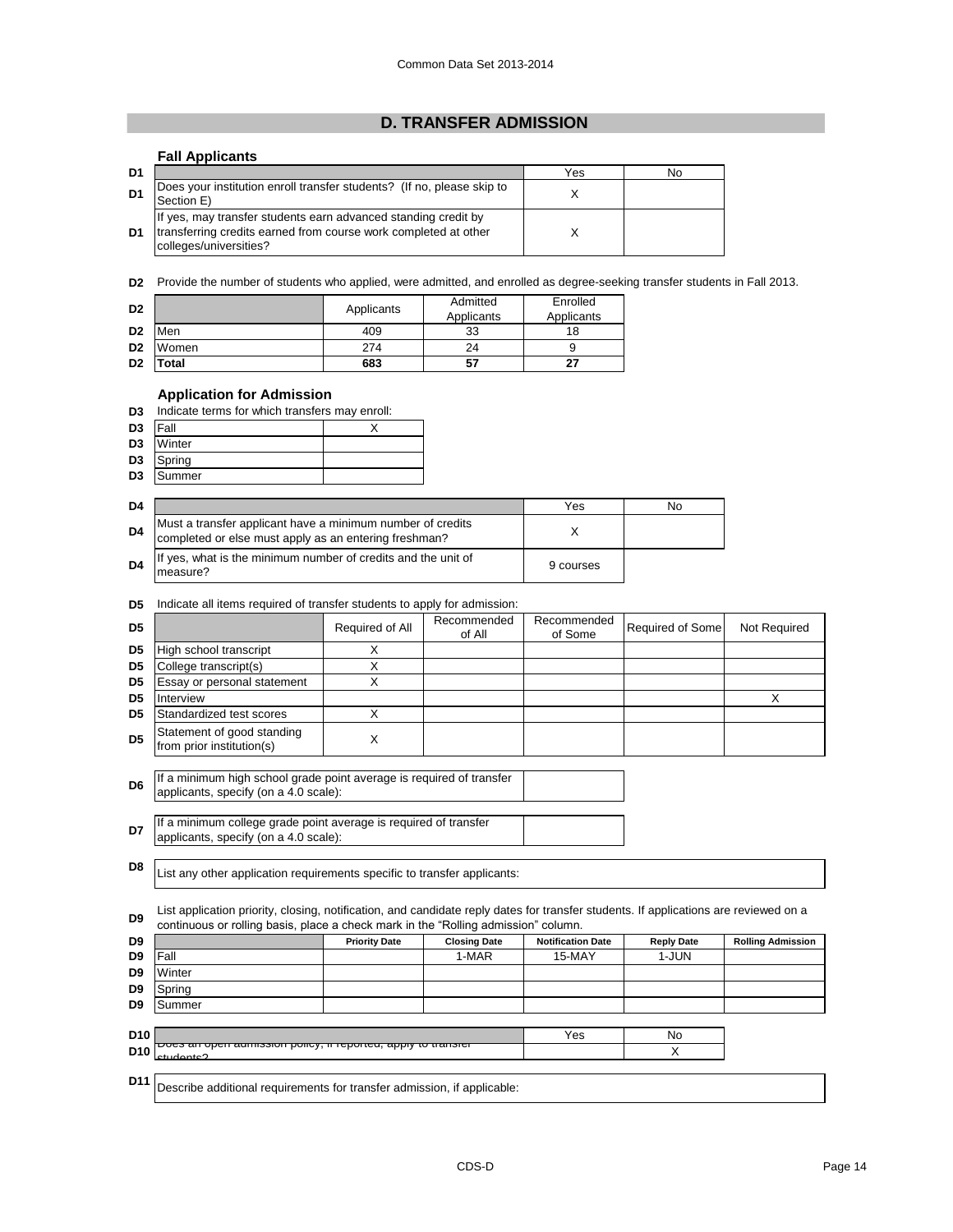|                 | <b>Transfer Credit Policies</b>                                                                            |        |           |
|-----------------|------------------------------------------------------------------------------------------------------------|--------|-----------|
| D <sub>12</sub> | Report the lowest grade earned for any course that may be<br>transferred for credit:                       | B      |           |
|                 |                                                                                                            |        |           |
| D <sub>13</sub> |                                                                                                            | Number | Unit Type |
| D <sub>13</sub> | Maximum number of credits or courses that may be transferred from<br>a two-year institution:               | 17     |           |
|                 |                                                                                                            |        |           |
| D <sub>14</sub> |                                                                                                            | Number | Unit Type |
| D <sub>14</sub> | Maximum number of credits or courses that may be transferred from<br>a four-year institution:              | 17     |           |
|                 |                                                                                                            |        |           |
| D <sub>15</sub> | Minimum number of credits that transfers must complete at your<br>institution to earn an associate degree: |        |           |
|                 |                                                                                                            |        |           |
| D <sub>16</sub> | Minimum number of credits that transfers must complete at your<br>institution to earn a bachelor's degree: | 18     |           |
|                 |                                                                                                            |        |           |
| D <sub>17</sub> | Describe other transfer credit policies:                                                                   |        |           |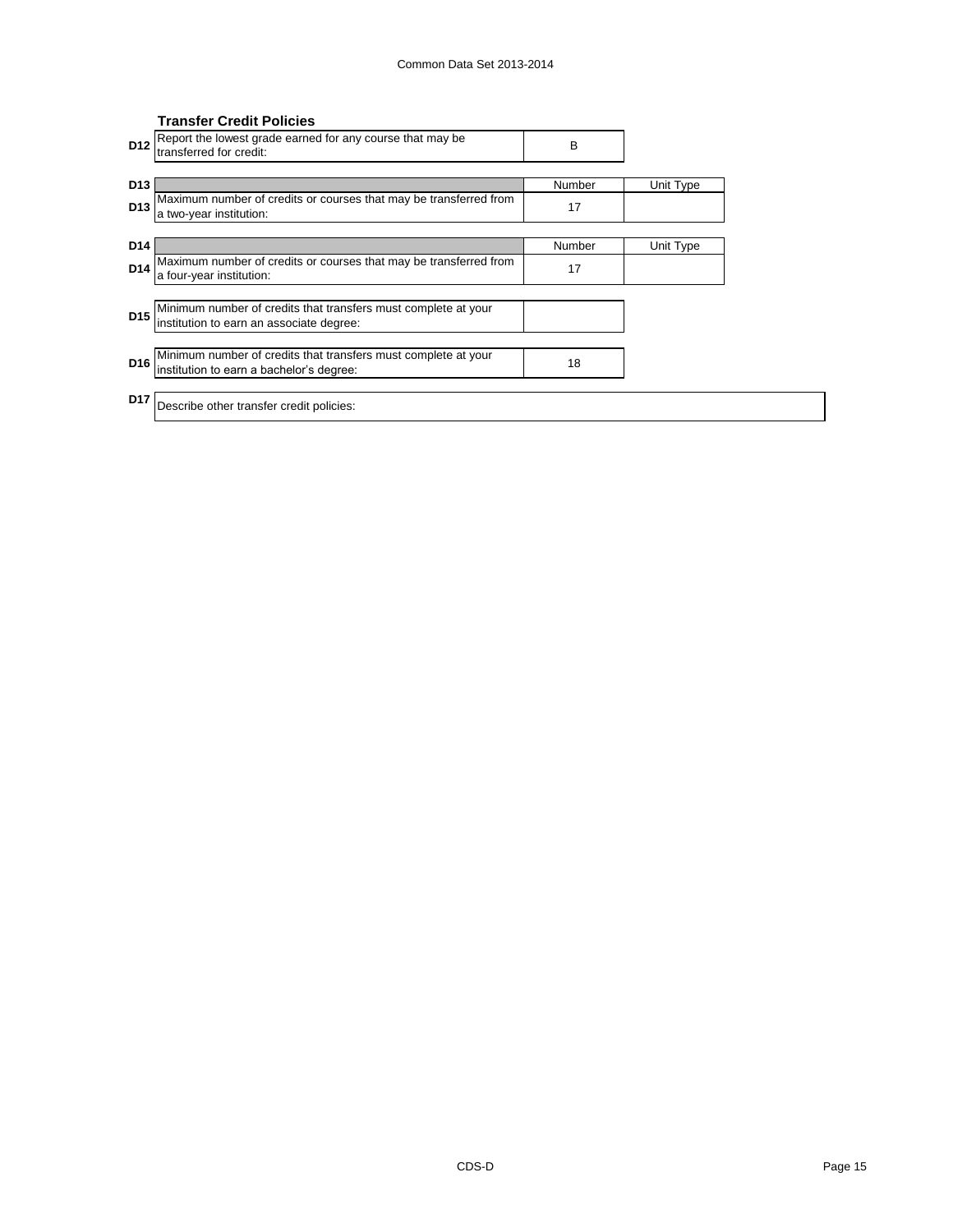# **E. ACADEMIC OFFERINGS AND POLICIES**

| E <sub>1</sub> | Special study options: Identify those programs available at your institution. Refer to the glossary for definitions. |   |  |  |
|----------------|----------------------------------------------------------------------------------------------------------------------|---|--|--|
| E <sub>1</sub> | Accelerated program                                                                                                  |   |  |  |
| E <sub>1</sub> | Cooperative education program                                                                                        |   |  |  |
| E <sub>1</sub> | Cross-registration                                                                                                   |   |  |  |
| E <sub>1</sub> | Distance learning                                                                                                    |   |  |  |
| E <sub>1</sub> | Double major                                                                                                         | X |  |  |
| E <sub>1</sub> | Dual enrollment                                                                                                      |   |  |  |
| E <sub>1</sub> | English as a Second Language (ESL)                                                                                   |   |  |  |
| E <sub>1</sub> | Exchange student program (domestic)                                                                                  | X |  |  |
| E <sub>1</sub> | External degree program                                                                                              |   |  |  |
| E <sub>1</sub> | Honors Program                                                                                                       | X |  |  |
| E <sub>1</sub> | Independent study                                                                                                    | X |  |  |
| E <sub>1</sub> | Internships                                                                                                          | X |  |  |
| E <sub>1</sub> | Liberal arts/career combination                                                                                      |   |  |  |
| E <sub>1</sub> | Student-designed major                                                                                               | X |  |  |
| E <sub>1</sub> | Study abroad                                                                                                         | X |  |  |
| E <sub>1</sub> | Teacher certification program                                                                                        | X |  |  |
| E <sub>1</sub> | Weekend college                                                                                                      |   |  |  |
| E <sub>1</sub> | Other (specify):                                                                                                     |   |  |  |
|                |                                                                                                                      |   |  |  |

**E2 This question has been removed from the Common Data Set.**

## **E3** Areas in which all or most students are required to complete some course work prior to

| ᇋ              | graduation:                       |   |
|----------------|-----------------------------------|---|
| E <sub>3</sub> | Arts/fine arts                    | X |
| E <sub>3</sub> | Computer literacy                 |   |
| E <sub>3</sub> | English (including composition)   | Χ |
| E <sub>3</sub> | Foreign languages                 | X |
| E <sub>3</sub> | History                           |   |
| E <sub>3</sub> | <b>Humanities</b>                 | X |
| E <sub>3</sub> | <b>Mathematics</b>                | X |
| E <sub>3</sub> | Philosophy                        |   |
| E <sub>3</sub> | Sciences (biological or physical) | X |
| E3             | Social science                    | X |
| E <sub>3</sub> | Other (describe):                 | X |
|                |                                   |   |

**Library Collections: The CDS Publishers will collect library data again when a new Academic Libraries Survey is in place.**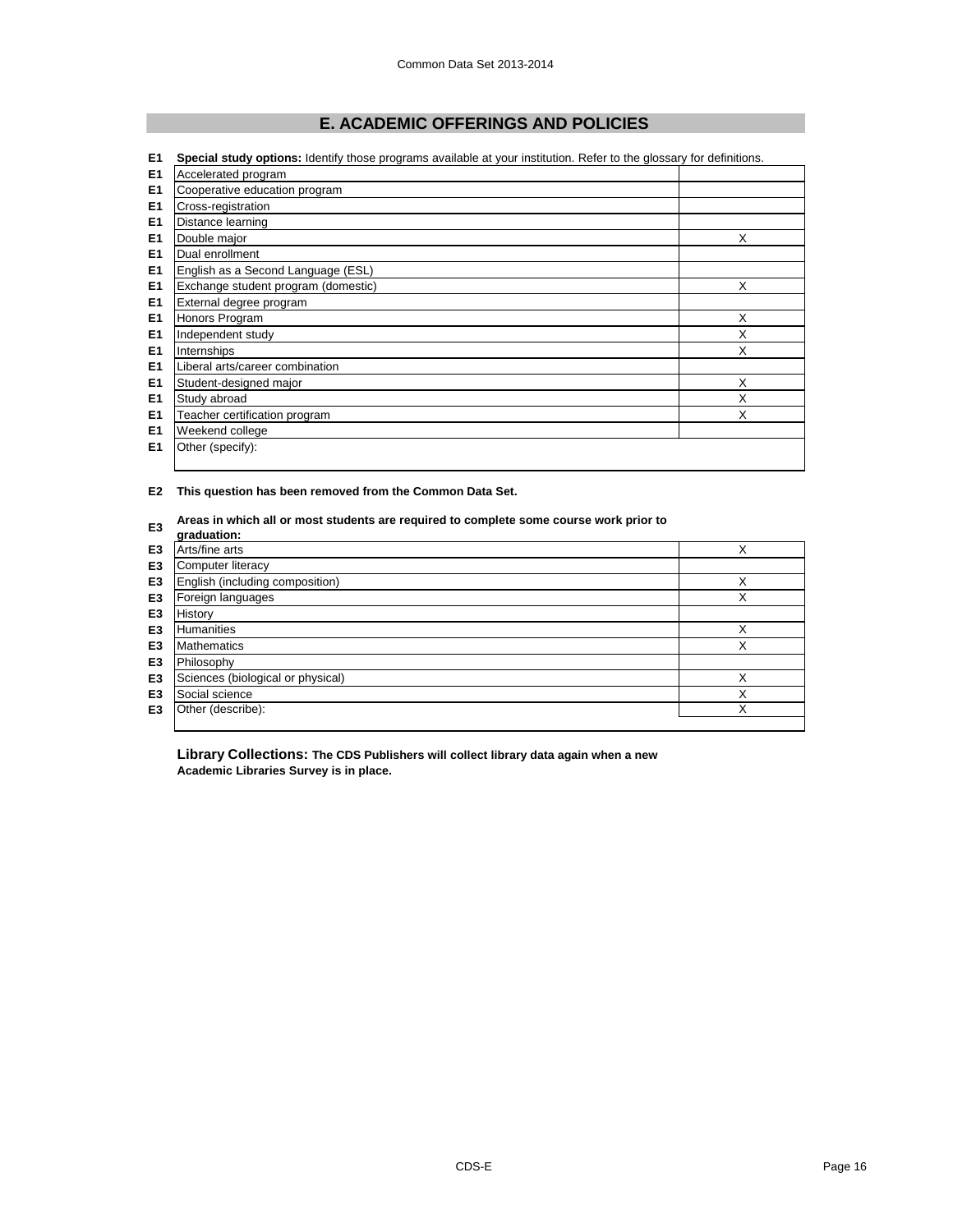## **F. STUDENT LIFE**

**F1** Percentages of first-time, first-year (freshman) degree-seeking students and degree-seeking undergraduates enrolled in Fall 2013 who fit the following categories:

| F <sub>1</sub> |                                                                                                                    | First-time, first-year<br>(freshman)<br>students | Undergraduates | Upperclassmen<br>(sophomore-senior) |
|----------------|--------------------------------------------------------------------------------------------------------------------|--------------------------------------------------|----------------|-------------------------------------|
| F <sub>1</sub> | Percent who are from out of state (exclude international/nonresident<br>aliens from the numerator and denominator) | 96%                                              | 97%            |                                     |
| F1             | Percent of men who join fraternities                                                                               | $0\%$                                            | 47%            | 64%                                 |
| F1             | Percent of women who join sororities                                                                               | $0\%$                                            | 46%            | 63%                                 |
| F1             | Percent who live in college-owned, -operated, or -affiliated housing                                               | 100%                                             | 88%            |                                     |
| F1.            | Percent who live off campus or commute*                                                                            | $0\%$                                            | 12%            |                                     |
|                | Percent who live off campus or commute**                                                                           | 0%                                               | 8%             |                                     |
| F1             | Percent of students age 25 and older                                                                               | $0\%$                                            | 1%             |                                     |
| F1             | Average age of full-time students                                                                                  | 18                                               | 20             |                                     |
|                | Average age of all students (full- and part-time)                                                                  | 18                                               | 20             |                                     |

\*Includes students in Residence and on Off-Campus Program (R and O Dplan)

\*\*Includes students in Residence only (R Dplan)

#### **F2 Activities offered** Identify those programs available at your institution.

| F <sub>2</sub> | <b>Campus Ministries</b>           | Χ |
|----------------|------------------------------------|---|
| F <sub>2</sub> | Choral groups                      | Χ |
| F <sub>2</sub> | Concert band                       | X |
| F <sub>2</sub> | Dance                              | X |
| F <sub>2</sub> | Drama/theater                      | Χ |
| F <sub>2</sub> | International Student Organization | X |
| F <sub>2</sub> | Jazz band                          | X |
| F <sub>2</sub> | Literary magazine                  | X |
| F <sub>2</sub> | Marching band                      | X |
| F <sub>2</sub> | Model UN                           | Χ |
| F <sub>2</sub> | Music ensembles                    | x |
| F <sub>2</sub> | Musical theater                    | X |
| F <sub>2</sub> | Opera                              | X |
| F <sub>2</sub> | Pep band                           | X |
| F <sub>2</sub> | Radio station                      | X |
| F <sub>2</sub> | Student government                 | Χ |
| F <sub>2</sub> | Student newspaper                  | X |
| F <sub>2</sub> | Student-run film society           | X |
| F <sub>2</sub> | Symphony orchestra                 | X |
| F <sub>2</sub> | Television station                 | X |
|                | Yearbook                           | Χ |
|                |                                    |   |

**F3 ROTC** (program offered in cooperation with Reserve Officers' Training Corps)

| F3 |                                  | On Campus | At Cooperating<br>Institution | Name of Cooperating Institution |
|----|----------------------------------|-----------|-------------------------------|---------------------------------|
|    | <b>F3</b> Army ROTC is offered:  |           |                               | Norwich University, VT          |
|    | <b>F3</b> Naval ROTC is offered: |           |                               |                                 |
|    | Air Force ROTC is offered:       |           |                               |                                 |

**F4 Housing:** Check all types of college-owned, -operated, or -affiliated housing available for undergraduates at your

|                | institution.                               |   |  |
|----------------|--------------------------------------------|---|--|
| F4             | Coed dorms                                 | X |  |
| F4             | Men's dorms                                |   |  |
| F4             | Women's dorms                              |   |  |
| F4             | Apartments for married students            | X |  |
| F4             | Apartments for single students             |   |  |
| F4             | Special housing for disabled students      |   |  |
| F <sub>4</sub> | Special housing for international students | X |  |
| F4             | Fraternity/sorority housing                | X |  |
| F4             | Cooperative housing                        | X |  |
| F4             | Theme housing                              | x |  |
| F4             | Wellness housing                           |   |  |
|                |                                            |   |  |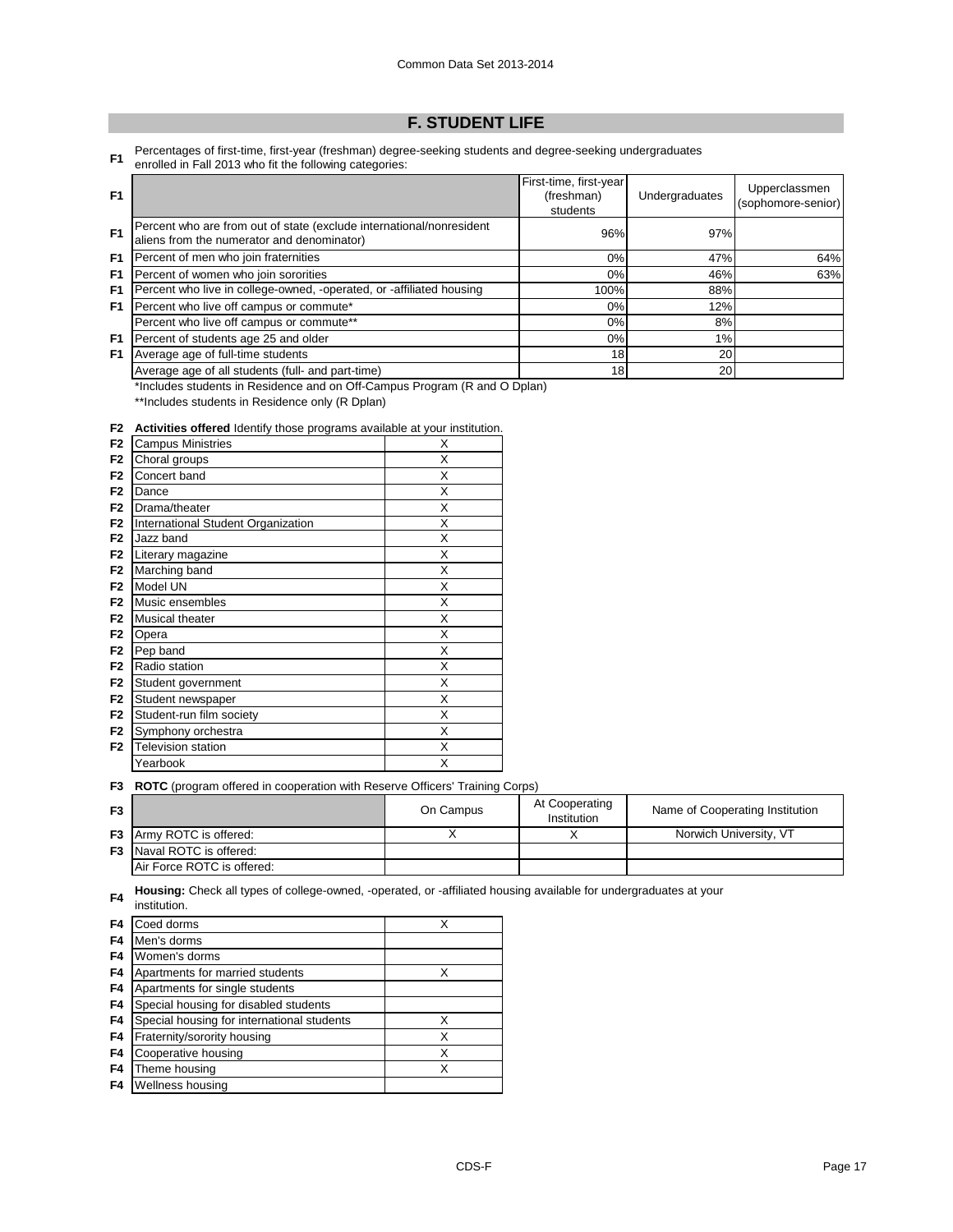|  | <b>F4</b> Other housing options (specify): Academic<br>affinity housing, faculty-in-residence programs,  <br>special interest, gender-neutral housing<br>available. |  |
|--|---------------------------------------------------------------------------------------------------------------------------------------------------------------------|--|
|--|---------------------------------------------------------------------------------------------------------------------------------------------------------------------|--|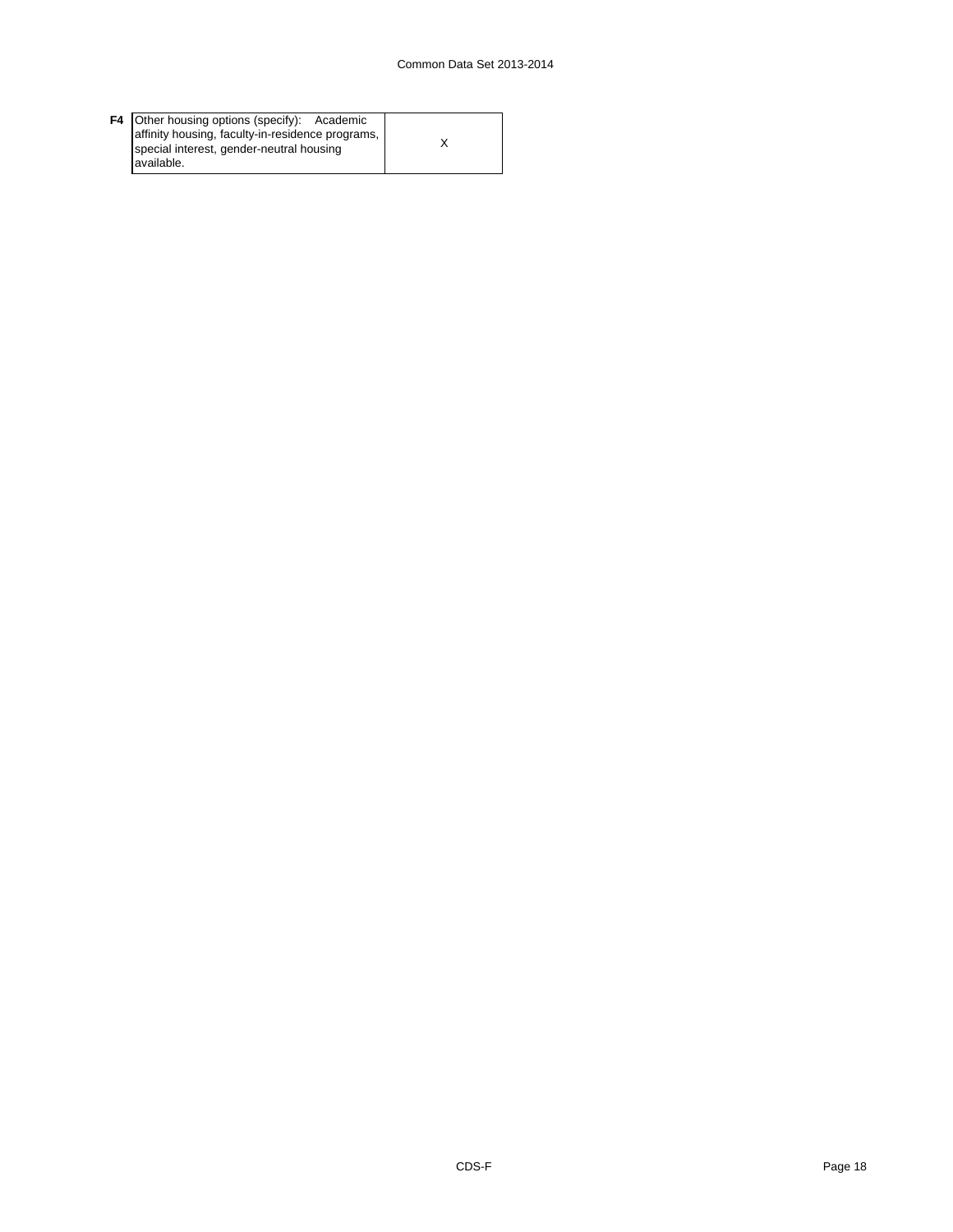## **G. ANNUAL EXPENSES**

**G0** Please provide the URL of your institution's net price calculator:

## **Provide 2014-2015 academic year costs of attendance for the following categories that are applicable to your institution.**

Check here if your institution's 2014-2015 academic year costs of attendance are not available at this time and provide an approximate date (i.e., month/day) when your institution's final 2014-2015 academic year costs of attendance will be available:

**Undergraduate full-time tuition, required fees, room and board List the typical tuition, required fees, and room and board for a full-time undergraduate student for the FULL 2014-2015 academic year (30 semester or 45 quarter hours for institutions that derive annual tuition by multiplying credit hour cost by number of credits). A full academic year refers to the period of** 

**G1 time generally extending from September to June; usually equated to two semesters, two trimesters, three quarters, or the period covered by a four-one-four plan. Room and board is defined as double occupancy and 19 meals per week or the maximum meal plan. Required fees include only charges that all full-time students must pay that are not included in tuition (e.g., registration, health, or activity fees.) Do not include optional fees (e.g., parking, laboratory use).**

| G <sub>1</sub> |                                                                              | First-Year | Undergraduates |
|----------------|------------------------------------------------------------------------------|------------|----------------|
| G1             | PRIVATE INSTITUTIONS                                                         | \$46,764   | \$46,764       |
|                | Tuition:                                                                     |            |                |
| G1             | PUBLIC INSTITUTIONS Tuition: In district                                     |            |                |
| G1             | PUBLIC INSTITUTIONS: In-state (out-of-district):                             |            |                |
| G <sub>1</sub> | PUBLIC INSTITUTIONS: Out-of-state:                                           |            |                |
| G1             | <b>NONRESIDENT ALIENS: Tuition:</b>                                          | \$46,764   | \$46,764       |
|                |                                                                              |            |                |
| G <sub>1</sub> | <b>REQUIRED FEES:</b>                                                        | \$1,514    | \$1.344        |
|                |                                                                              |            |                |
| G <sub>1</sub> | ROOM AND BOARD:                                                              | \$13,839   | \$13,839       |
|                | (on-campus)                                                                  |            |                |
| G1             | <b>ROOM ONLY:</b>                                                            | \$8,286    | \$8,286        |
|                | (on-campus)                                                                  |            |                |
| G1             | <b>BOARD ONLY:</b>                                                           | \$5,553    | \$5,553        |
|                | (on-campus meal plan)                                                        |            |                |
|                |                                                                              |            |                |
|                | Comprehensive tuition and room and board fee (if your college cannot provide |            |                |
| G <sub>1</sub> | separate tuition and room and board fees):                                   |            |                |

**G1** Other:

| G <sub>2</sub> |                                                                                                           | Minimum | Maximum |
|----------------|-----------------------------------------------------------------------------------------------------------|---------|---------|
| G <sub>2</sub> | Number of credits per term a student can take for the stated full-time tuition                            |         | 4       |
|                |                                                                                                           |         |         |
| G3             |                                                                                                           | Yes     | No      |
| G3             | Do tuition and fees vary by year of study (e.g., sophomore, junior, senior)?                              |         | X       |
|                |                                                                                                           |         |         |
| G4             |                                                                                                           | Yes     | No      |
| G4             | Do tuition and fees vary by undergraduate instructional program?                                          |         |         |
| G4             |                                                                                                           | %       |         |
| G4             | If yes, what percentage of full-time undergraduates pay more than the tuition and fees<br>reported in G1? |         |         |

**G5** Provide the estimated expenses for a typical full-time undergraduate student:

| G <sub>5</sub> | Residents                                                     |         | Commuters        | Commuters            |
|----------------|---------------------------------------------------------------|---------|------------------|----------------------|
|                |                                                               |         | (living at home) | (not living at home) |
|                | <b>G5</b> Books and supplies                                  | \$1,176 | \$1.176          | \$1,176              |
|                | <b>G5</b> Room only                                           |         |                  | \$8,286              |
|                | <b>G5</b> Board only                                          |         | \$5.553          | \$5,553              |
| G <sub>5</sub> | Room and board total (if your college cannot provide separate |         |                  |                      |
|                | room and board figures for commuters not living at home):     |         |                  |                      |
| G5             | Transportation                                                | \$652   | \$652            | \$652                |
|                | <b>G5</b> Other expenses                                      | \$2,010 | \$2.010          | \$2,010              |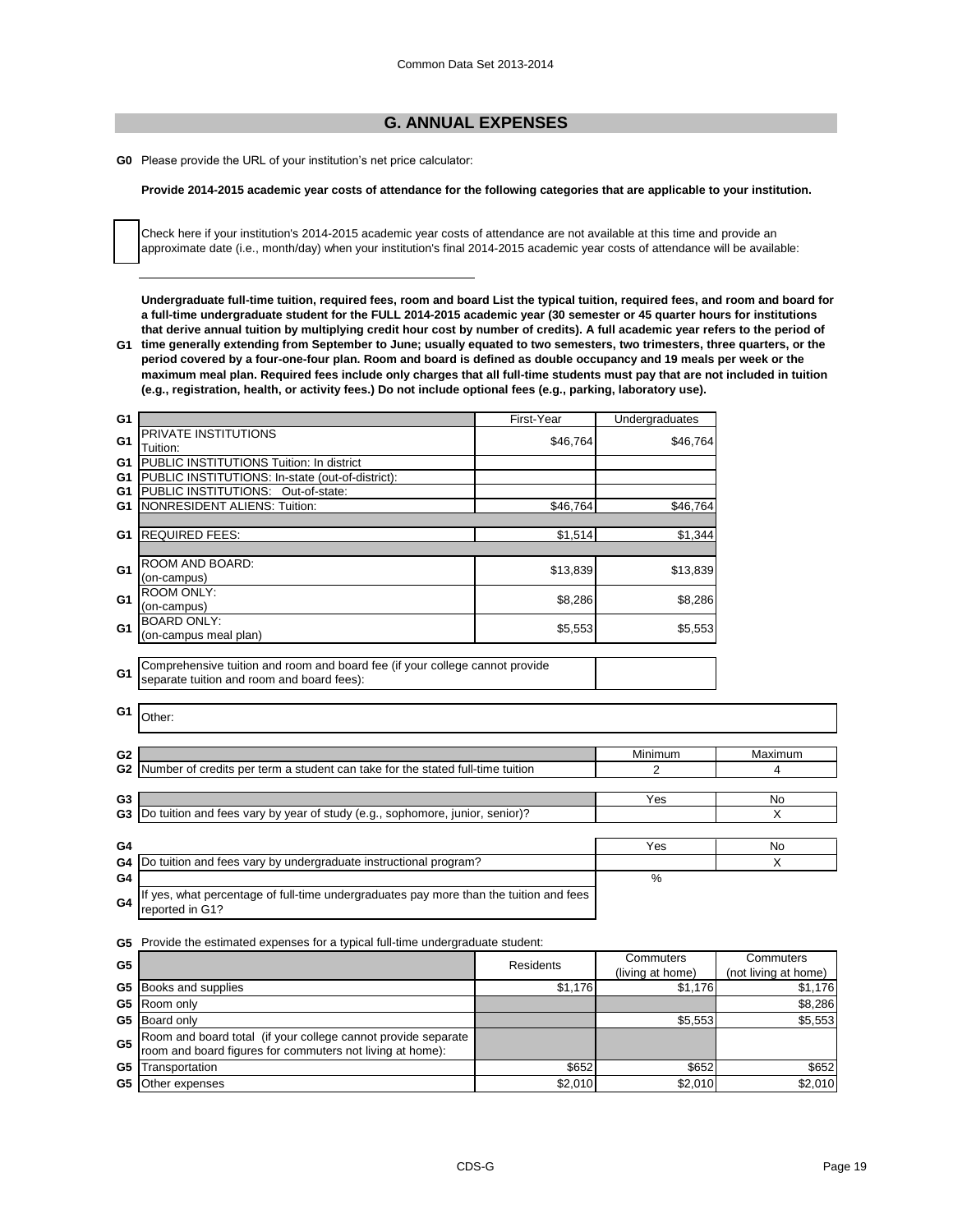**G6** Undergraduate per-credit-hour charges (tuition only)

|                | <b>G6 PRIVATE INSTITUTIONS:</b> | \$6,235 |  |
|----------------|---------------------------------|---------|--|
| G <sub>6</sub> | <b>PUBLIC INSTITUTIONS</b>      |         |  |
|                | In-district:                    |         |  |
| G <sub>6</sub> | <b>PUBLIC INSTITUTIONS</b>      |         |  |
|                | In-state (out-of-district):     |         |  |
| G6             | PUBLIC INSTITUTIONS             |         |  |
|                | Out-of-state:                   |         |  |
|                | <b>G6   NONRESIDENT ALIENS:</b> | \$6,235 |  |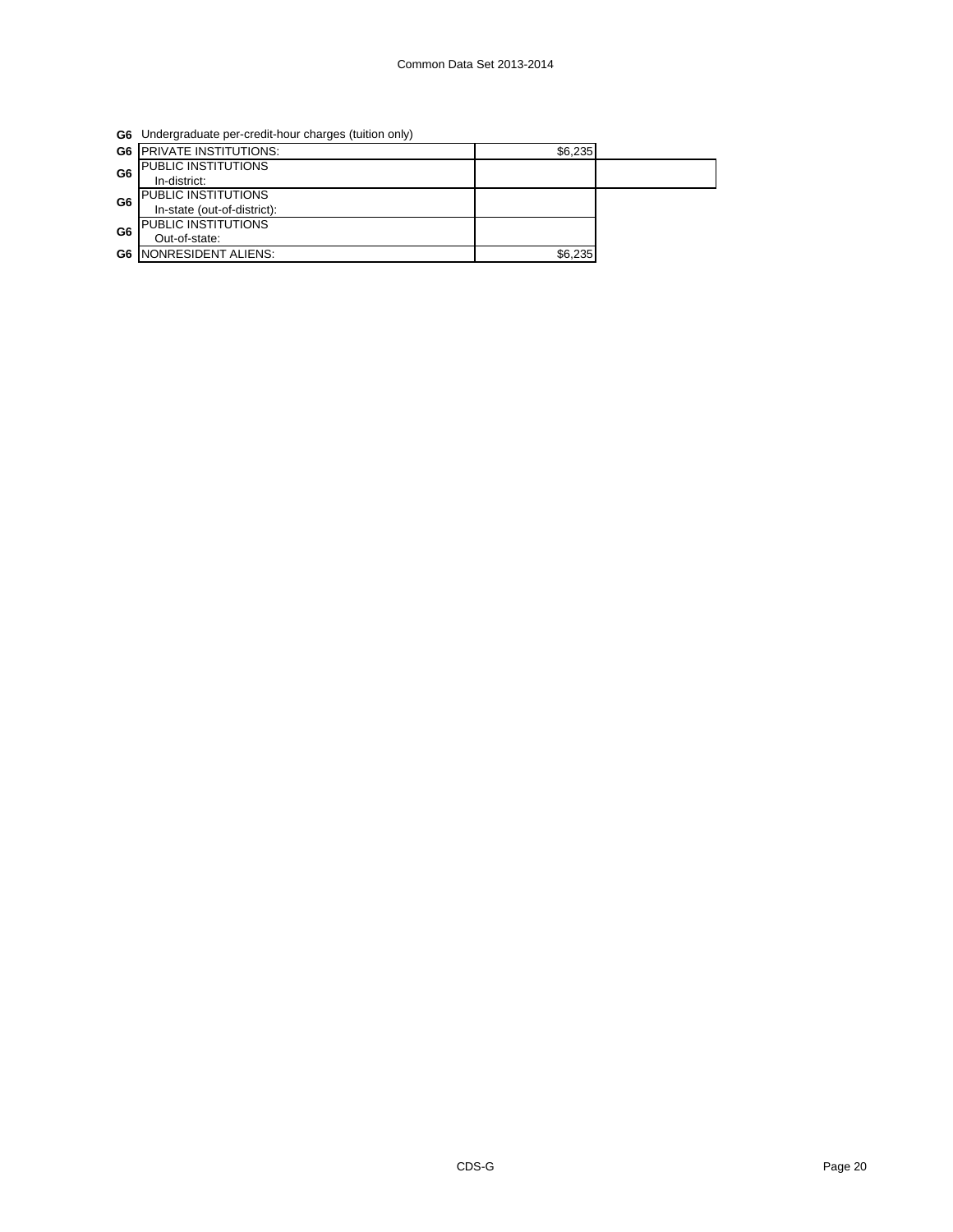## **H. FINANCIAL AID**

## **Aid Awarded to Enrolled Undergraduates**

Enter total dollar amounts awarded to enrolled full-time and less than full-time degree-seeking undergraduates (using the same cohort reported in CDS Question B1, "total degree-seeking" undergraduates) in the following categories. (Note: If the data being reported are final figures for the 2012-2013 academic year (see the next item below), use the 2012-2013 academic year's CDS Question B1 cohort.) Include aid awarded to international students (i.e., those not qualifying for federal aid). Aid that is non-need-based but that was used to meet need should be reported in the need-based aid columns. (For a suggested order of precedence in assigning categories of aid to cover need, see the entry for "non-need-based scholarship or grant aid" on the last page of the definitions section.)

| H1 |                                                                                             | 2013-2014<br>estimated | 2012-2013<br>final |
|----|---------------------------------------------------------------------------------------------|------------------------|--------------------|
| H1 | Indicate the academic year for which data are reported for items H1, H2, H2A, and H6 below: |                        |                    |

| H <sub>3</sub> | Which needs-analysis methodology does your institution use in awarding institutional aid? |  |  |
|----------------|-------------------------------------------------------------------------------------------|--|--|
|                | H <sub>3</sub> Federal methodology (FM)                                                   |  |  |
|                | H3 Institutional methodology (IM)                                                         |  |  |
| H <sub>3</sub> | Both FM and IM                                                                            |  |  |

| H <sub>1</sub> |                                                                                                                                                                                | Need-based \$<br>(Include non-<br>need-based aid<br>used to meet<br>need.) | Non-need-<br>based \$<br>(Exclude non-<br>need-based aid<br>used to meet<br>need.) |
|----------------|--------------------------------------------------------------------------------------------------------------------------------------------------------------------------------|----------------------------------------------------------------------------|------------------------------------------------------------------------------------|
| H <sub>1</sub> | <b>Scholarships/Grants</b>                                                                                                                                                     |                                                                            |                                                                                    |
| H1             | Federal                                                                                                                                                                        | \$3,707,988                                                                | \$78,090                                                                           |
| H1             | State (i.e., all states, not only the state in which your institution is located)                                                                                              | \$23,294                                                                   | \$0                                                                                |
| H1             | Institutional: Endowed scholarships, annual gifts and tuition funded grants, awarded by the college,<br>excluding athletic aid and tuition waivers (which are reported below). | \$77,306,125                                                               | \$0                                                                                |
| H <sub>1</sub> | Scholarships/grants from external sources (e.g., Kiwanis, National Merit) not awarded by the college                                                                           | \$2,309,983                                                                | \$934,141                                                                          |
| H <sub>1</sub> | <b>Total Scholarships/Grants</b>                                                                                                                                               | \$83,347,390                                                               | \$1,012,231                                                                        |
| H <sub>1</sub> | Self-Help                                                                                                                                                                      |                                                                            |                                                                                    |
| H1             | Student loans from all sources (excluding parent loans)                                                                                                                        | \$6,510,097                                                                | \$4,102,096                                                                        |
| H <sub>1</sub> | Federal Work-Study                                                                                                                                                             | \$2,752,116                                                                |                                                                                    |
| H <sub>1</sub> | State and other (e.g., institutional) work-study/employment (Note: Excludes Federal Work-Study                                                                                 |                                                                            |                                                                                    |
|                | captured above.)                                                                                                                                                               | \$1,237,627                                                                | \$0                                                                                |
| H1             | <b>Total Self-Help</b>                                                                                                                                                         | \$10,499,840                                                               | \$4,102,096                                                                        |
| H <sub>1</sub> | Other                                                                                                                                                                          |                                                                            |                                                                                    |
| <b>H1</b>      | Parent Loans                                                                                                                                                                   | \$0                                                                        | \$4,307,554                                                                        |
|                | <b>Tuition Waivers</b>                                                                                                                                                         |                                                                            |                                                                                    |
| <b>H1</b>      | Reporting is optional. Report tuition waivers in this row if you choose to report them. Do not report                                                                          |                                                                            |                                                                                    |
|                | tuition waivers elsewhere.                                                                                                                                                     | \$0                                                                        | \$0                                                                                |
| H1             | <b>Athletic Awards</b>                                                                                                                                                         | \$0                                                                        | \$0                                                                                |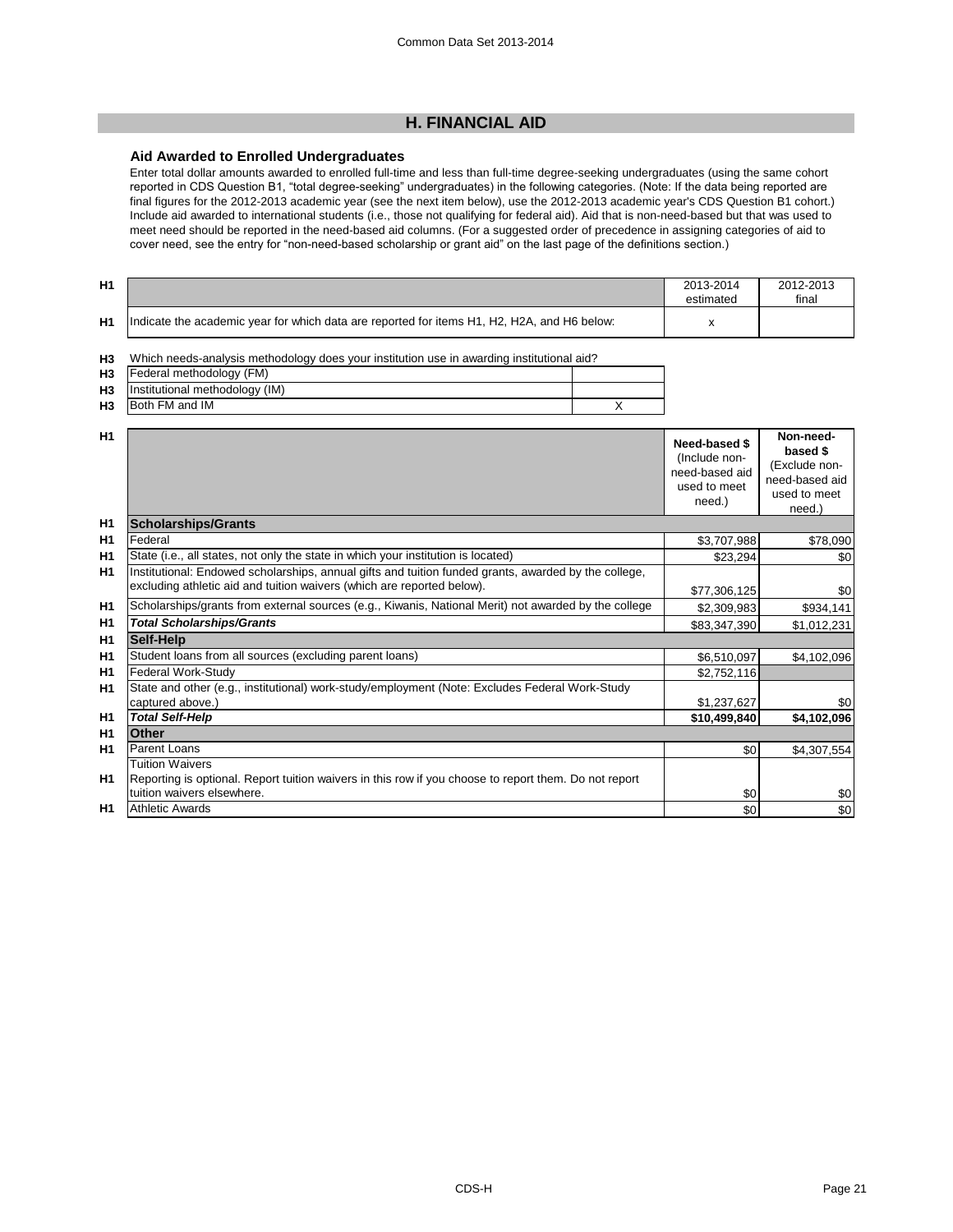| H <sub>2</sub> |              |                                                                                                                                                                                                                                                                                        | <b>First-time</b><br><b>Full-time</b><br><b>Freshmen</b> | <b>Full-time</b><br>Undergraduate<br>(Incl. Fresh.) | <b>Less Than</b><br><b>Full-time</b><br>Undergraduate |
|----------------|--------------|----------------------------------------------------------------------------------------------------------------------------------------------------------------------------------------------------------------------------------------------------------------------------------------|----------------------------------------------------------|-----------------------------------------------------|-------------------------------------------------------|
| H <sub>2</sub> | la)          | Number of degree-seeking undergraduate students (CDS Item B1 if reporting on Fall<br>2013 cohort)                                                                                                                                                                                      | 1,112                                                    | 4,154                                               |                                                       |
| H <sub>2</sub> | (b           | Number of students in line a who applied for need-based financial aid                                                                                                                                                                                                                  | 668                                                      | 2,398                                               |                                                       |
| H <sub>2</sub> | C)           | Number of students in line <b>b</b> who were determined to have financial need                                                                                                                                                                                                         | 568                                                      | 2,133                                               |                                                       |
| H <sub>2</sub> | ld)          | Number of students in line c who were awarded any financial aid                                                                                                                                                                                                                        | 568                                                      | 2,133                                               |                                                       |
| H <sub>2</sub> | le)          | Number of students in line d who were awarded any need-based scholarship or grant aid                                                                                                                                                                                                  | 546                                                      | 2,015                                               |                                                       |
| H <sub>2</sub> |              | Number of students in line d who were awarded any need-based self-help aid                                                                                                                                                                                                             | 525                                                      | 2,011                                               |                                                       |
| H <sub>2</sub> | [g]          | Number of students in line <b>d</b> who were awarded any non-need-based scholarship or grant<br>aid                                                                                                                                                                                    | 0                                                        |                                                     |                                                       |
| H <sub>2</sub> |              | Number of students in line <b>d</b> whose need was fully met (exclude PLUS loans,<br>unsubsidized loans, and private alternative loans)                                                                                                                                                | 568                                                      | 2,133                                               |                                                       |
| H <sub>2</sub> |              | On average, the percentage of need that was met of students who were awarded any<br>need-based aid. Exclude any aid that was awarded in excess of need as well as any<br>resources that were awarded to replace EFC (PLUS loans, unsubsidized loans, and<br>private alternative loans) | 100%                                                     | 100%                                                |                                                       |
| H <sub>2</sub> |              | The average financial aid package of those in line <b>d</b> . Exclude any resources that were<br>awarded to replace EFC (PLUS loans, unsubsidized loans, and private alternative loans)                                                                                                | \$46,513                                                 | \$44,011                                            |                                                       |
| H <sub>2</sub> | $\mathsf{k}$ | Average need-based scholarship and grant award of those in line e                                                                                                                                                                                                                      | \$42,578                                                 | \$41,376                                            |                                                       |
| H <sub>2</sub> |              | Average need-based self-help award (excluding PLUS loans, unsubsidized loans, and<br>private alternative loans) of those in line f                                                                                                                                                     | \$6,042                                                  | \$5,222                                             |                                                       |
| H <sub>2</sub> | $\mathsf{m}$ | Average need-based loan (excluding PLUS loans, unsubsidized loans, and private<br>alternative loans) of those in line f who were awarded a need-based loan                                                                                                                             | \$4.278                                                  | \$4,000                                             |                                                       |

|  |  | H2 Number of Enrolled Students Awarded Aid: List the number of degree-seeking full-time and less-than-full-time undergraduates who |
|--|--|------------------------------------------------------------------------------------------------------------------------------------|
|--|--|------------------------------------------------------------------------------------------------------------------------------------|

less-than-full-time undergraduates who had no financial need and who were awarded institutional non-need-based scholarship or grant<br>H2A aid Numbers should reflect the schort pureded the dellars reported in H1. Note: In the **Number of Enrolled Students Awarded Non-need-based Scholarships and Grants**: List the number of degree-seeking full-time and aid. Numbers should reflect the cohort awarded the dollars reported in H1. Note: In the chart below, students may be counted in more than one row, and full-time freshmen should also be counted as full-time undergraduates.

| H2A       |                                                                                                                                                                                                               | <b>First-time</b><br><b>Full-time</b><br><b>Freshmen</b> | <b>Full-time</b><br>Undergrad<br>(Incl. Fresh.) | Less Than<br><b>Full-time</b><br>Undergrad |
|-----------|---------------------------------------------------------------------------------------------------------------------------------------------------------------------------------------------------------------|----------------------------------------------------------|-------------------------------------------------|--------------------------------------------|
| $H2A$ n)  | Number of students in line a who had no financial need and who were awarded<br>institutional non-need-based scholarship or grant aid (exclude those who were awarded<br>athletic awards and tuition benefits) |                                                          |                                                 |                                            |
| $H2A$ (c) | Average dollar amount of institutional non-need-based scholarship and grant aid awarded<br>to students in line n                                                                                              |                                                          |                                                 |                                            |
| $H2A$ (p) | Number of students in line a who were awarded an institutional non-need-based athletic<br>scholarship or grant                                                                                                | 0                                                        |                                                 |                                            |
| H2A  q    | Average dollar amount of institutional non-need-based athletic scholarships and grants<br>awarded to students in line p                                                                                       | 0                                                        |                                                 |                                            |

**H3** Incorporated into H1 above.

**Note:** These are the graduates and loan types to include and exclude in order to fill out CDS H4, H4a, H5, and H5a.

#### **Include:**

- \* 2013 undergraduate class who graduated between July 1, 2012 and June 30, 2013 who started at your institution as first- time students and received a bachelor's degree between July 1, 2012 and June 30, 2013.
- \* only loans made to students who borrowed while enrolled at your institution.

\* co-signed loans.

#### **Exclude:**

\* those who transferred in.

\* money borrowed at other institutions.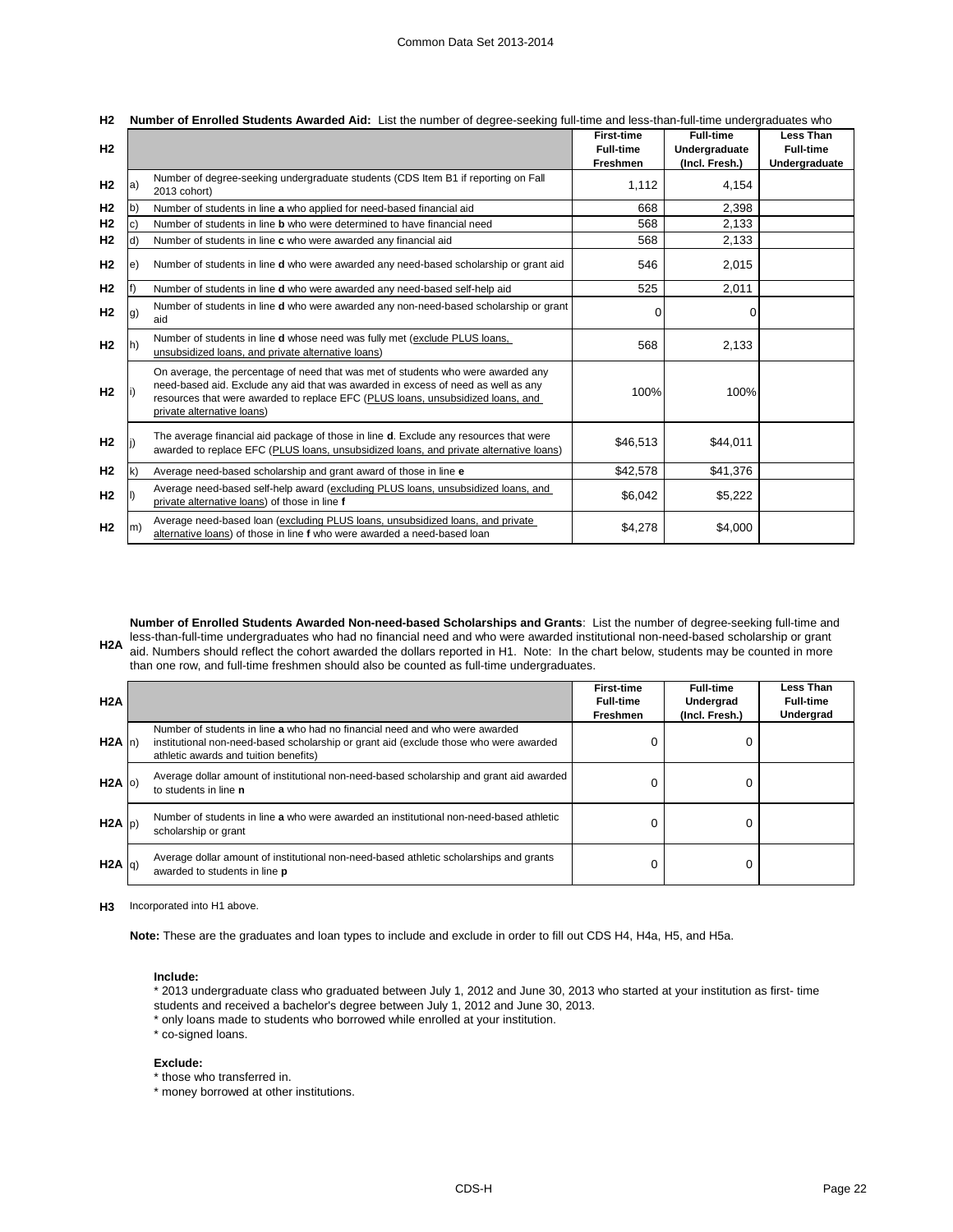| H4        | Provide the percentage of the class (defined above) who borrowed at any time through any loan programs (institutional,<br>state, Federal Perkins, Federal Stafford Subsidized and Unsubsidized, private loans that were certified by your<br>institution, etc.; exclude parent loans). Include both Federal Direct Student Loans and Federal Family Education Loans.                                   | 56%      |
|-----------|--------------------------------------------------------------------------------------------------------------------------------------------------------------------------------------------------------------------------------------------------------------------------------------------------------------------------------------------------------------------------------------------------------|----------|
|           | Provide the percentage of the class (defined above) who borrowed at any time through federal loan programs--Federal<br>H4a Perkins, Federal Stafford Subsidized and Unsubsidized. Include both Federal Direct Student Loans and Federal Family<br>Education Loans. NOTE: exclude all institutional, state, private alternative loans and parent loans.                                                 | 36%      |
| <b>H5</b> | Report the average per-undergraduate-borrower cumulative principal borrowed of those in line H4.                                                                                                                                                                                                                                                                                                       | \$15,660 |
| H5a       | Report the average per-undergraduate-borrower cumulative principal borrowed, of those in H4a, through federal loan<br>programs--Federal Perkins, Federal Stafford Subsidized and Unsubsidized. Include both Federal Direct Student Loans<br>and Federal Family Education Loans. These are listed in line H4a. NOTE: exclude all institutional, state, p<br>alternative loans and exclude parent loans. | \$14,279 |

**Aid to Undergraduate Degree-seeking Nonresident Aliens** (Note: Report numbers and dollar amounts for the same academic year checked in item H1.)

**H6** Indicate your institution's policy regarding institutional scholarship and grant aid for undergraduate degree-seeking nonresident aliens:

| H <sub>6</sub> | Institutional need-based scholarship or grant aid is available                                                         | X |              |
|----------------|------------------------------------------------------------------------------------------------------------------------|---|--------------|
| H <sub>6</sub> | Institutional non-need-based scholarship or grant aid is available                                                     |   |              |
| H <sub>6</sub> | Institutional scholarship or grant aid is not available                                                                |   |              |
|                |                                                                                                                        |   |              |
| H <sub>6</sub> | If institutional financial aid is available for undergraduate degree-seeking nonresident aliens, provide the number of |   |              |
|                | undergraduate degree-seeking nonresident aliens who were awarded need-based or non-need-based aid:                     |   |              |
|                |                                                                                                                        |   |              |
| H <sub>6</sub> | Average dollar amount of institutional financial aid awarded to undergraduate degree-seeking nonresident aliens:       |   | \$51,181     |
|                |                                                                                                                        |   |              |
| H <sub>6</sub> | Total dollar amount of institutional financial aid awarded to undergraduate degree-seeking nonresident aliens:         |   | \$14,740,271 |
|                |                                                                                                                        |   |              |
| 117            | Chack off all financial aid forms nonresident alien first-vear financial aid annicants must submit                     |   |              |

**H7** Check off all financial aid forms nonresident alien first-year financial aid applicants must submit:

| <b>H7</b> | Institution's own financial aid form                                    |  |
|-----------|-------------------------------------------------------------------------|--|
| <b>H7</b> | <b>CSS/Financial Aid PROFILE</b>                                        |  |
| <b>H7</b> | International Student's Financial Aid Application                       |  |
| <b>H7</b> | International Student's Certification of Finances                       |  |
| <b>H7</b> | Other (specify):                                                        |  |
|           | Parent's tax return from country of residence or statement of employer. |  |
|           |                                                                         |  |

## **Process for First-Year/Freshman Students**

**H8** Check off all financial aid forms domestic first-year (freshman) financial aid applicants must submit:

| H <sub>8</sub> | <b>FAFSA</b>                         |  |
|----------------|--------------------------------------|--|
| H <sub>8</sub> | Institution's own financial aid form |  |
| H <sub>8</sub> | <b>CSS/Financial Aid PROFILE</b>     |  |
| H <sub>8</sub> | State aid form                       |  |
| H <sub>8</sub> | Noncustodial PROFILE                 |  |
| H <sub>8</sub> | Business/Farm Supplement             |  |
| H <sub>8</sub> | Other (specify):                     |  |
|                | Current W2 or federal tax returns    |  |

| H9 |  |  |  | Indicate filing dates for first-year (freshman) students: |
|----|--|--|--|-----------------------------------------------------------|
|    |  |  |  |                                                           |

| H9 | Priority date for filing required financial aid forms:                                       |       |
|----|----------------------------------------------------------------------------------------------|-------|
| H9 | Deadline for filing required financial aid forms:                                            | 1-FFR |
|    | <b>H9</b> No deadline for filing required forms (applications processed on a rolling basis): |       |

**H10** Indicate notification dates for first-year (freshman) students (answer a or b):

| $H10$ a)        | Students notified on or about (date): |     |    |  |
|-----------------|---------------------------------------|-----|----|--|
| H <sub>10</sub> |                                       | Yes | No |  |
| $H10$ b)        | Students notified on a rolling basis: |     |    |  |
| <b>H10</b>      | If yes, starting date:                |     |    |  |
|                 |                                       |     |    |  |

**H11** Indicate reply dates:

| H11<br>Students must reply by (date):<br>√MAµ. |  |
|------------------------------------------------|--|
|------------------------------------------------|--|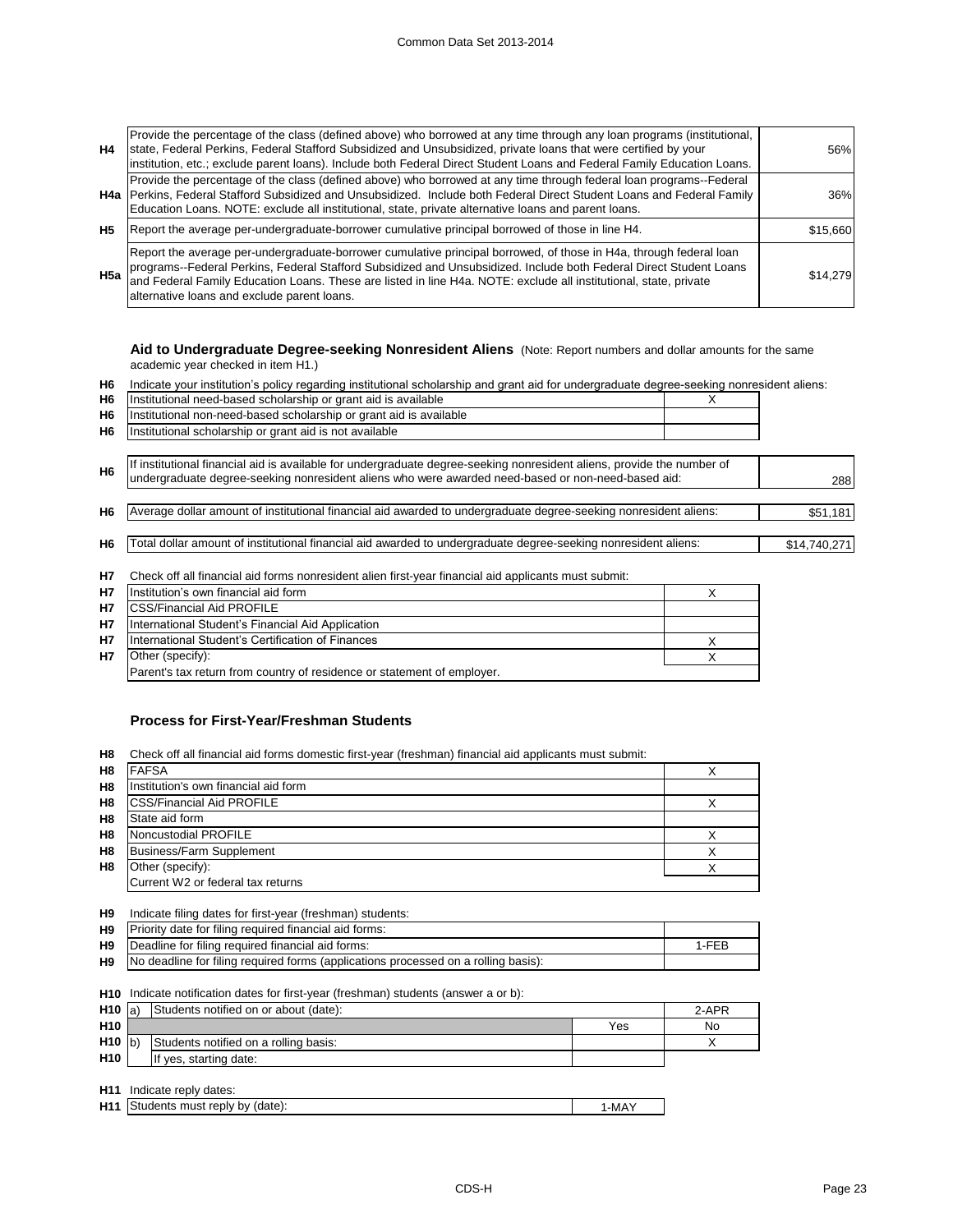**H11** or within weeks of notification.

## **Types of Aid Available**

Please check off all types of aid available to undergraduates at your institution:

**H12** Loans

|                 | <b>H12 FEDERAL DIRECT STUDENT LOAN PROGRAM (DIRECT LOAN)</b> |   |
|-----------------|--------------------------------------------------------------|---|
| H <sub>12</sub> | Direct Subsidized Stafford Loans                             |   |
| H <sub>12</sub> | Direct Unsubsidized Stafford Loans                           |   |
|                 | <b>H12</b> Direct PLUS Loans                                 | Χ |
|                 |                                                              |   |
|                 | <b>H12</b> Federal Perkins Loans                             |   |
|                 | <b>H12</b> Federal Nursing Loans                             |   |
| H <sub>12</sub> | <b>State Loans</b>                                           |   |
| H <sub>12</sub> | College/university loans from institutional funds            | Χ |
|                 | $H12$ Other (specify):                                       |   |
|                 |                                                              |   |

#### **H13** Scholarships and Grants

| H <sub>13</sub> NEED-BASED:                                              |   |
|--------------------------------------------------------------------------|---|
| <b>H13</b> Federal Pell                                                  |   |
| H <sub>13</sub> SEOG                                                     | ⋏ |
| H13 State scholarships/grants                                            | ∧ |
| H <sub>13</sub> Private scholarships                                     |   |
| H13 College/university scholarship or grant aid from institutional funds |   |
| H13 United Negro College Fund                                            |   |
| H13 Federal Nursing Scholarship                                          |   |
| $H13$ Other (specify):                                                   |   |
|                                                                          |   |

**H14** Check off criteria used in awarding institutional aid. Check all that apply.

| H <sub>14</sub> |                  | Based<br>า-Need<br>Non | d-Based<br>Need |
|-----------------|------------------|------------------------|-----------------|
| H <sub>14</sub> | <b>Academics</b> |                        |                 |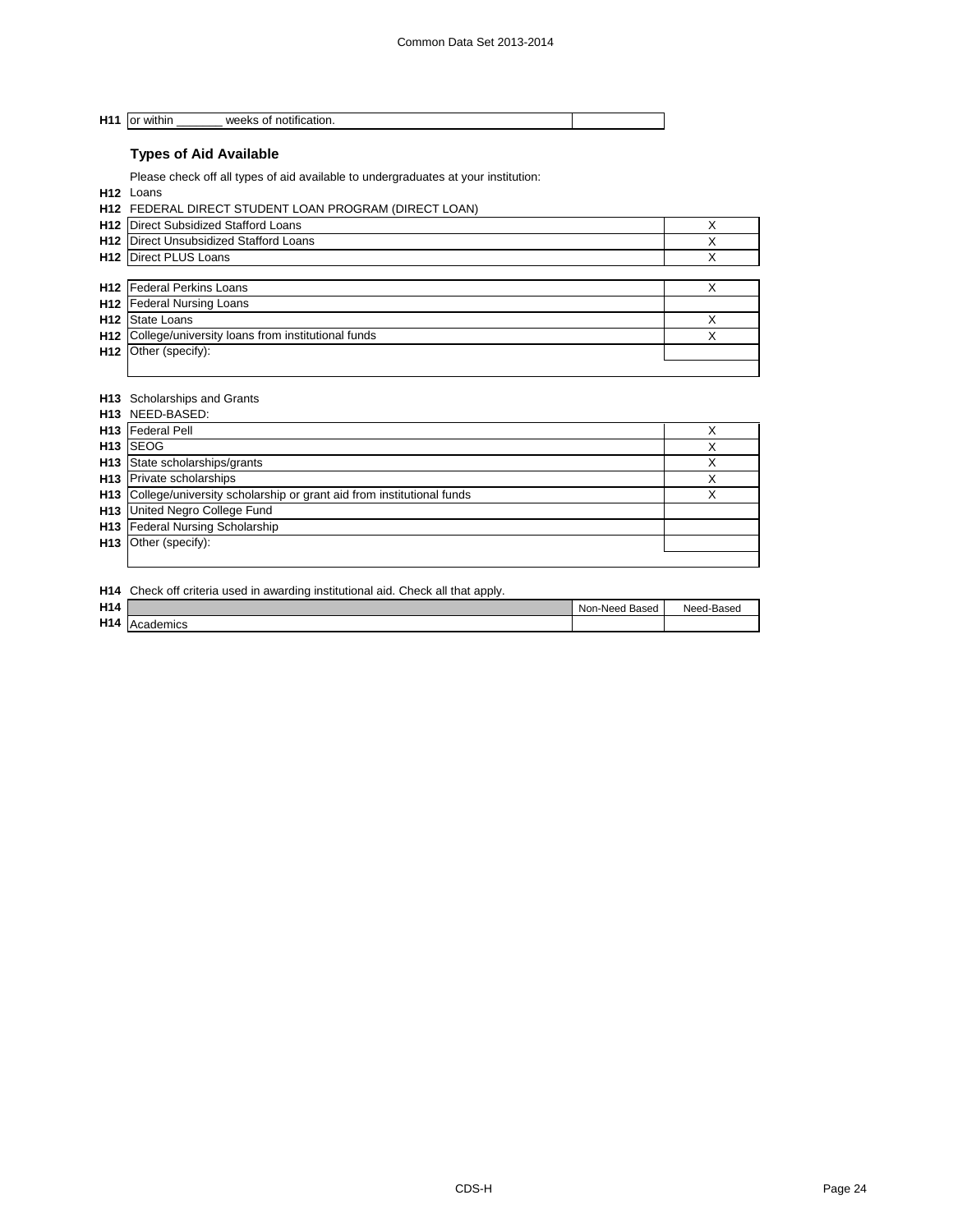## **I. INSTRUCTIONAL FACULTY AND CLASS SIZE**

#### **I1 Please report the number of instructional faculty members in each category for Fall 2013. Include faculty who are on your institution's payroll on the census date your institution uses for**

**IPEDS/AAUP.** The following definition of full-time instructional faculty is used by the American Association of University Professors (AAUP) in its annual Faculty Compensation Survey (the part time definitions are not used by AAUP). Instructional Faculty is defined as those members of the instructional-research staff whose major regular assignment is instruction, including those with released time for research. Use the chart below to determine inclusions and exclusions:

|                                                                                                                                                                                                                                          | Full-time | Part-time                                                                              |
|------------------------------------------------------------------------------------------------------------------------------------------------------------------------------------------------------------------------------------------|-----------|----------------------------------------------------------------------------------------|
| (a) instructional faculty in preclinical and clinical medicine, faculty who are not paid (e.g.,<br>those who donate their services or are in the military), or research-only faculty, post-<br>doctoral fellows, or pre-doctoral fellows | Exclude   | Include only if<br>they teach one<br>or more non-<br>clinical credit<br><b>COULSES</b> |
| (b) administrative officers with titles such as dean of students, librarian, registrar, coach,<br>and the like, even though they may devote part of their time to classroom instruction and<br>may have faculty status                   | Exclude   | Include if they<br>teach one or<br>more non-<br>clinical credit<br>courses             |
| (c) other administrators/staff who teach one or more non-clinical credit courses even<br>though they do not have faculty status                                                                                                          | Exclude   | Include                                                                                |
| (d) undergraduate or graduate students who assist in the instruction of courses, but have<br>titles such as teaching assistant, teaching fellow, and the like                                                                            | Exclude   | Exclude                                                                                |
| (e) faculty on sabbatical or leave with pay                                                                                                                                                                                              | Include   | Exclude                                                                                |
| (f) faculty on leave without pay                                                                                                                                                                                                         | Exclude   | Exclude                                                                                |
| (g) replacement faculty for faculty on sabbatical leave or leave with pay                                                                                                                                                                | Exclude   | Include                                                                                |

*Full-time instructional faculty:* faculty employed on a full-time basis for instruction (including those with released time for research)

*Part-time instructional faculty:* Adjuncts and other instructors being paid solely for part-time classroom instruction. Also includes full-time faculty teaching less than two semesters, three quarters, two trimesters, or two four-month sessions. Employees who are not considered full-time instructional faculty but who teach one or more non-clinical credit courses may be counted as part-time faculty.

*Minority faculty: includes faculty who designate themselves as Black, non-Hispanic; American Indian or Alaska Native; Asian, Native Hawaiian or other Pacific Islander, or Hispanic.* 

*Doctorate: includes such degrees as Doctor of Philosophy, Doctor of Education, Doctor of Juridical Science, and Doctor of Public Health in any field such as arts, sciences, education, engineering, business, and public administration. Also*  includes terminal degrees formerly designated as "first professional," including dentistry (DDS or DMD), medicine (MD), *optometry (OD), osteopathic medicine (DO), pharmacy (DPharm or BPharm), podiatric medicine (DPM), veterinary medicine (DVM), chiropractic (DC or DCM), or law (JD).*

*Terminal degree:* the highest degree in a field: example, M. Arch (architecture) and MFA (master of fine arts).

| 11 |    |                                                                                                                              | Full-Time       | Part-Time | Total |
|----|----|------------------------------------------------------------------------------------------------------------------------------|-----------------|-----------|-------|
| 11 | а  | Total number of instructional faculty                                                                                        | 549             | 156       | 705   |
| 11 |    | Total number who are members of minority groups                                                                              | 100             | 10        | 110   |
| 11 |    | Total number who are women                                                                                                   | 205             | 60        | 265   |
| 11 |    | Total number who are men                                                                                                     | 344             | 96        | 440   |
| 11 | e. | Total number who are nonresident aliens (international)                                                                      | 11              |           | 18    |
| 11 |    | Total number with doctorate, or other terminal degree                                                                        | 519             | 118       | 637   |
| 11 | g) | Total number whose highest degree is a master's but not a terminal<br>master's                                               | 16              | 20        | 36    |
| 11 |    | Total number whose highest degree is a bachelor's                                                                            | 13 <sub>1</sub> | 13        | 26    |
| 11 |    | Total number whose highest degree is unknown or other (Note:<br>Items f, g, h, and i must sum up to item a.)                 |                 | 5         | 6     |
| 11 |    | Total number in stand-alone graduate/ professional programs in<br>which faculty teach virtually only graduate-level students | 62              | 6         | 68    |

#### **I2 Student to Faculty Ratio**

Report the Fall 2013 ratio of full-time equivalent students (full-time plus 1/3 part time) to full-time equivalent instructional faculty (full time plus 1/3 part time). In the ratio calculations, exclude both faculty and students in stand-alone graduate or professional programs such as medicine, law, veterinary, dentistry, social work, business, or public health in which faculty teach virtually only graduate-level students. Do not count undergraduate or graduate student teaching assistants as faculty.

| 12 | Fall 2013 Student to Faculty ratio | 8 to | (based on | $\sqrt{ }$ | 155 students      |
|----|------------------------------------|------|-----------|------------|-------------------|
|    |                                    |      | and       |            | $536.5$ faculty). |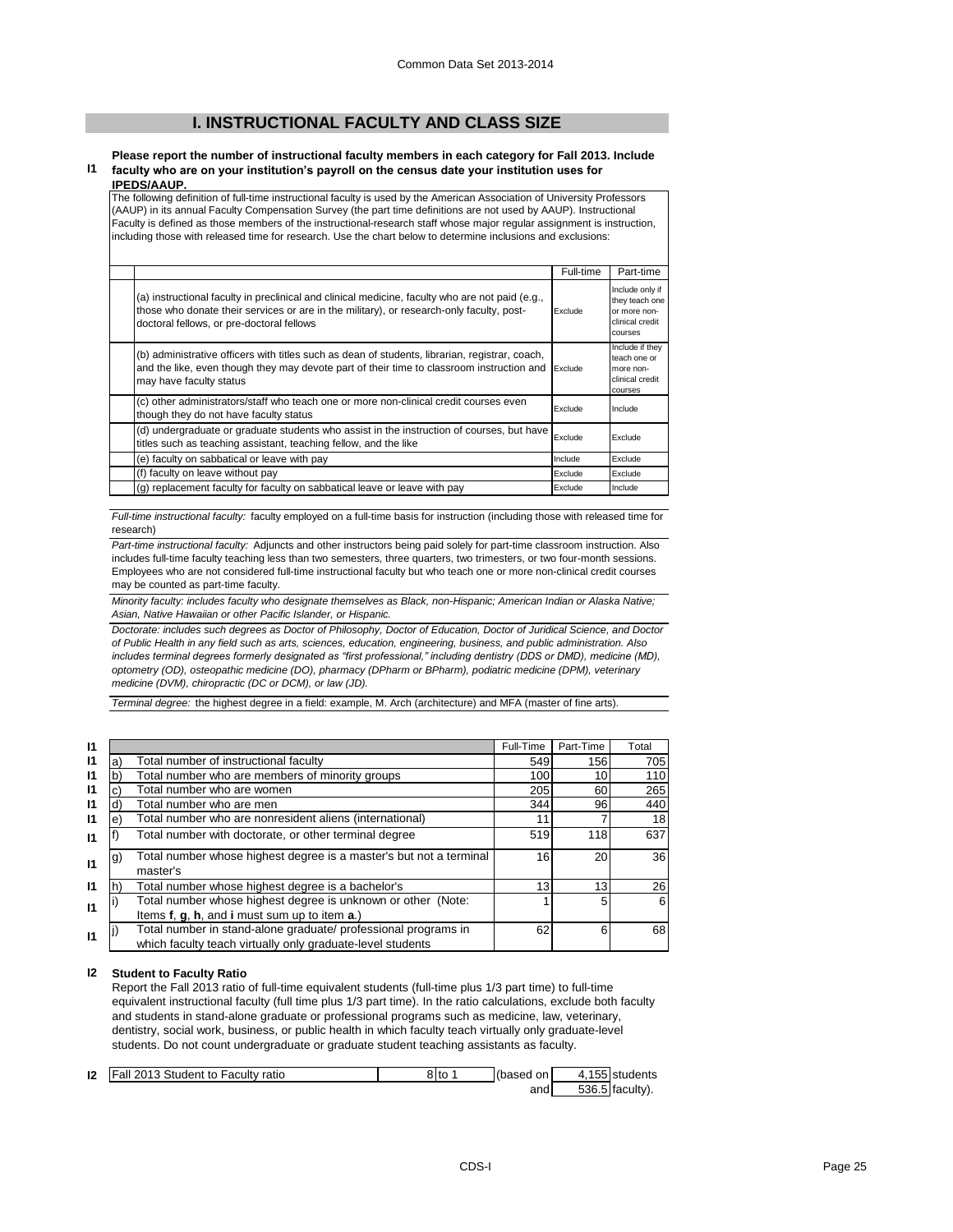## **I3 Undergraduate Class Size**

In the table below, please use the following definitions to report information about the size of classes and class sections offered in the Fall 2013 term.

*Class Sections:* A class section is an organized course offered for credit, identified by discipline and number, meeting at a stated time or times in a classroom or similar setting, and not a subsection such as a laboratory or discussion session. Undergraduate class sections are defined as any sections in which at least one degree-seeking undergraduate student is enrolled for credit. Exclude distance learning classes and noncredit classes and individual instruction such as dissertation or thesis research, music instruction, or one-to-one readings. Exclude students in independent study, co-operative programs, internships, foreign language taped tutor sessions, practicums, and all students in one-on-one classes. Each class section should be counted only once and should not be duplicated because of course catalog crosslistings.

*Class Subsections:* A class subsection includes any subsection of a course, such as laboratory, recitation, and discussion subsections that are supplementary in nature and are scheduled to meet separately from the lecture portion of the course. Undergraduate subsections are defined as any subsections of courses in which degree-seeking undergraduate students enrolled for credit. As above, exclude noncredit classes and individual instruction such as dissertation or thesis research, music instruction, or one-to-one readings. Each class subsection should be counted only once and should not be duplicated because of cross-listings.

Using the above definitions, please report for each of the following class-size intervals the number of class sections and class subsections offered in Fall 2013. For example, a lecture class with 800 students who met at another time in 40 separate labs with 20 students should be counted once in the "100+" column in the class section column and 40 times under the "20-29" column of the class subsections table.

| 13 | Undergraduate Class Size (provide numbers) |         |       |           |       |       |       |        |       |
|----|--------------------------------------------|---------|-------|-----------|-------|-------|-------|--------|-------|
| 13 | <b>CLASS</b>                               | $2-9$   | 10-19 | $20 - 29$ | 30-39 | 40-49 | 50-99 | $100+$ | Total |
| 13 | <b>SECTIONS</b>                            | 128     | 220   |           | 67    | 23    | 41    |        | 563   |
|    |                                            |         |       |           |       |       |       |        |       |
| 13 | <b>CLASS SUB-</b>                          | $2 - 9$ | 10-19 | $20 - 29$ | 30-39 | 40-49 | 50-99 | $100+$ | Total |
| 13 | <b>SECTIONS</b>                            |         |       |           |       |       |       |        |       |

## **I3**

**Number of Class Sections with Undergraduates Enrolled**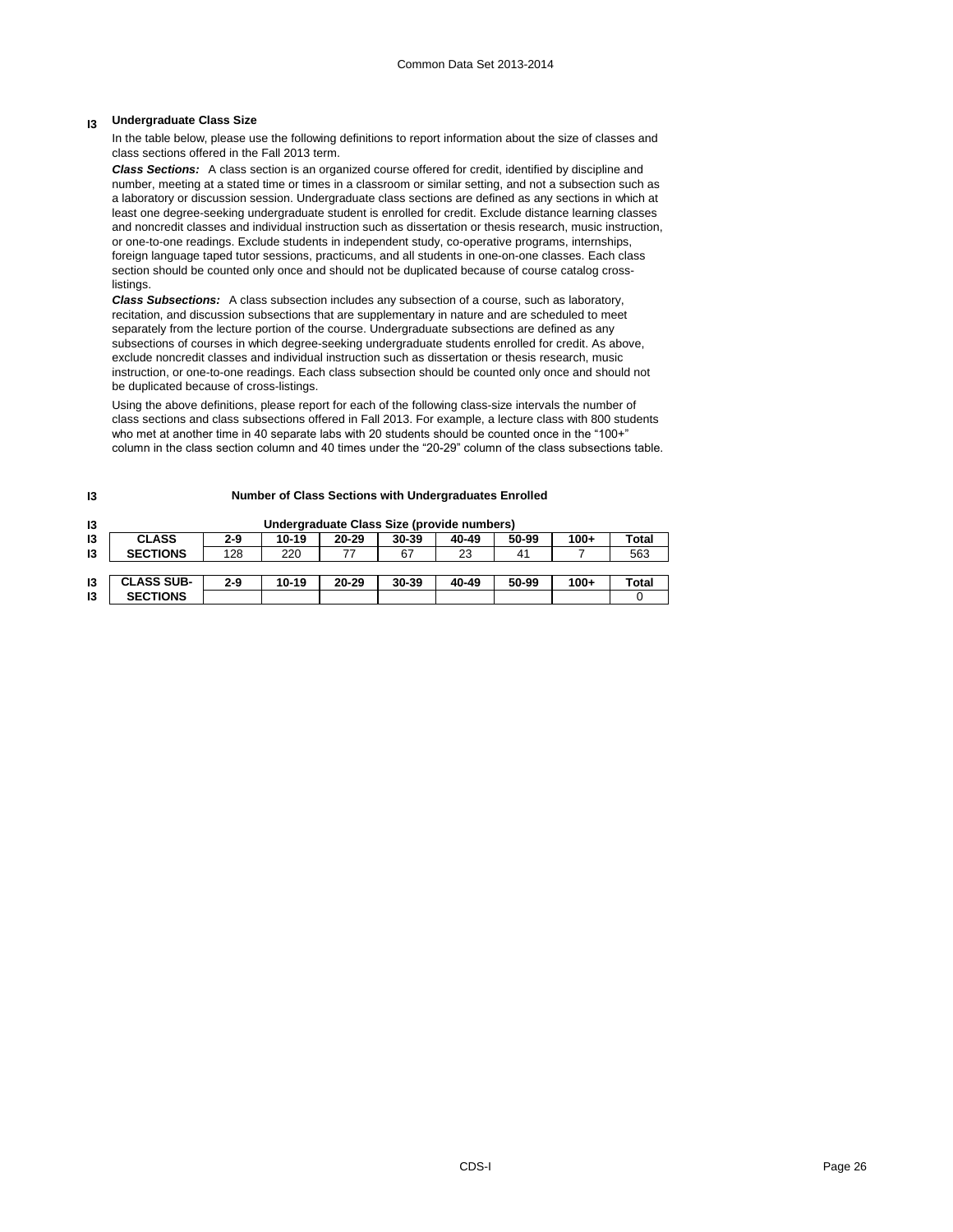## **J. DEGREES CONFERRED**

#### **J1 Degrees conferred between July 1, 2012 and June 30, 2013**

**J1** For each of the following discipline areas, provide the percentage of diplomas/certificates, associate, and bachelor's degrees awarded. To determine the percentage, use majors, not headcount (e.g., students with one degree but a double major will be represented twice). Calculate the percentage from your institution's IPEDS Completions by using the sum of 1st and 2nd majors for each CIP code as the numerator and the sum of the Grand Total by 1st Majors and the Grand Total by 2nd major as the denominator. If you prefer, you can compute the percentages using 1st majors only.

| J1 |                                                                              | Diploma/            |           |                   | <b>CIP 2010</b>                 |
|----|------------------------------------------------------------------------------|---------------------|-----------|-------------------|---------------------------------|
|    | Category                                                                     | <b>Certificates</b> | Associate | <b>Bachelor's</b> | <b>Categories to</b><br>Include |
| J1 | Agriculture                                                                  |                     |           |                   |                                 |
| J1 | Natural resources and conservation                                           |                     |           | 2%                | 3                               |
| J1 | Architecture                                                                 |                     |           |                   | 4                               |
| J1 | Area, ethnic, and gender studies                                             |                     |           | 4%                | 5                               |
| J1 | Communication/journalism                                                     |                     |           |                   | 9                               |
| J1 | Communication technologies                                                   |                     |           |                   | 10                              |
| J1 | Computer and information sciences                                            |                     |           | 2%                | 11                              |
| J1 | Personal and culinary services                                               |                     |           |                   | 12                              |
| J1 | Education                                                                    |                     |           |                   | 13                              |
| J1 | Engineering                                                                  |                     |           | 8%                | 14                              |
| J1 | Engineering technologies                                                     |                     |           |                   | 15                              |
| J1 | Foreign languages, literatures, and linguistics                              |                     |           | 3%                | 16                              |
| J1 | Family and consumer sciences                                                 |                     |           |                   | 19                              |
| J1 | Law/legal studies                                                            |                     |           |                   | 22                              |
| J1 | English                                                                      |                     |           | 5%                | 23                              |
| J1 | Liberal arts/general studies                                                 |                     |           |                   | 24                              |
| J1 | Library science                                                              |                     |           |                   | 25                              |
| J1 | Biological/life sciences                                                     |                     |           | 10%               | 26                              |
| J1 | Mathematics and statistics                                                   |                     |           | 4%                | 27                              |
| J1 | Military science and military technologies                                   |                     |           |                   | 28 & 29                         |
| J1 | Interdisciplinary studies                                                    |                     |           | 2%                | 30                              |
| J1 | Parks and recreation                                                         |                     |           |                   | 31                              |
| J1 | Philosophy and religious studies                                             |                     |           | 3%                | 38                              |
| J1 | Theology and religious vocations                                             |                     |           |                   | 39                              |
| J1 | Physical sciences                                                            |                     |           | 3%                | 40                              |
| J1 | Science technologies                                                         |                     |           |                   | 41                              |
| J1 | Psychology                                                                   |                     |           | 6%                | 42                              |
| J1 | Homeland Security, law enforcement, firefighting,<br>and protective services |                     |           |                   | 43                              |
| J1 | Public administration and social services                                    |                     |           |                   | 44                              |
| J1 | Social sciences                                                              |                     |           | 36%               | 45                              |
| J1 | <b>Construction trades</b>                                                   |                     |           |                   | 46                              |
| J1 | Mechanic and repair technologies                                             |                     |           |                   | 47                              |
| J1 | Precision production                                                         |                     |           |                   | 48                              |
| J1 | Transportation and materials moving                                          |                     |           |                   | 49                              |
| J1 | Visual and performing arts                                                   |                     |           | 5%                | 50                              |
| J1 | Health professions and related programs                                      |                     |           |                   | 51                              |
| J1 | Business/marketing                                                           |                     |           |                   | 52                              |
| J1 | History                                                                      |                     |           | 8%                | 54                              |
| J1 | Other                                                                        |                     |           |                   |                                 |
| J1 | TOTAL (should = 100%)                                                        | 0.00%               | $0.00\%$  | 100%              |                                 |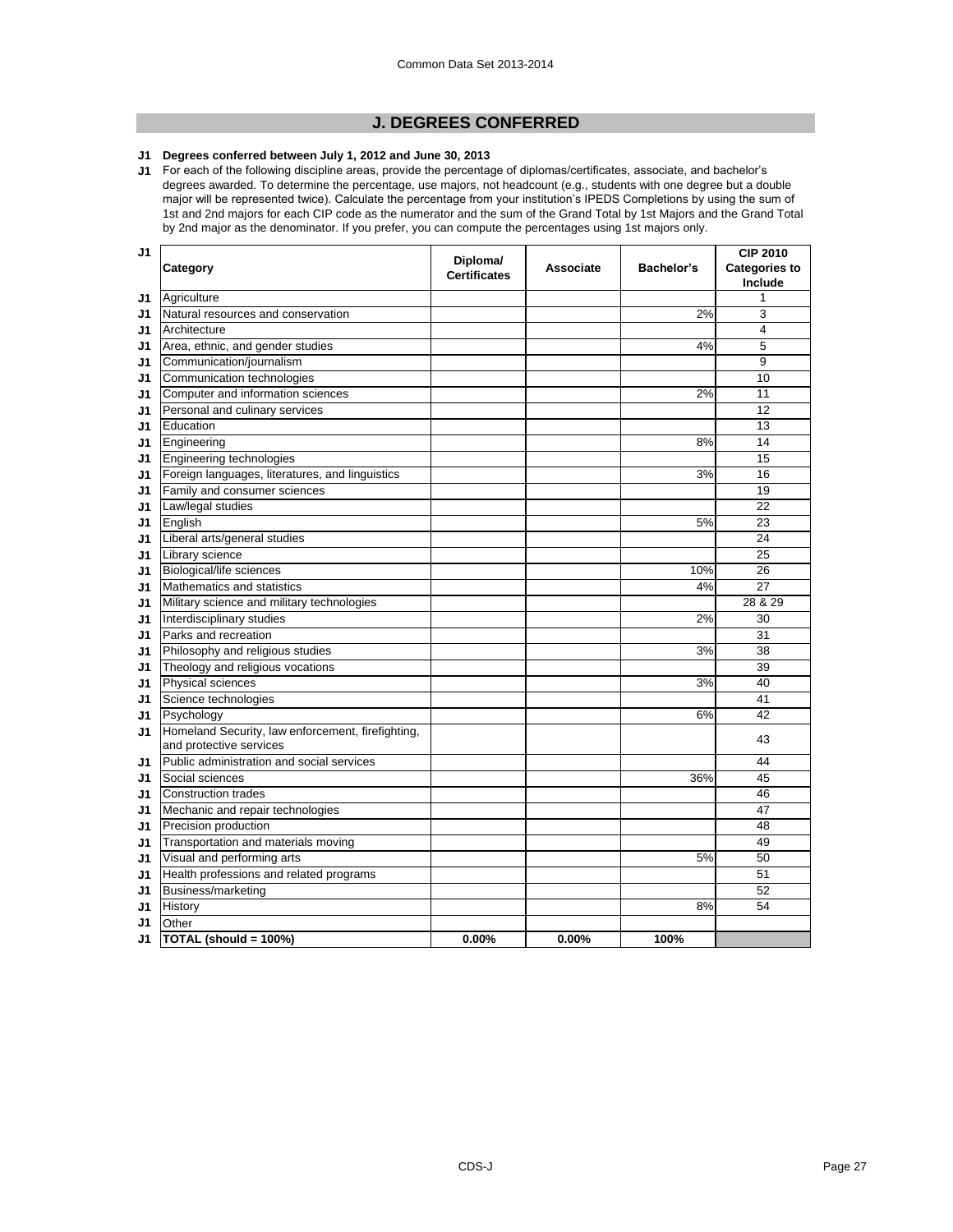# **Common Data Set Definitions**

**All definitions related to the financial aid section appear at the end of the Definitions document.**

Items preceded by an asterisk (\*) represent definitions agreed to among publishers which do not appear on the CDS document but may be present on individual publishers' surveys.

**\* Academic advisement:** Plan under which each student is assigned to a faculty member or a trained adviser, who, through regular meetings, helps the student plan and implement immediate and long-term academic and vocational goals.

**Accelerated program:** Completion of a college program of study in fewer than the usual number of years, most often by attending summer sessions and carrying extra courses during the regular academic term**.**

**Admitted student:** Applicant who is offered admission to a degree-granting program at your institution.

**\* Adult student services:** Admission assistance, support, orientation, and other services expressly for adults who have started college for the first time, or who are re-entering after a lapse of a few years.

**American Indian or Alaska Native:** A person having origins in any of the original peoples of North and South America (including Central America) and maintaining tribal affiliation or community attachment.

**Applicant (first-time, first year):** An individual who has fulfilled the institution's requirements to be considered for admission (including payment or waiving of the application fee, if any) and who has been notified of one of the following actions: admission, nonadmission, placement on waiting list, or application withdrawn (by applicant or institution).

**Application fee:** That amount of money that an institution charges for processing a student's application for acceptance. This amount is *not* creditable toward tuition and required fees, nor is it refundable if the student is not admitted to the institution.

**Asian:** A person having origins in any of the original peoples of the Far East, Southeast Asia, or the Indian subcontinent, including, for example, Cambodia, China, India, Japan, Korea, Malaysia, Pakistan, the Philippine Islands, Thailand, and Vietnam.

**Associate degree:** An award that normally requires at least two but less than four years of full-time equivalent college work.

**Bachelor's degree:** An award (baccalaureate or equivalent degree, as determined by the Secretary of the U.S. Department of Education) that normally requires at least four years but *not* more than five years of full-time equivalent college-level work. This includes ALL bachelor's degrees conferred in a five-year cooperative (work-study plan) program. (A cooperative plan provides for alternate class attendance and employment in business, industry, or government; thus, it allows students to combine actual work experience with their college studies.) Also, it includes bachelor's degrees in which the normal four years of work are completed in three years.

**Black or African American:** A person having origins in any of the black racial groups of Africa.

**Board (charges):** Assume average cost for 19 meals per week or the maximum meal plan.

**Books and supplies (costs):** Average cost of books and supplies. Do not include unusual costs for special groups of students (e.g., engineering or art majors), unless they constitute the majority of students at your institution.

**Calendar system:** The method by which an institution structures most of its courses for the academic year.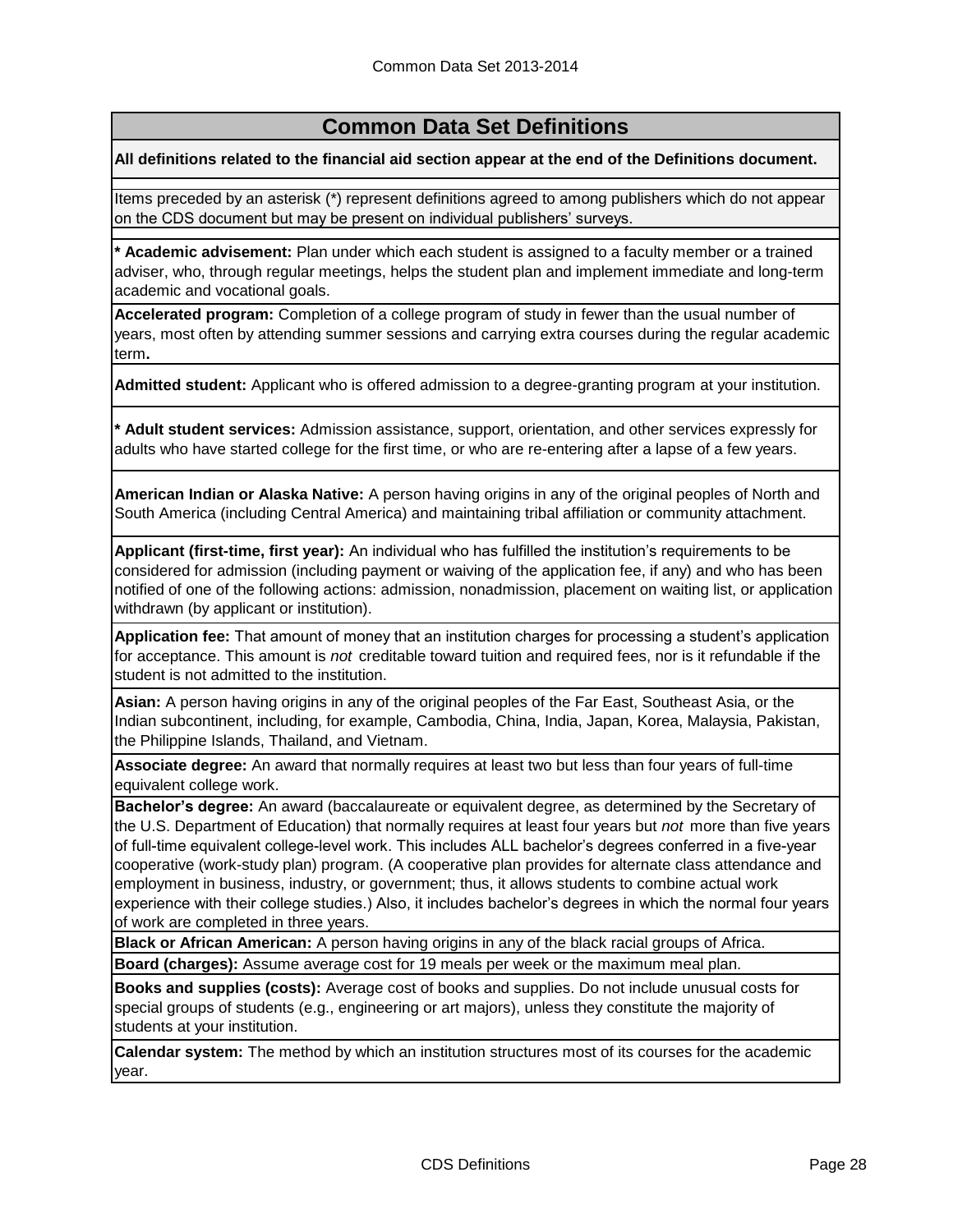**Campus Ministry:** Religious student organizations (denominational or nondenominational) devoted to fostering religious life on college campuses. May also refer to Campus Crusade for Christ, an interdenominational Christian organization.

**\* Career and placement services:** A range of services, including (often) the following: coordination of visits of employers to campus; aptitude and vocational testing; interest inventories, personal counseling; help in resume writing, interviewing, launching the job search; listings for those students desiring employment and those seeking permanent positions; establishment of a permanent reference folder; career resource materials.

**Carnegie units:** One year of study or the equivalent in a secondary school subject.

**Certificate:** See **Postsecondary award, certificate, or diploma.**

**Class rank:** The relative numerical position of a student in his or her graduating class, calculated by the high school on the basis of grade-point average, whether weighted or unweighted.

**College-preparatory program:** Courses in academic subjects (English, history and social studies, foreign languages, mathematics, science, and the arts) that stress preparation for college or university study.

**Common Application:** The standard application form distributed by the National Association of Secondary School Principals for a large number of private colleges who are members of the Common Application Group.

**\* Community service program:** Referral center for students wishing to perform volunteer work in the community or participate in volunteer activities coordinated by academic departments.

**Commuter:** A student who lives off campus in housing that is not owned by, operated by, or affiliated with the college. This category includes students who commute from home and students who have moved to the area to attend college.

**Contact hour:** A unit of measure that represents an hour of scheduled instruction given to students. Also referred to as clock hour.

**Continuous basis (for program enrollment):** A calendar system classification that is used by institutions that enroll students at any time during the academic year. For example, a cosmetology school or a word processing school might allow students to enroll and begin studies at various times, with no requirement that classes begin on a certain date.

**Cooperative education program:** A program that provides for alternate class attendance and employment in business, industry, or government.

**Cooperative housing:** College-owned, -operated, or -affiliated housing in which students share room and board expenses and participate in household chores to reduce living expenses.

**\* Counseling service:** Activities designed to assist students in making plans and decisions related to their education, career, or personal development.

**Credit:** Recognition of attendance or performance in an instructional activity (course or program) that can be applied by a recipient toward the requirements for a degree, diploma, certificate, or other formal award.

**Credit course:** A course that, if successfully completed, can be applied toward the number of courses required for achieving a degree, diploma, certificate, or other formal award.

**Credit hour:** A unit of measure representing an hour (50 minutes) of instruction over a 15-week period in a semester or trimester system or a 10-week period in a quarter system. It is applied toward the total number of hours needed for completing the requirements of a degree, diploma, certificate, or other formal award.

**Cross-registration:** A system whereby students enrolled at one institution may take courses at another institution without having to apply to the second institution.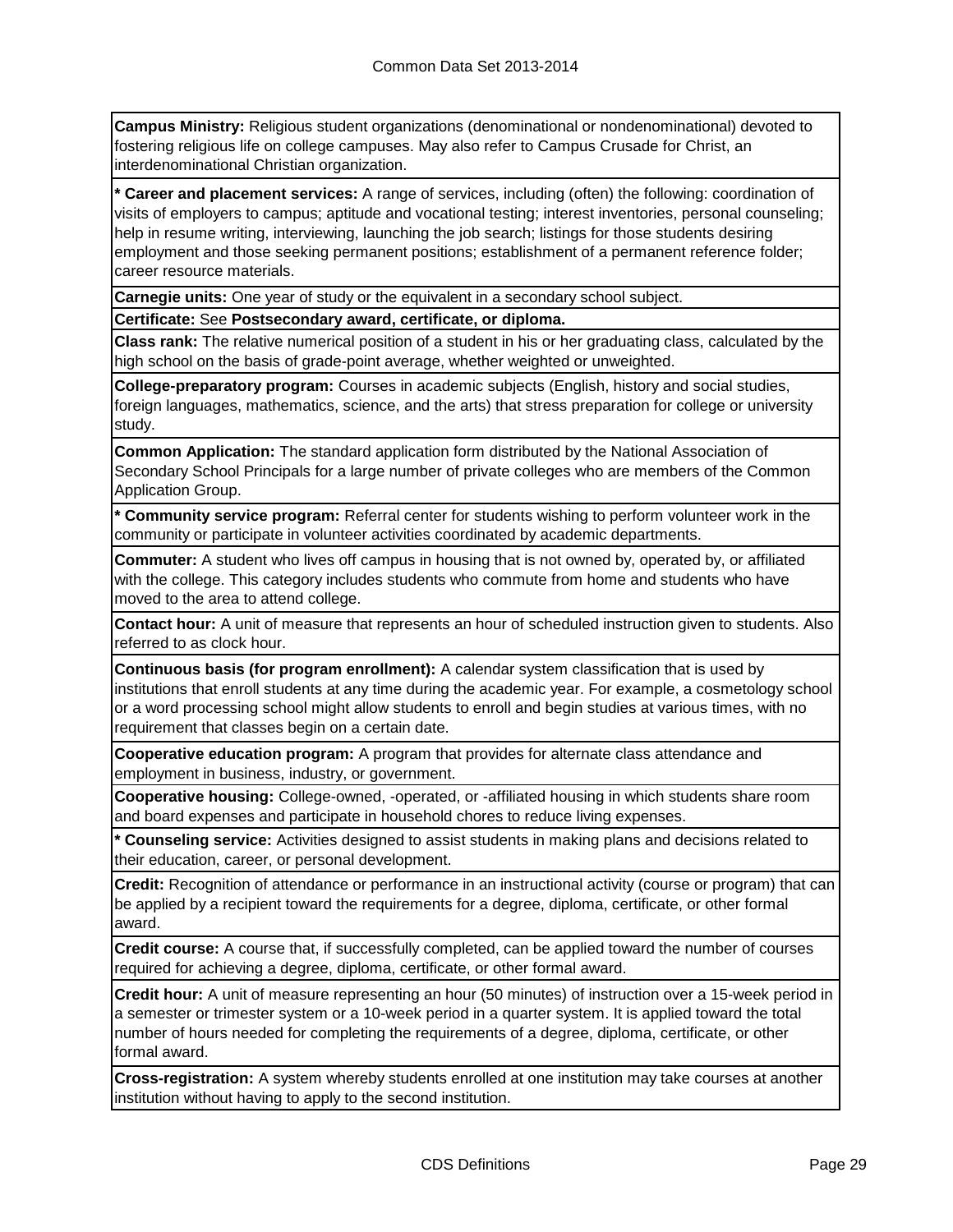**Deferred admission:** The practice of permitting admitted students to postpone enrollment, usually for a period of one academic term or one year.

**Degree:** An award conferred by a college, university, or other postsecondary education institution as official recognition for the successful completion of a program of studies.

**Degree-seeking students:** Students enrolled in courses for credit who are recognized by the institution as seeking a degree or formal award. At the undergraduate level, this is intended to include students enrolled in vocational or occupational programs.

**Differs by program (calendar system):** A calendar system classification that is used by institutions that have occupational/vocational programs of varying length. These schools may enroll students at specific times depending on the program desired. For example, a school might offer a two-month program in January, March, May, September, and November; and a three-month program in January, April, and October.

**Diploma:** See **Postsecondary award, certificate, or diploma.**

**Distance learning:** An option for earning course credit at off-campus locations via cable television, internet, satellite classes, videotapes, correspondence courses, or other means.

**Doctor's degree-research/scholarship:** A Ph.D. or other doctor's degree that requires advanced work beyond the master's level, including the preparation and defense of a dissertation based on original research, or the planning and execution of an original project demonstrating substantial artistic or scholarly achievement. Some examples of this type of degree may include Ed.D., D.M.A., D.B.A., D.Sc., D.A., or D.M, and others, as designated by the awarding institution.

**Doctor's degree-professional practice:** A doctor's degree that is conferred upon completion of a program providing the knowledge and skills for the recognition, credential, or license required for professional practice. The degree is awarded after a period of study such that the total time to the degree, including both pre-professional and professional preparation, equals at least six full-time equivalent academic years. Some of these degrees were formerly classified as "first-professional" and may include: Chiropractic (D.C. or D.C.M.); Dentistry (D.D.S. or D.M.D.); Law (L.L.B. or J.D.); Medicine (M.D.); Optometry (O.D.); Osteopathic Medicine (D.O); Pharmacy (Pharm.D.); Podiatry (D.P.M., Pod.D., D.P.); or, Veterinary Medicine (D.V.M.), and others, as designated by the awarding institution.

**Doctor's degree-other:** A doctor's degree that does not meet the definition of a doctor's degree research/scholarship or a doctor's degree - professional practice.

**Double major:** Program in which students may complete two undergraduate programs of study simultaneously.

**Dual enrollment:** A program through which high school students may enroll in college courses while still enrolled in high school. Students are not required to apply for admission to the college in order to participate.

**Early action plan:** An admission plan that allows students to apply and be notified of an admission decision well in advance of the regular notification dates. If admitted, the candidate is not committed to enroll; the student may reply to the offer under the college's regular reply policy.

**Early admission:** A policy under which students who have not completed high school are admitted and enroll full time in college, usually after completion of their junior year.

**Early decision plan:** A plan that permits students to apply and be notified of an admission decision (and financial aid offer if applicable) well in advance of the regular notification date. Applicants agree to accept an offer of admission and, if admitted, to withdraw their applications from other colleges. There are three possible decisions for early decision applicants: admitted, denied, or not admitted but forwarded for consideration with the regular applicant pool, without prejudice.

**English as a Second Language (ESL):** A course of study designed specifically for students whose native language is not English.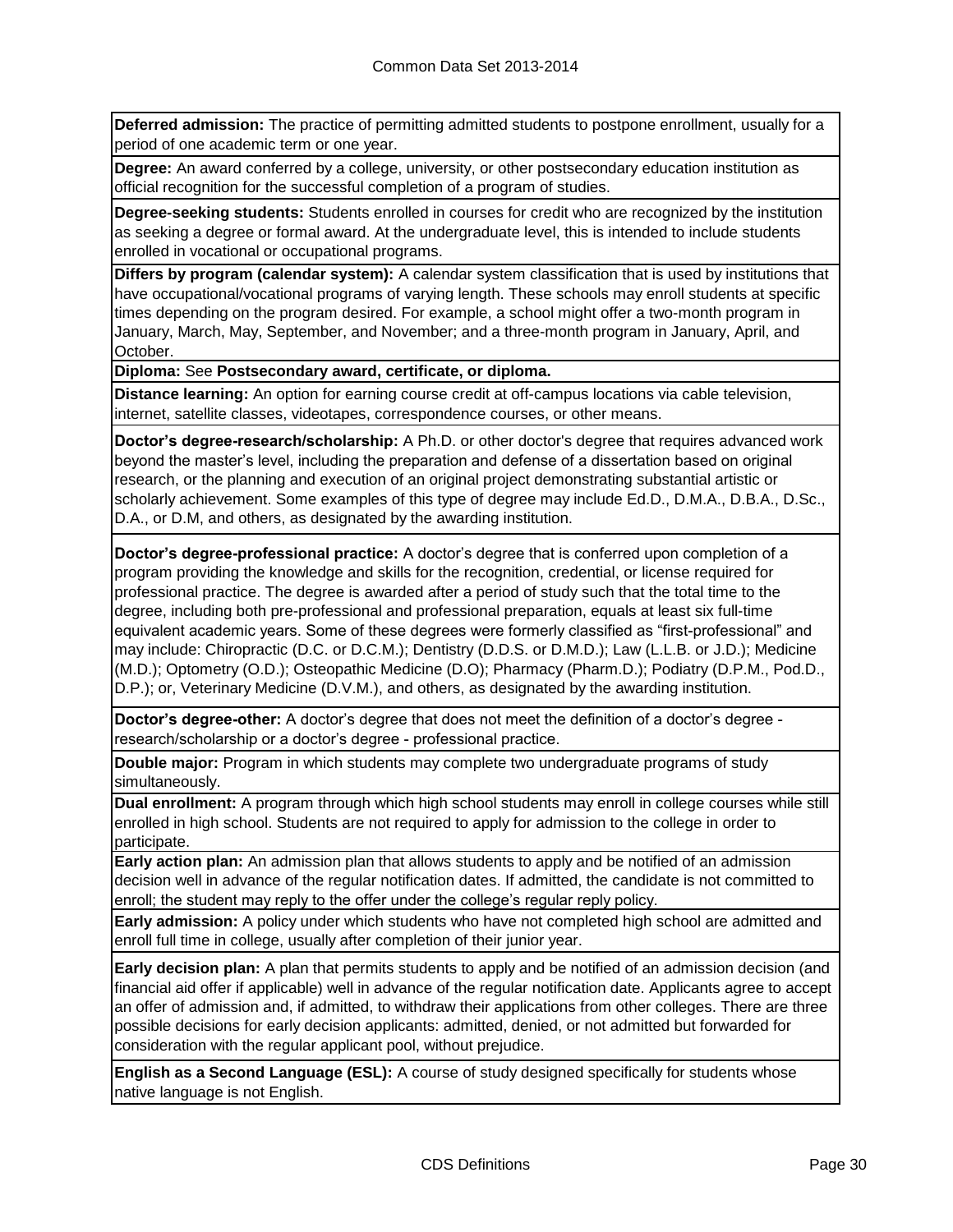**Exchange student program-domestic:** Any arrangement between a student and a college that permits study for a semester or more at another college **in the United States** without extending the amount of time required for a degree. **See also Study abroad**.

**External degree program:** A program of study in which students earn credits toward a degree through independent study, college courses, proficiency examinations, and personal experience. External degree programs require minimal or no classroom attendance.

**Extracurricular activities (as admission factor):** Special consideration in the admissions process given for participation in both school and nonschool-related activities of interest to the college, such as clubs, hobbies, student government, athletics, performing arts, etc.

**First-time student:** A student attending any institution for the first time at the level enrolled. Includes students enrolled in the fall term who attended a postsecondary institution for the first time at the same level in the prior summer term. Also includes students who entered with advanced standing (college credit earned before graduation from high school).

**First-time, first-year (freshman) student:** A student attending any institution for the first time at the undergraduate level. Includes students enrolled in the fall term who attended college for the first time in the prior summer term. Also includes students who entered with advanced standing (college credits earned before graduation from high school).

**First-year student:** A student who has completed less than the equivalent of 1 full year of undergraduate work; that is, less than 30 semester hours (in a 120-hour degree program) or less than 900 contact hours.

**Freshman:** A first-year undergraduate student.

**\*Freshman/new student orientation:** Orientation addressing the academic, social, emotional, and intellectual issues involved in beginning college. May be a few hours or a few days in length; at some colleges, there is a fee.

**Full-time student (undergraduate):** A student enrolled for 12 or more semester credits, 12 or more quarter credits, or 24 or more contact hours a week each term.

**Geographical residence (as admission factor):** Special consideration in the admission process given to students from a particular region, state, or country of residence.

**Grade-point average (academic high school GPA):** The sum of grade points a student has earned in secondary school divided by the number of courses taken. The most common system of assigning numbers to grades counts four points for an A, three points for a B, two points for a C, one point for a D, and no points for an E or F. Unweighted GPA's assign the same weight to each course. Weighting gives students additional points for their grades in advanced or honors courses.

**Graduate student:** A student who holds a bachelor's or equivalent, and is taking courses at the postbaccalaureate level.

**\* Health services:** Free or low cost on-campus primary and preventive health care available to students.

**High school diploma or recognized equivalent:** A document certifying the successful completion of a prescribed secondary school program of studies, or the attainment of satisfactory scores on the Tests of General Educational Development (GED), or another state-specified examination.

**Hispanic or Latino:** A person of Mexican, Puerto Rican, Cuban, South or Central American, or other Spanish culture or origin, regardless of race.

**Honors program:** Any special program for very able students offering the opportunity for educational enrichment, independent study, acceleration, or some combination of these.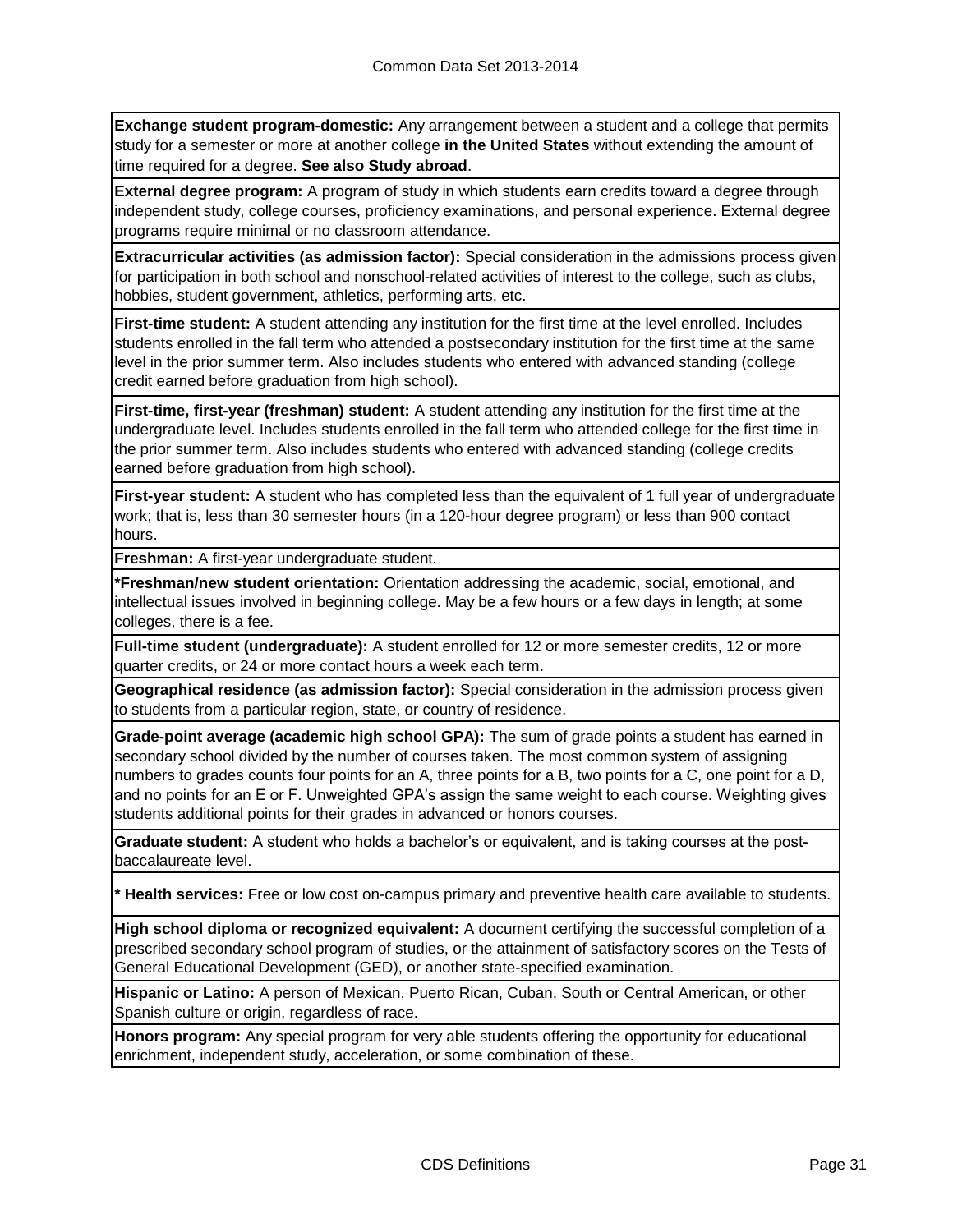**Independent study:** Academic work chosen or designed by the student with the approval of the department concerned, under an instructor's supervision, and usually undertaken outside of the regular classroom structure.

**In-state tuition:** The tuition charged by institutions to those students who meet the state's or institution's residency requirements.

**International student:** See **Nonresident alien.**

**International student group:** Student groups that facilitate cultural dialogue, support a diverse campus, assist international students in acclimation and creating a social network.

**Internship:** Any short-term, supervised work experience usually related to a student's major field, for which the student earns academic credit. The work can be full- or part-time, on- or off-campus, paid or unpaid.

**\* Learning center:** Center offering assistance through tutors, workshops, computer programs, or audiovisual equipment in reading, writing, math, and skills such as taking notes, managing time, taking tests.

**\* Legal services:** Free or low cost legal advice for a range of issues (personal and other).

**Liberal arts/career combination:** Program in which a student earns undergraduate degrees in two separate fields, one in a liberal arts major and the other in a professional or specialized major, whether on campus or through cross‑registration.

**Master's degree:** An award that requires the successful completion of a program of study of generally one or two full-time equivalent academic years of work beyond the bachelor's degree. Some of these degrees, such as those in Theology (M.Div., M.H.L./Rav) that were formerly classified as "firstprofessional", may require more than two full-time equivalent academic years of work.

**Minority affiliation (as admission factor):** Special consideration in the admission process for members of designated racial/ethnic minority groups.

**\* Minority student center:** Center with programs, activities, and/or services intended to enhance the college experience of students of color.

**Model United Nations:** A simulation activity focusing on conflict resolution, globalization, and diplomacy. Assuming roles as foreign ambassadors and "delegates," students conduct research, engage in debate, draft resolutions, and may participate in a national Model UN conference.

**Native Hawaiian or Other Pacific Islander:** A person having origins in any of the original peoples of Hawaii, Guam, Samoa, or other Pacific Islands.

**Nonresident alien:** A person who is not a citizen or national of the United States and who is in this country on a visa or temporary basis and does not have the right to remain indefinitely.

**\* On-campus day care:** Licensed day care for students' children (usually age 3 and up); usually for a fee.

**Open admission:** Admission policy under which virtually all secondary school graduates or students with GED equivalency diplomas are admitted without regard to academic record, test scores, or other qualifications.

**Other expenses (costs):** Include average costs for clothing, laundry, entertainment, medical (if not a required fee), and furnishings.

**Out-of-state tuition:** The tuition charged by institutions to those students who do not meet the institution's or state's residency requirements.

**Part-time student (undergraduate):** A student enrolled for fewer than 12 credits per semester or quarter, or fewer than 24 contact hours a week each term.

**\* Personal counseling**: One-on-one or group counseling with trained professionals for students who want to explore personal, educational, or vocational issues.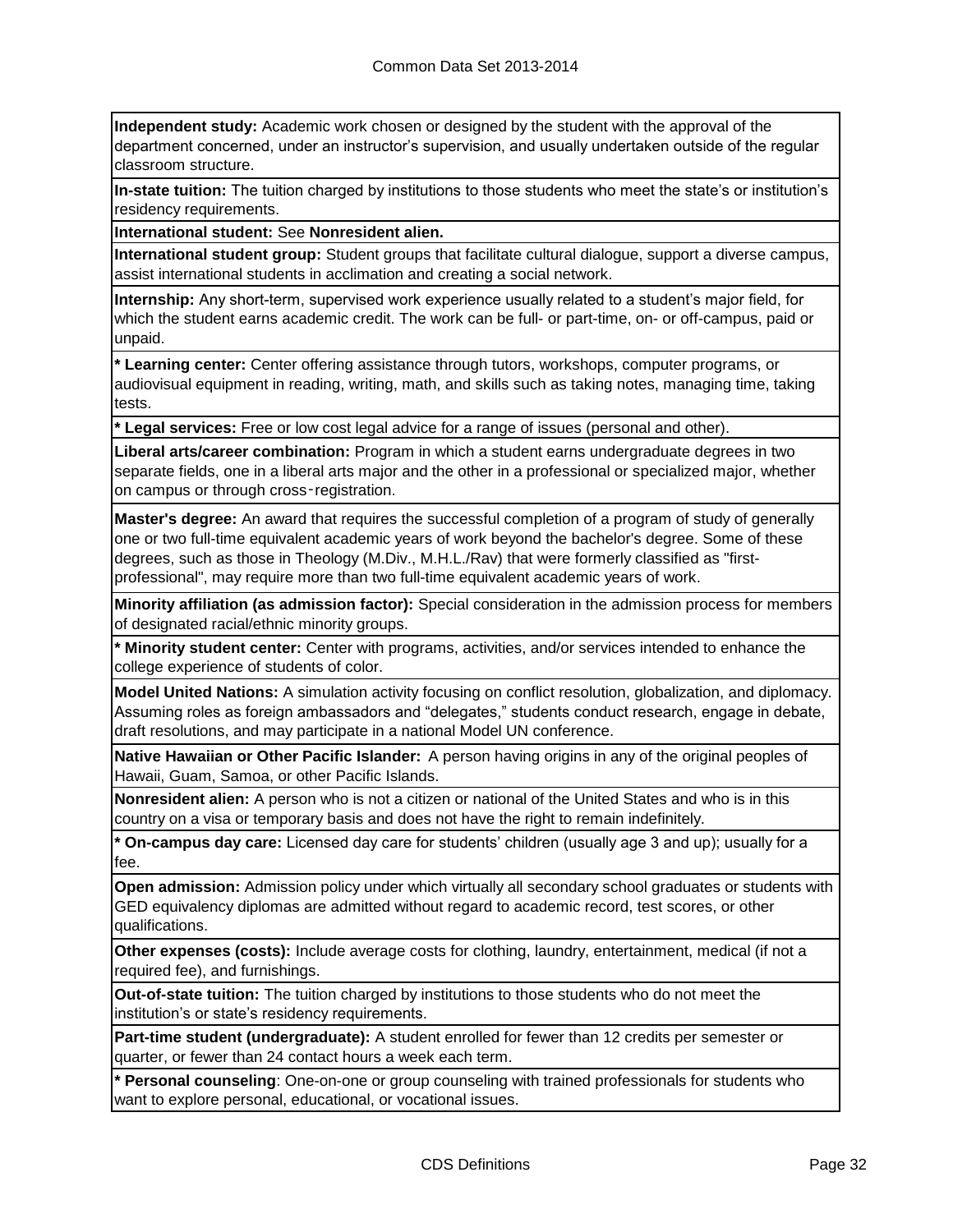**Post-baccalaureate certificate:** An award that requires completion of an organized program of study requiring 18 credit hours beyond the bachelor's; designed for persons who have completed a baccalaureate degree but do not meet the requirements of academic degrees carrying the title of master.

**Post-master's certificate:** An award that requires completion of an organized program of study of 24 credit hours beyond the master's degree but does not meet the requirements of academic degrees at the doctoral level.

**Postsecondary award, certificate, or diploma:** Includes the following three IPEDS definitions for postsecondary awards, certificates, and diplomas of varying durations and credit/contact hour requirements.

*Less Than 1 Academic Year:* Requires completion of an organized program of study at the postsecondary level (below the baccalaureate degree) in less than 1 academic year (2 semesters or 3 quarters) or in less than 900 contact hours by a student enrolled full-time.

*At Least 1 But Less Than 2 Academic Years:* Requires completion of an organized program of study at the postsecondary level (below the baccalaureate degree) in at least 1 but less than 2 full-time equivalent academic years, or designed for completion in at least 30 but less than 60 credit hours, or in at least 900 but less than 1,800 contact hours.

*At Least 2 But Less Than 4 Academic Years:* Requires completion of an organized program of study at the postsecondary level (below the baccalaureate degree) in at least 2 but less than 4 full-time equivalent academic years, or designed for completion in at least 60 but less than 120 credit hours, or in at least 1,800 but less than 3,600 contact hours.

**Private institution:** An educational institution controlled by a private individual(s) or by a nongovernmental agency, usually supported primarily by other than public funds, and operated by other than publicly elected or appointed officials.

**Private for-profit institution:** A private institution in which the individual(s) or agency in control receives compensation, other than wages, rent, or other expenses for the assumption of risk.

**Private nonprofit institution:** A private institution in which the individual(s) or agency in control receives no compensation, other than wages, rent, or other expenses for the assumption of risk. These include both independent nonprofit schools and those affiliated with a religious organization.

**Proprietary institution:** See **Private for-profit institution.**

**Public institution:** An educational institution whose programs and activities are operated by publicly elected or appointed school officials, and which is supported primarily by public funds.

**Quarter calendar system:** A calendar system in which the academic year consists of three sessions called quarters of about 12 weeks each. The range may be from 10 to 15 weeks. There may be an additional quarter in the summer.

**Race/ethnicity:** Category used to describe groups to which individuals belong, identify with, or belong in the eyes of the community. The categories do not denote scientific definitions of anthropological origins. A person may be counted in only one group.

**Race/ethnicity unknown:** Category used to classify students or employees whose race/ethnicity is not known and whom institutions are unable to place in one of the specified racial/ethnic categories.

**Religious affiliation/commitment (as admission factor):** Special consideration given in the admission process for affiliation with a certain church or faith/religion, commitment to a religious vocation, or observance of certain religious tenets/lifestyle.

**\* Religious counseling:** One-on-one or group counseling with trained professionals for students who want to explore religious problems or issues.

**\* Remedial services:** Instructional courses designed for students deficient in the general competencies necessary for a regular postsecondary curriculum and educational setting.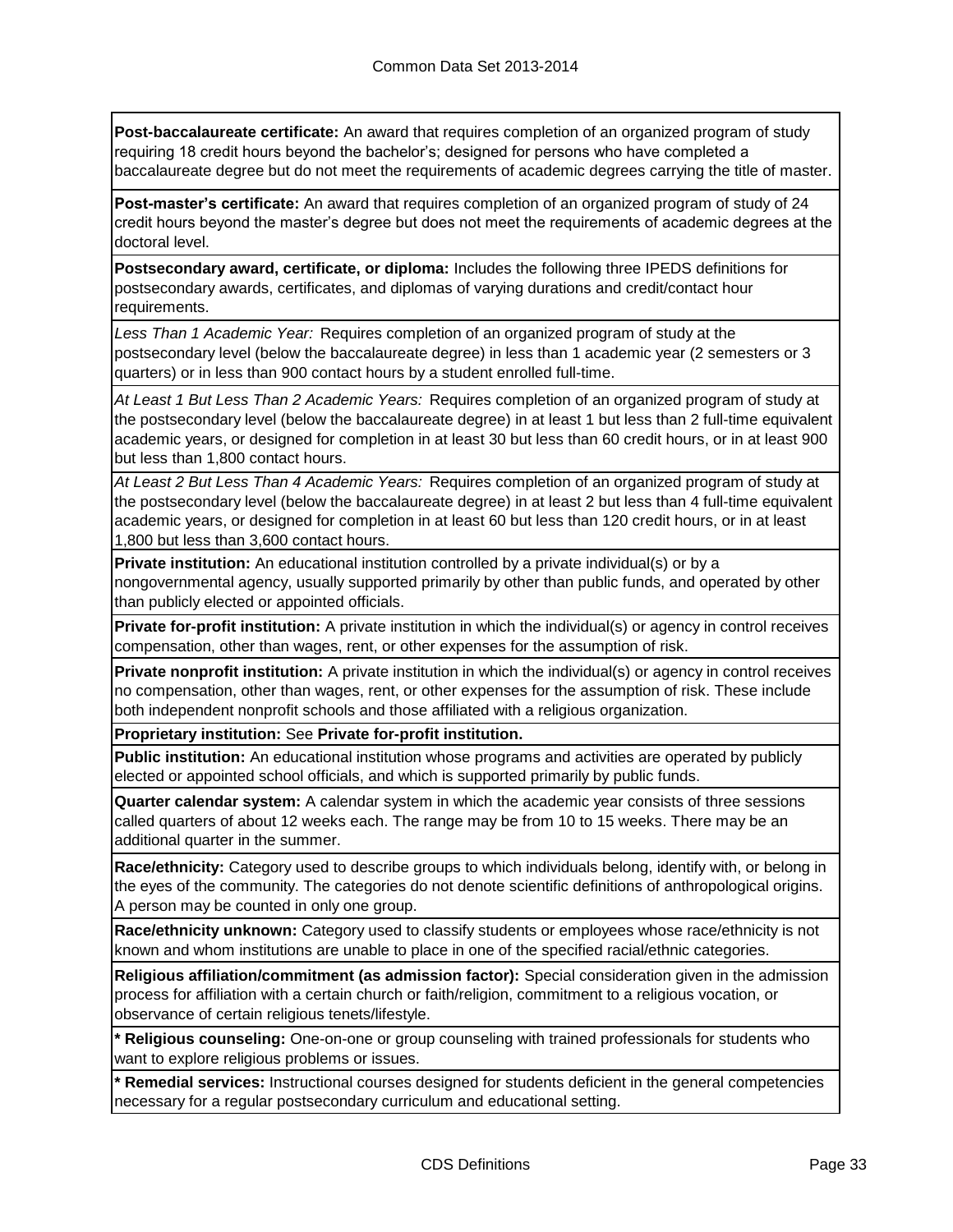**Required fees:** Fixed sum charged to students for items not covered by tuition and required of such a large proportion of all students that the student who does NOT pay is the exception. Do not include application fees or optional fees such as lab fees or parking fees.

**Resident alien or other eligible non-citizen:** A person who is not a citizen or national of the United States and who has been admitted as a legal immigrant for the purpose of obtaining permanent resident alien status (and who holds either an alien registration card [Form I-551 or I-151], a Temporary Resident Card [Form I-688], or an Arrival-Departure Record [Form I-94] with a notation that conveys legal immigrant status, such as Section 207 Refugee, Section 208 Asylee, Conditional Entrant Parolee or Cuban-Haitian).

**Room and board (charges)—on campus:** Assume double occupancy in institutional housing and 19 meals per week (or maximum meal plan).

**Secondary school record (as admission factor):** Information maintained by the secondary school that may include such things as the student's high school transcript, class rank, GPA, and teacher and counselor recommendations.

**Semester calendar system:** A calendar system that consists of two semesters during the academic year with about 16 weeks for each semester of instruction. There may be an additional summer session.

**Student-designed major:** A program of study based on individual interests, designed with the assistance of an adviser.

**Study abroad:** Any arrangement by which a student completes part of the college program studying in another country. Can be at a campus abroad or through a cooperative agreement with some other U.S. college or an institution of another country.

**\* Summer session:** A summer session is shorter than a regular semester and not considered part of the academic year. It is not the third term of an institution operating on a trimester system or the fourth term of an institution operating on a quarter calendar system. The institution may have 2 or more sessions occurring in the summer months. Some schools, such as vocational and beauty schools, have yearround classes with no separate summer session.

**Talent/ability (as admission factor):** Special consideration given to students with demonstrated talent/abilities in areas of interest to the institution (e.g., sports, the arts, languages, etc.).

**Teacher certification program:** Program designed to prepare students to meet the requirements for certification as teachers in elementary, middle/junior high, and secondary schools.

**Transfer applicant:** An individual who has fulfilled the institution's requirements to be considered for admission (including payment or waiving of the application fee, if any) and who has previously attended another college or university and earned college-level credit.

**Transfer student:** A student entering the institution for the first time but known to have previously attended a postsecondary institution at the same level (e.g., undergraduate). The student may transfer with or without credit.

**Transportation (costs):** Assume two round trips to student's hometown per year for students in institutional housing or daily travel to and from your institution for commuter students.

**Trimester calendar system:** An academic year consisting of 3 terms of about 15 weeks each.

**Tuition:** Amount of money charged to students for instructional services. Tuition may be charged per term, per course, or per credit.

**\* Tutoring:** May range from one-on-one tutoring in specific subjects to tutoring in an area such as math, reading, or writing. Most tutors are college students; at some colleges, they are specially trained and certified.

**Unit:** a standard of measurement representing hours of academic instruction (e.g., semester credit, quarter credit, contact hour).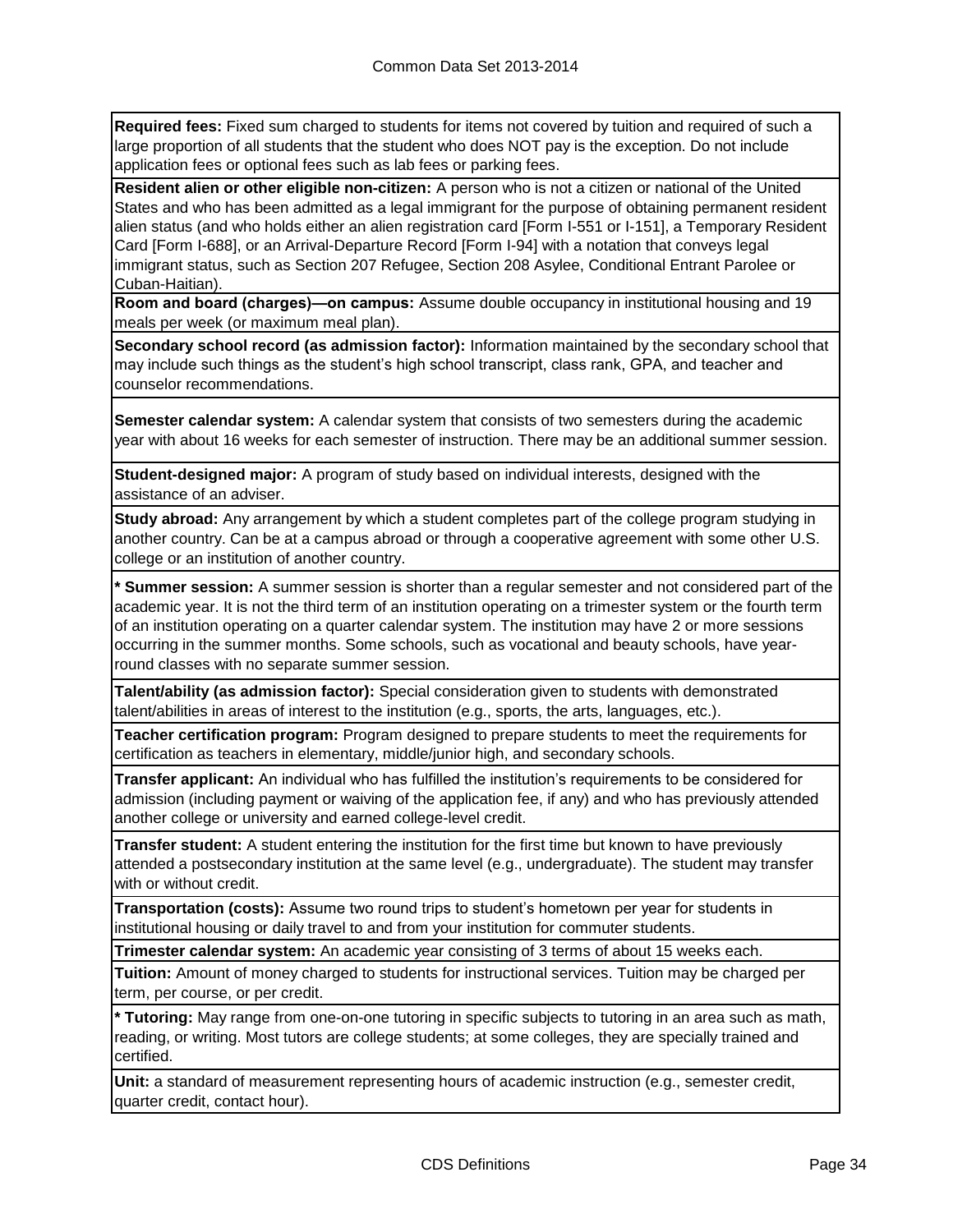**Undergraduate:** A student enrolled in a four- or five-year bachelor's degree program, an associate degree program, or a vocational or technical program below the baccalaureate.

**\* Veteran's counseling:** Helps veterans and their dependents obtain benefits for their selected program and provides certifications to the Veteran's Administration. May also provide personal counseling on the transition from the military to a civilian life.

**\* Visually impaired:** Any person whose sight loss is not correctable and is sufficiently severe as to adversely affect educational performance.

**Volunteer work (as admission factor):** Special consideration given to students for activity done on a volunteer basis (e.g., tutoring, hospital care, working with the elderly or disabled) as a service to the community or the public in general.

**Wait list:** List of students who meet the admission requirements but will only be offered a place in the class if space becomes available.

**Weekend college:** A program that allows students to take a complete course of study and attend classes only on weekends.

**White:** A person having origins in any of the original peoples of Europe, the Middle East, or North Africa.

**\* Women's center:** Center with programs, academic activities, and/or services intended to promote an understanding of the evolving roles of women.

**Work experience (as admission factor):** Special consideration given to students who have been employed prior to application, whether for relevance to major, demonstration of employment-related skills, or as explanation of student's academic and extracurricular record.

## **Financial Aid Definitions**

**Awarded aid**: The dollar amounts offered to financial aid applicants.

**External scholarships and grants:** Scholarships and grants received from outside (private) sources that students bring with them (e.g., Kiwanis, National Merit scholarships). The institution may process paperwork to receive the dollars, but it has no role in determining the recipient or the dollar amount awarded.

**Financial aid applicant**: Any applicant who submits **any one of** the institutionally required financial aid applications/forms, such as the FAFSA.

**Indebtedness**: Aggregate dollar amount borrowed through any loan program (federal, state, subsidized, unsubsidized, private, etc.; excluding parent loans) while the student was enrolled at an institution. Student loans co-signed by a parent are assumed to be the responsibility of the student and **should** be included.

**Institutional scholarships and grants**: Endowed scholarships, annual gifts and tuition funded grants for which the institution determines the recipient.

**Financial need**: As determined by your institution using the federal methodology and/or your institution's own standards.

**Need-based aid**: College-funded or college-administered award from institutional, state, federal, or other sources for which a student must have financial need to qualify. This includes both institutional and noninstitutional student aid (grants, jobs, and loans).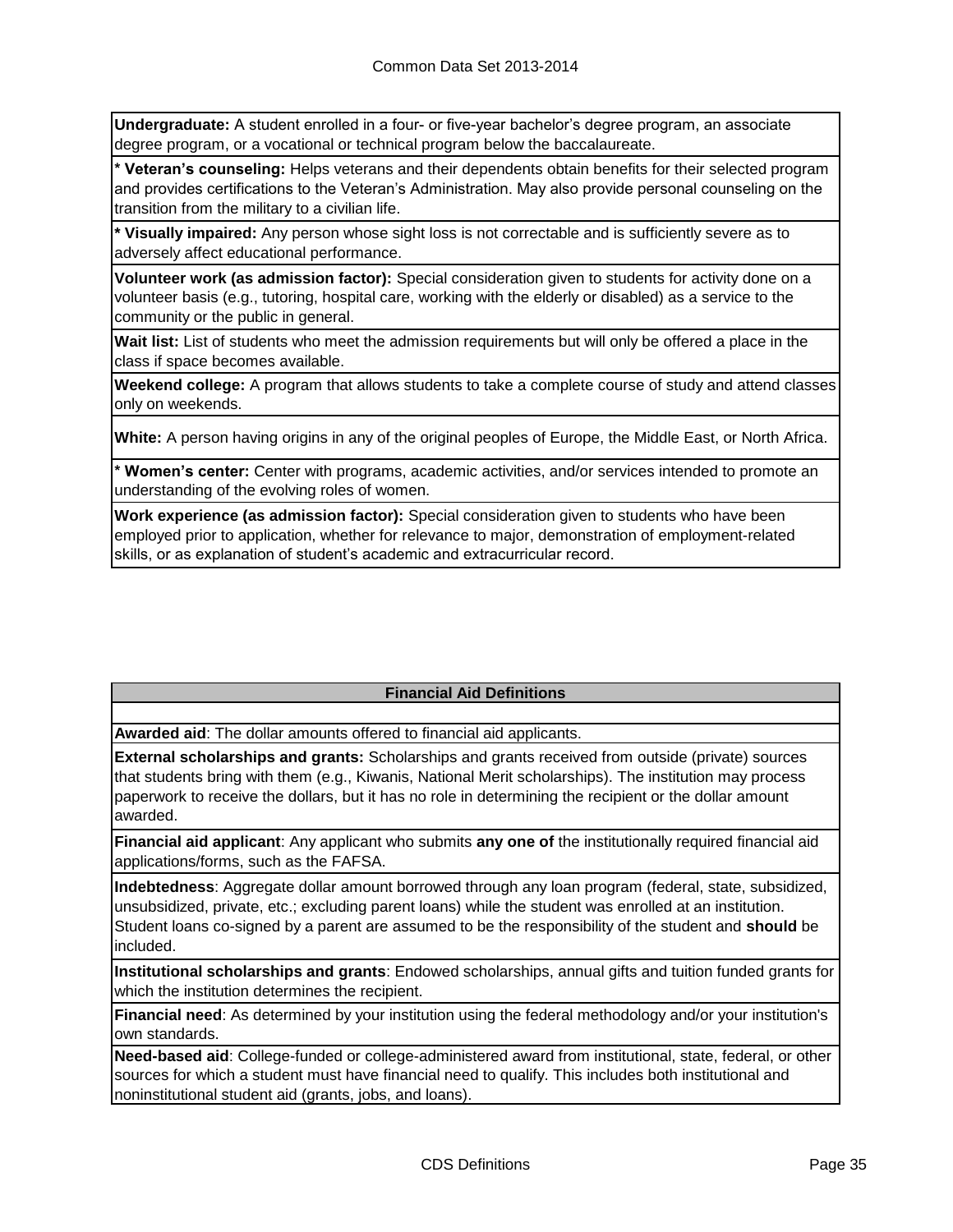**Need-based scholarship or grant aid**: Scholarships and grants from institutional, state, federal, or other sources for which a student must have financial need to qualify.

**Need-based self-help aid**: Loans and jobs from institutional, state, federal, or other sources for which a student must demonstrate financial need to qualify.

**Non-need-based scholarship or grant aid**: Scholarships and grants, gifts, or merit-based aid from institutional, state, federal, or other sources (including unrestricted funds or gifts and endowment income) awarded solely on the basis of academic achievement, merit, or any other non-need-based reason. When reporting questions H1 and H2, non-need-based aid that is used to meet need should be counted as need-based aid.

**Note: Suggested order of precedence for counting non-need money as need-based:**

Non-need institutional grants

Non-need tuition waivers

Non-need athletic awards

Non-need federal grants

Non-need state grants

Non-need outside grants

Non-need student loans

Non-need parent loans

Non-need work

**Non-need-based self-help aid**: Loans and jobs from institutional, state, or other sources for which a student need not demonstrate financial need to qualify.

**Work study and employment**: Federal and state work study aid, and any employment packaged by your institution in financial aid awards.